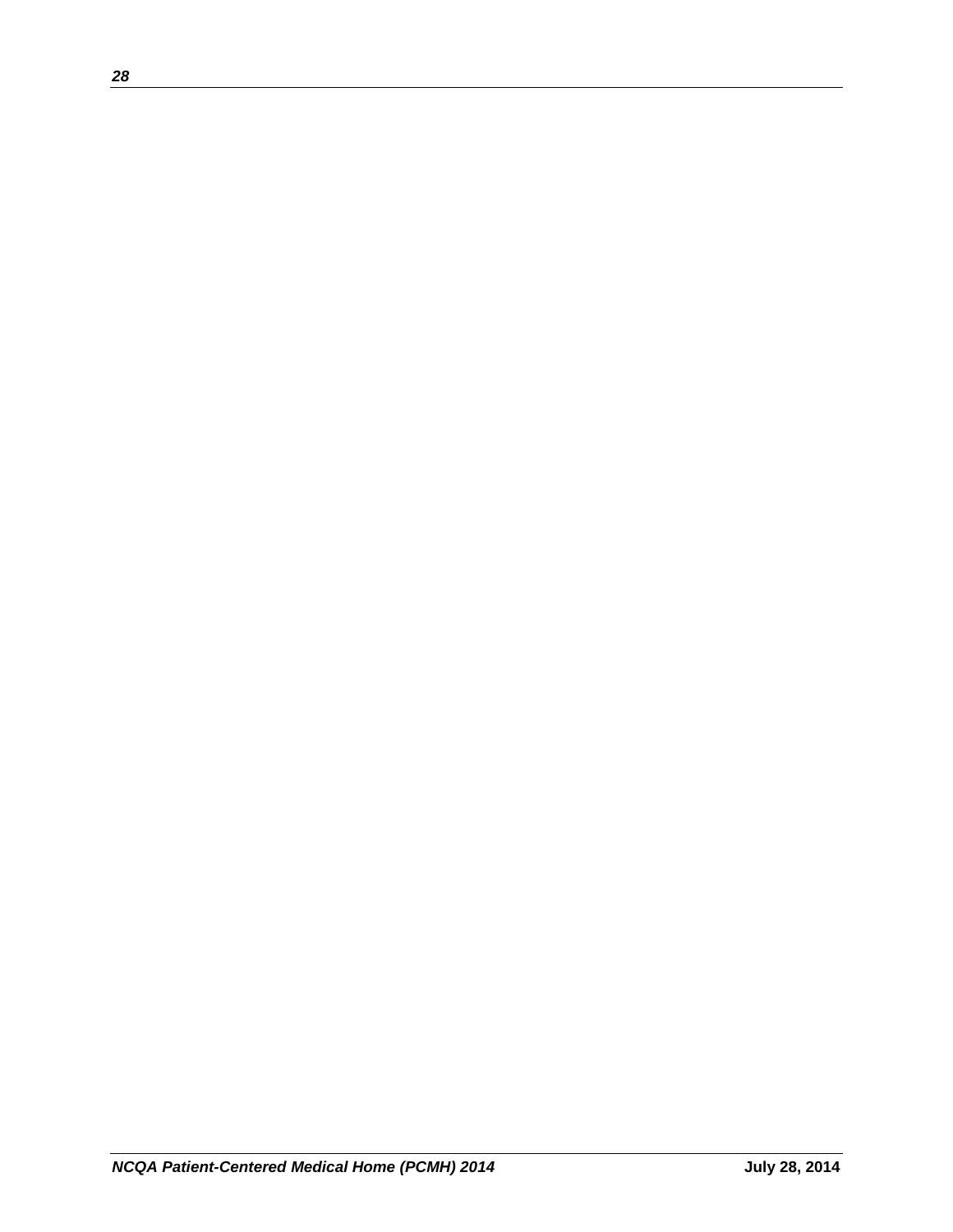# **PCMH 1: Patient-Centered Access 10.00 points**

**The practice provides access to team-based care for both routine and urgent needs of patients/families/caregivers at all times.**

| <b>Element A: Patient-Centered Appointment Access (MUST-PASS)</b> |                                                                                                                                              |     |           |
|-------------------------------------------------------------------|----------------------------------------------------------------------------------------------------------------------------------------------|-----|-----------|
|                                                                   | The practice has a written process and defined standards for providing<br>access to appointments, and regularly assesses its performance on: | Yes | <b>No</b> |
| 1.                                                                | Providing same-day appointments for routine and urgent care.<br>(CRITICAL FACTOR)                                                            |     |           |
|                                                                   | 2. Providing routine and urgent-care appointments outside regular<br>business hours.                                                         |     |           |
|                                                                   | 3. Providing alternative types of clinical encounters.                                                                                       |     |           |
|                                                                   | 4. Availability of appointments.                                                                                                             |     |           |
| 5.                                                                | Monitoring no-show rates.                                                                                                                    |     |           |
| 6.                                                                | Acting on identified opportunities to improve access.                                                                                        |     |           |

|         | 100%                                                             | 75%                                                             | 50%                                                            | 25%                                                        | $0\%$                              |
|---------|------------------------------------------------------------------|-----------------------------------------------------------------|----------------------------------------------------------------|------------------------------------------------------------|------------------------------------|
| Scoring | The practice<br>meets 5-6<br>factors<br>(including)<br>factor 1) | The practice<br>meets 3-4<br>factors<br>(including<br>factor 1) | The practice<br>meets 2<br>factors<br>(including)<br>factor 1) | The practice<br>meets 1 factor<br>(including)<br>factor 1) | The practice<br>meets 0<br>factors |

#### **Explanation MUST-PASS elements are considered the basic building blocks of a patientcentered medical home. Practices must earn a score of 50% or higher. All six must-pass elements are required for recognition.**

All practices, including those with walk-in access, must make same-day scheduled appointments available and must monitor their availability. **Walk-in access** is an approach to patient appointment scheduling that allows established patients to be seen by a member of the care team during regular office hours, without prior notice.

The practice has a written policy for making appointments available for both urgent and routine issues. The policy states time requirements and defines "routine" and "urgent." For example, the practice has a policy that urgent issues are seen immediately and routine visits (e.g., new-patient physicals, return-visit exams to monitor mild acute and chronic conditions) are scheduled within seven days.

The practice triages patients to determine the urgency of a request for a same-day appointment; triage considers patient care need and preference.

Patients access the clinician and care team for routine and urgent care needs by office visit, by telephone or through secure electronic messaging.

#### **Factor 1: Factor 1 is a critical factor and must be met for practices to receive a score on this element. Since this is also a must pass element, failure to meet factor 1 will result in denial of recognition.**

The practice reserves time for same-day appointments (also referred to as "same-day scheduling") for routine and urgent care based on patient preference and need.

Adding ad hoc or unscheduled appointments to a full day of scheduled appointments does not meet the requirement.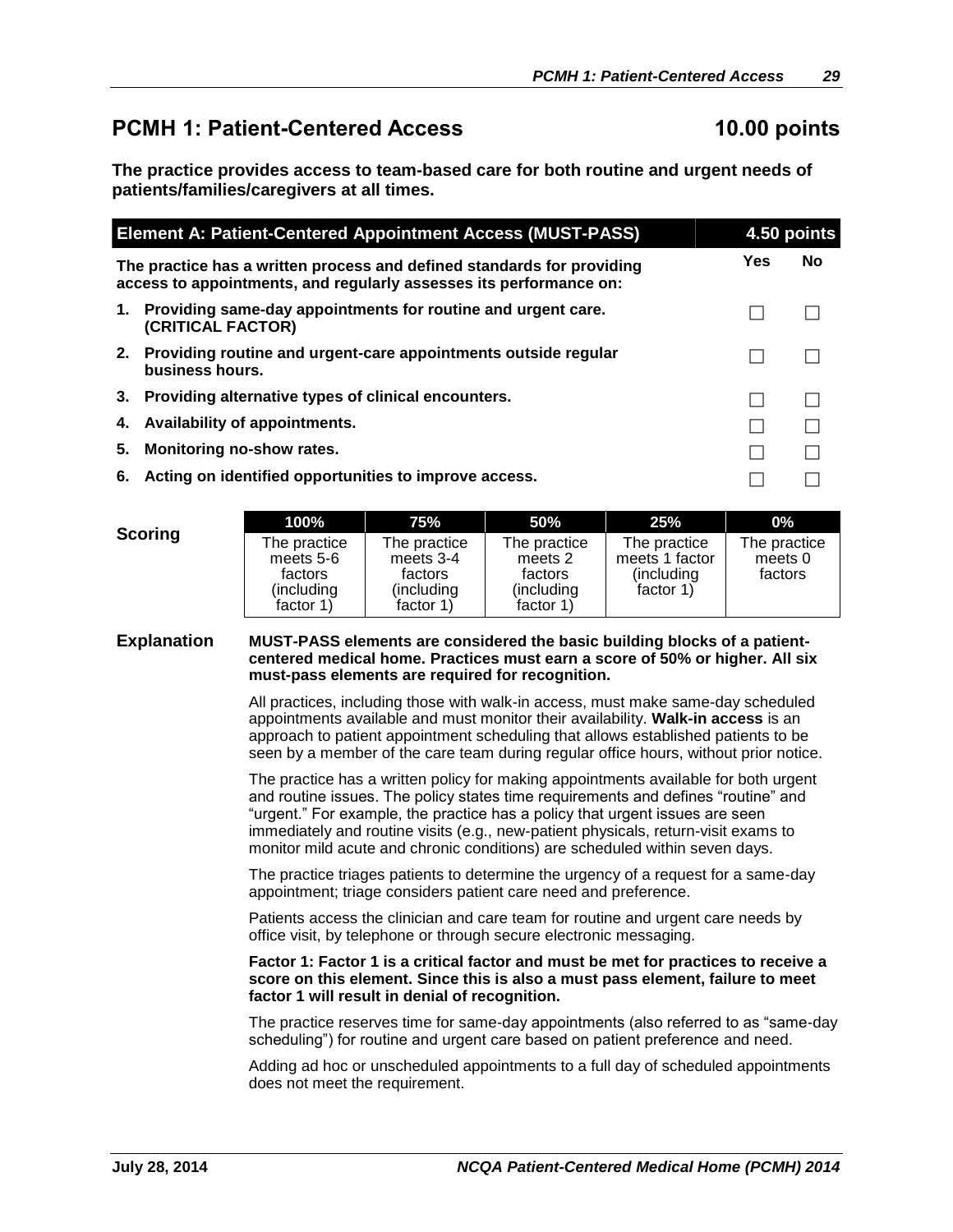The practice has a process for scheduling same-day visits for patients with routine and urgent needs, and monitors use of same-day appointments to ensure that patients are able to use this feature.

**Factor 2:** The practice schedules appointments outside a typical daytime schedule. For example a practice may open for appointments at 7am or remain open until 8 pm on certain days or it may be open two Saturdays each month.

Providing extended access does not include:

- Opening daytime appointments when a practice would otherwise be closed for lunch (on some or most days).
- Opening daytime appointments when a practice would otherwise close early (e.g., a weekday afternoon or holiday).

Practices are encouraged to first assess the needs of their patients for appointments outside normal business hours and then to evaluate if these appointment times meet the needs of the patients. If the practice does not provide care beyond regular office hours (e.g., a small practice with limited staffing), it may arrange for patients to receive care from other (non-ER) facilities or clinicians.

**Factor 3:** An **alternative type of clinical encounter** is a scheduled meeting between patient and clinician using a mode of real-time communication in lieu of a traditional one-on-one in-person office visit; for example, standalone communication or a combination of telephone, video chat and secure instant messaging. Group visits where the patient is one of several patients scheduled for care and education at the same time also qualifies as an 'alternative type of clinical encounter.'

Unscheduled alternative clinical encounters, including clinical advice by telephone and secure electronic communication (e.g., electronic message, Web site) during office hours do not meet the requirement.

**Factor 4:** The practice has standards for appointment availability. Availability standards may be established and measured for a variety of appointment types, including urgent care, new patient physicals, routine exams and return-visit exams or the practice may set a single standard across all appointment types (e.g. open access for all). One common approach to measuring appointment availability against standards is to determine the third next available appointment for each appointment type, with an openaccess goal of zero days (same-day availability). Third next available appointment measures the length of time from when a patient contacts the practice to request an appointment, to the third next available appointment on the clinician's schedule. The Institute for Healthcare Improvement (IHI) identified third next available appointment tracking as "a more sensitive reflection of true appointment availability." IHI has set a goal of zero days for primary care.

[http://www.ihi.org/knowledge/Pages/Measures/ThirdNextAvailableAppointment.aspx\)](http://www.ihi.org/knowledge/Pages/Measures/ThirdNextAvailableAppointment.aspx). A clinician's panel may be closed, but appointment availability may not be based on payer.

**Factor 5:** To provide consistent access and help understand true demand, practices monitor no-show rates. **No-show rates** may be calculated by taking the number of patients who did not keep their pre-scheduled appointments during a specific period of time (i.e. a session or a day) divided by the number of patients who were pre-scheduled to come to the center for appointments during the same period of time (Primary Care Development Corporation).

**Factor 6:** To expand access and capacity, the practice uses information gathered from reports in factors 1–5 to identify opportunities to improve access.

The practice may participate in or implement a rapid-cycle improvement process, such as Plan-Do-Study-Act (PDSA), that represents a commitment to ongoing quality improvement and goes beyond setting goals and taking action.

Resource: One resource for the PDSA cycle is the Institute for Healthcare Improvement (IHI): [http://www.ihi.org/IHI/Topics/Improvement/ImprovementMethods/HowToImprove/.](http://www.ihi.org/IHI/Topics/Improvement/ImprovementMethods/HowToImprove/)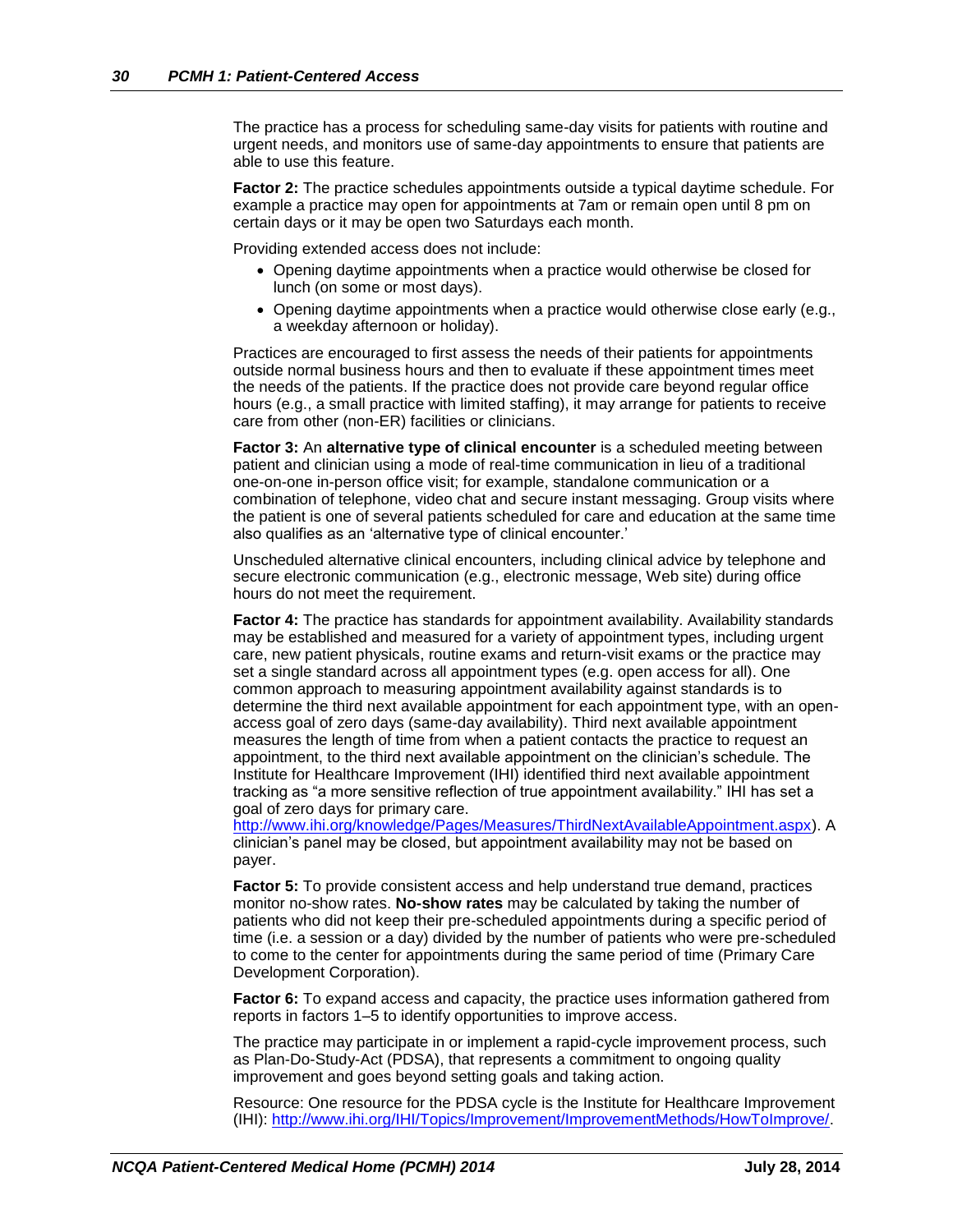### **Documentation**

*For all factors that require a documented process for staff, the documented process for staff includes a date of implementation or revision and has been in place for at least three months prior to submitting the PCMH 2014 Survey Tool.*

**Factor 1:** NCQA reviews a documented process for scheduling same-day appointments that includes defining their appointment types. NCQA reviews a report with at least five days of data, showing the availability and use of same-day appointments for both urgent and routine care.

**Factor 2: NCQA reviews a documented process for staff to follow for arranging after**hours access with other practices or clinicians and provides a report showing afterhours availability or materials provided to patients demonstrating that the practice provides regular extended hours. NCQA reviews a report with at least five days of data, showing availability and use of appointments outside the normal hours of operation. A process for arranging after-hours access is not required if the practice has regular extended hours.

**Factor 3:** NCQA reviews a documented process for arranging appointments for alternative types of encounters (e.g., telephone, group visits, video chat). NCQA reviews a report of encounter types and dates that includes frequency of scheduled alternative encounter types in a recent 30-calendar-day period.

Ad hoc telephone or email exchanges do not meet the requirement.

**Factor 4:** NCQA reviews a documented process defining the practice's standards for timely appointment availability (e.g., within 14 calendar days for physicals, within 2 days for follow-up care, same day for urgent care needs) and for monitoring against the standards. NCQA reviews a report with at least five days of data showing **appointment wait times**, compared with defined standards.

**Factor 5:** NCQA reviews a documented process for monitoring scheduled visits. NCQA reviews a report from a recent 30-calendar-day period showing number of scheduled visits; number of patients actually seen, number of no-shows; and a calculated rate using scheduled visits as the denominator and patients seen as the numerator or by taking the number of patients who did not keep their pre-scheduled appointments during a specific period of time (i.e. a session or a day) divided by the number of patients who were pre-scheduled to come to the center for appointments during the same period of time.

**Factor 6:** NCQA reviews a documented process for selecting, analyzing and updating its approach to creating access to appointments that considers appointment supply and patient demand by:

- Including criteria for selecting areas of focus.
- Describing how the practice monitors areas of focus.
- Describing how the practice sets targets for improvement.
- Specifying how often criteria for creating greater access to appointments are revisited.
- Outlining when targets may be adjusted.

NCQA reviews a report showing the practice has evaluated data on access, selected at least one opportunity to improve access and took at least one action to create greater access.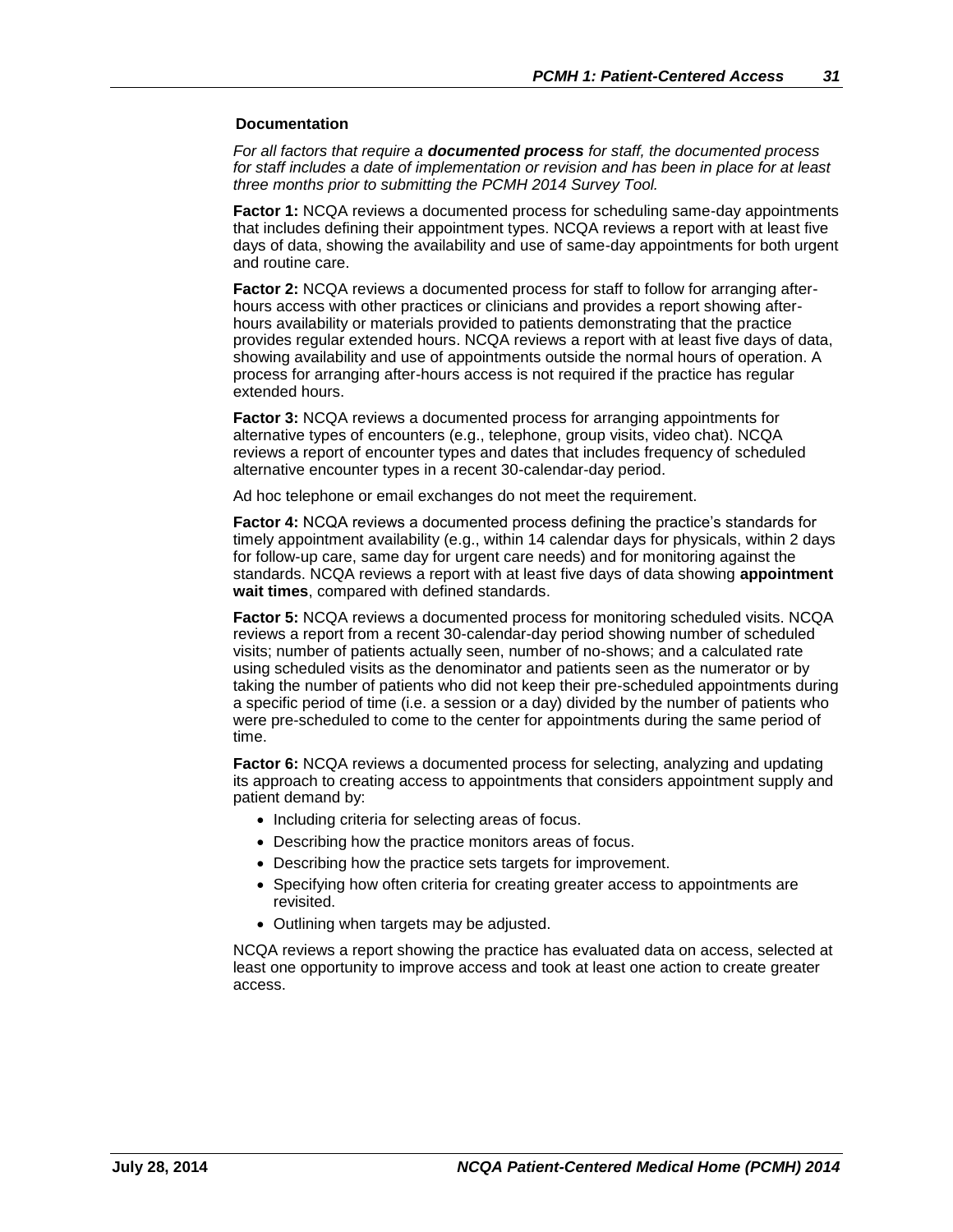| <b>Element B: 24/7 Access to Clinical Advice</b>                                                                                                                                                             |     |           | 3.50 points |
|--------------------------------------------------------------------------------------------------------------------------------------------------------------------------------------------------------------|-----|-----------|-------------|
| The practice has a written process and defined standards for providing<br>access to clinical advice and continuity of medical record information at<br>all times, and regularly assesses its performance on: | Yes | <b>No</b> | <b>NA</b>   |
| 1. Providing continuity of medical record information for care and advice<br>when office is closed.                                                                                                          |     |           |             |
| 2. Providing timely clinical advice by telephone. (CRITICAL FACTOR)                                                                                                                                          |     |           |             |
| 3. Providing timely clinical advice using a secure, interactive electronic<br>system.                                                                                                                        |     |           |             |
| 4. Documenting clinical advice in patient records.                                                                                                                                                           |     |           |             |
| 50%<br>75%<br>25%<br>100%                                                                                                                                                                                    |     | በ%        |             |

|         | 100%                                   | 75%                                                           | 50%                                                            | 25%                                                              | $0\%$                              |
|---------|----------------------------------------|---------------------------------------------------------------|----------------------------------------------------------------|------------------------------------------------------------------|------------------------------------|
| Scoring | The practice<br>meets all 4<br>factors | The practice<br>meets 3<br>factors<br>(including<br>factor 2) | The practice<br>meets 2<br>factors<br>(including)<br>factor 2) | The practice<br>meets 1 factor<br>(or does not<br>meet factor 2) | The practice<br>meets 0<br>factors |

#### **Explanation Factor 1:** The practice makes patient clinical information available to on-call staff, external facilities, and other clinicians outside the practice when the office is closed . Access to the medical record may include direct access to the paper or electronic record or by arranging a telephone consultation with a clinician who has access to the medical record.

If care is provided by a facility that is not affiliated with the practice or does not have access to patient records, the practice provides patients with an electronic or printed copy of a clinical summary of their medical record. One option may be for patients to convey needed information via individualized care plans or portable personal health records, or through patient access to an electronic health record (EHR).

Telephone consultation with the primary clinician or with a clinician who has access to the patient's medical record meets the requirement. The practice's process for ensuring access includes a method for ensuring access by practice clinicians when the office is closed.

#### **Factors 2, 3: Factor 2 is a critical factor and must be met for practices to score higher than 25% on this element.**

Patients can seek and receive interactive (i.e., questions are answered by a person, rather than by a recorded message) clinical advice by telephone (factor 2) or secure electronic communication (factor 3) (e.g., electronic message, Web site) when the office is open and closed.

Clinicians return calls and respond to secure electronic messages in the time frame defined by the practice to meet the clinical needs of the patient population.

The practice may have different standards for when the office is open and when the office is closed and may have different standards for electronic versus telephonic communications.

**Factor 3:** If patients can submit requests for clinical advice after office hours, the practice has an obligation to provide a timely response. The practice defines the types of inquiries that should be made electronically, and its response time frame (e.g., a secure message sent after hours receives an automatic reply informing the sender that urgent situations require a phone call and that "routine" electronic messages will be responded to the next business day).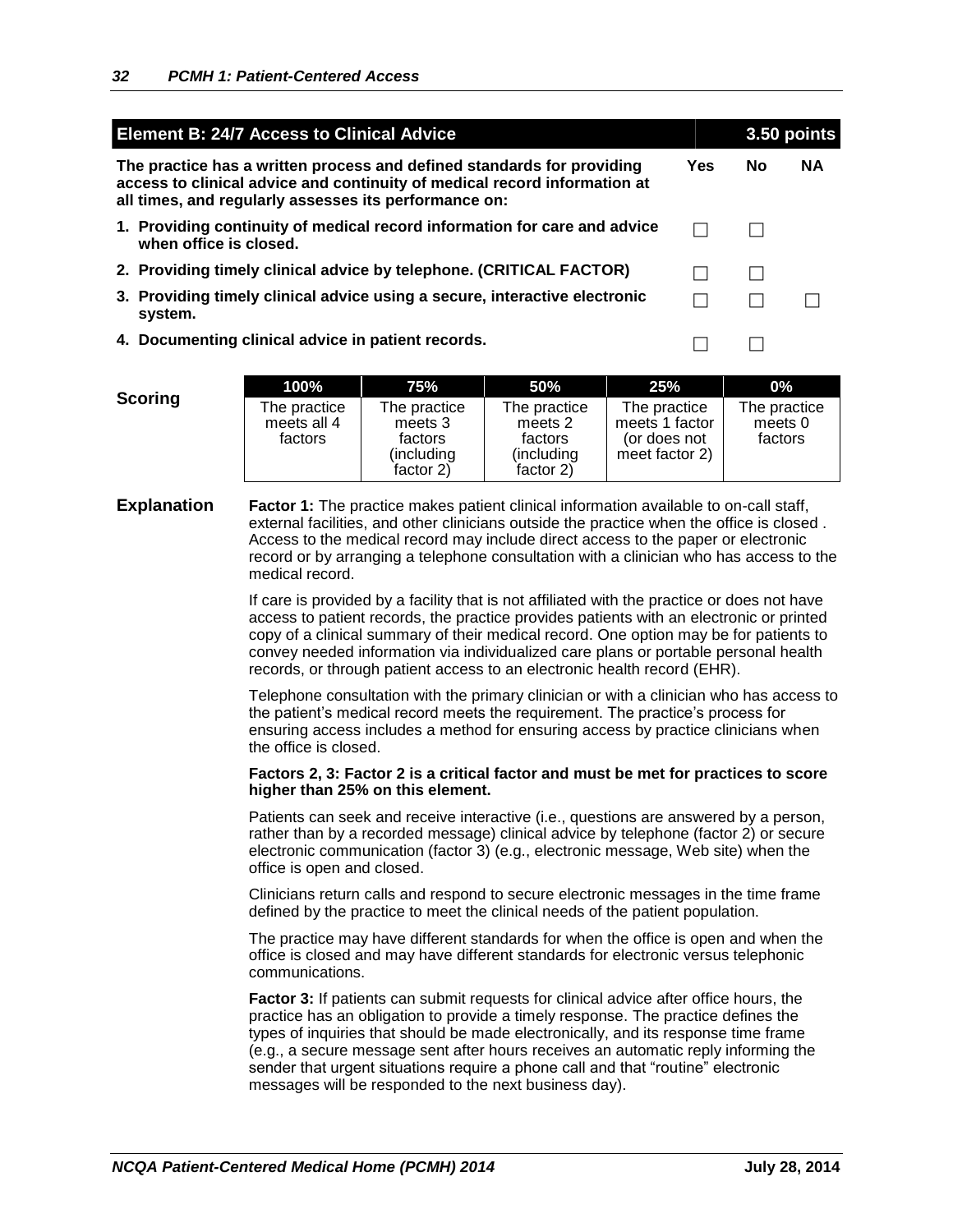Factor 3 is NA if the practice cannot communicate electronically with patients. The practice provides a written explanation for an NA response in the Support Text/Notes box in the Survey Tool. The practice must also respond 'No' to Element 1C factor 5.

**Factor 4:** The practice documents all clinical advice in the patient record, whether it is provided by phone or by secure electronic message during office hours and when the office is closed. If a practice uses a system of documentation outside the medical record for after-hours clinical advice, it reconciles this information with the medical record on the next business day.

#### **Documentation**

*For all factors that require a documented process, the documented process includes a date of implementation or revision and has been in place for at least three months prior to submitting the PCMH 2014 Survey Tool.*

**Factor 1:** NCQA reviews a documented process for giving staff and patients access to medical record information for care and advice when the office is closed.

**Factor 2:** NCQA reviews a documented process for providing timely clinical advice to patients by telephone, whether the office is open or closed.

The practice:

- Defines the time frame for a response.
- Monitors the timeliness of the response against the practice's time frame.

NCQA reviews a report summarizing the practice's response times for at least seven calendar days, during office hours and when the office is closed. The report may be system generated.

**Factor 3:** NCQA reviews a documented process for providing timely clinical advice to patients using a secure interactive electronic system, whether the office is open or closed.

The practice:

- Defines the time frame for a response.
- Monitors the timeliness of the response against the practice's time frame.

NCQA reviews a report summarizing the practice's response times for at least seven calendar days. The report may be system generated.

**Factor 4:** NCQA reviews a documented process for recording clinical advice in the patient record. NCQA reviews at least three examples of clinical advice documented in the patient record; at least one example shows documentation of advice provided when the office was closed and at least one example shows documentation of advice provided during office hours.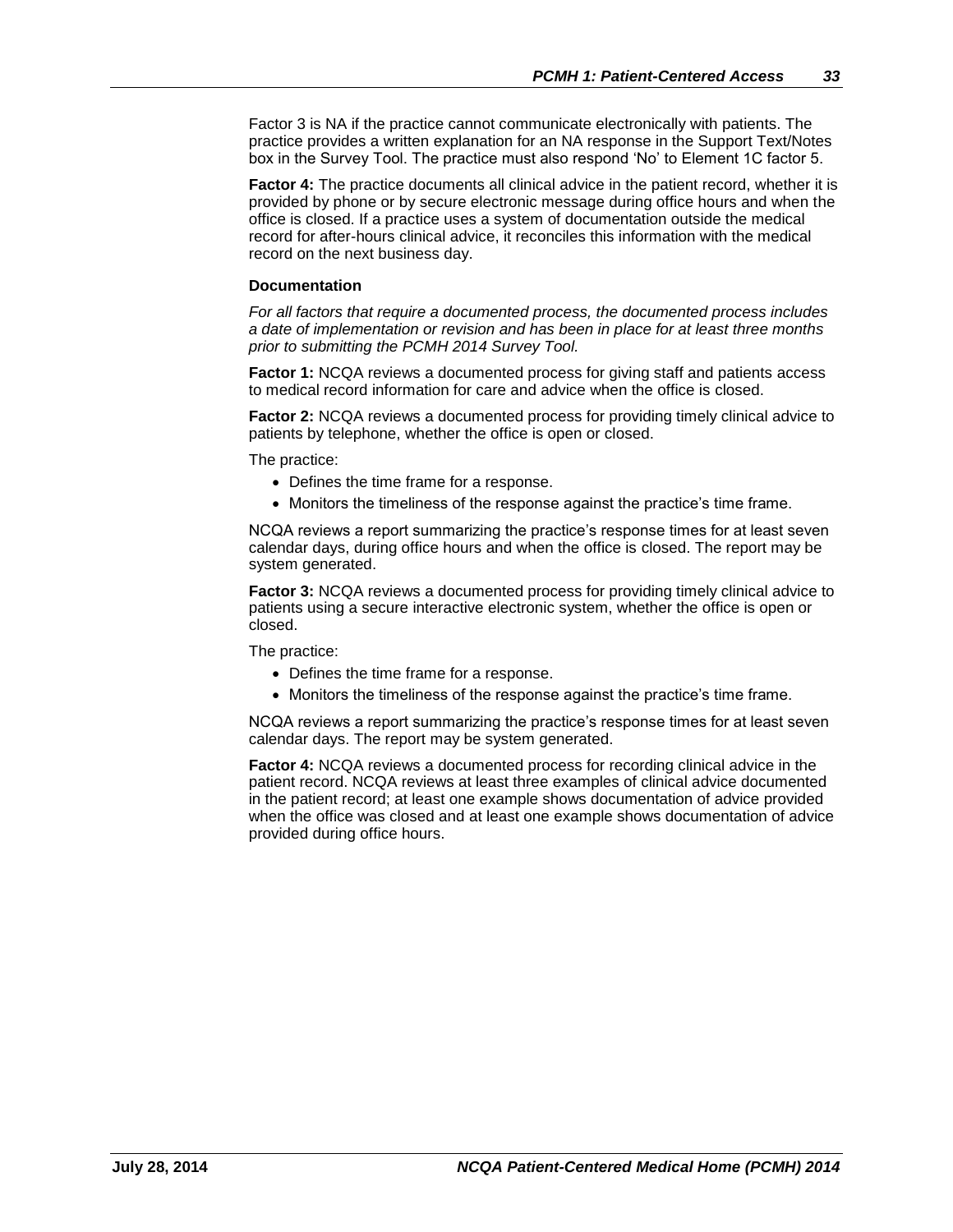| <b>Element C: Electronic Access</b>                                                                                                                                           |      |           |           |
|-------------------------------------------------------------------------------------------------------------------------------------------------------------------------------|------|-----------|-----------|
| The following information and services are provided to patients/families/<br>caregivers, as specified, through a secure electronic system.                                    | Yes. | <b>No</b> | <b>NA</b> |
| 1. More than 50 percent of patients have online access to their health<br>information within four business days of when the information is<br>available to the practice. +    |      |           |           |
| 2. More than 5 percent of patients view, and are provided the capability to<br>download, their health information or transmit their health information<br>to a third party. + |      |           |           |
| 3. Clinical summaries are provided within 1 business day for more than<br>50 percent of office visits. +                                                                      |      |           |           |
| 4. A secure message was sent by more than 5 percent of patients. +                                                                                                            |      |           |           |
| 5. Patients have two-way communication with the practice. +                                                                                                                   |      |           |           |
| 6. Patients can request appointments, prescription refills, referrals and<br>test results. +                                                                                  |      |           |           |

|         | 100%                                 | 75%                                  | 50%                                | 25%                            | $0\%$                              |
|---------|--------------------------------------|--------------------------------------|------------------------------------|--------------------------------|------------------------------------|
| Scoring | The practice<br>meets 5-6<br>factors | The practice<br>meets 3-4<br>factors | The practice<br>meets 2<br>factors | The practice<br>meets 1 factor | The practice<br>meets 0<br>factors |

#### **Explanation + Stage 2 Core Meaningful Use Requirement**

Element C assesses the practice's ability to offer information and services to patients and their families via a secure electronic system. Patients can view their medical record, access services and communicate with the health care team electronically. Practices with a Web site or patient portal provide the URL to their patients.

**Factor 1:** Patients (and others with legal authorization to the information) have online access to their health information within four business days of when the information is available to the practices. This includes all data needed to diagnose and treat disease. Examples include, but are not limited to, blood tests, microbiology, urinalysis, pathology tests, radiology, cardiac imaging, nuclear medicine tests, and pulmonary function tests.

*Note: Factor 1 does not address legal issues of access to medical record information, such as by guardians, foster parents or caregivers of pediatric patients, or teen privacy rights.*

**Factor 2:** Patients can view their health information electronically and download it or transmit it to a third party.

According to CMS, if "50 percent or more of patient encounters are in a county that does not have 50 percent or more of its housing units with 3Mbps broadband availability, [the measure] may be excluded." The practice may enter NA in this situation, and provide a written explanation.

To receive credit for this factor, at least 5 percent of the practice's patients must have access (i.e., the ability to view, download and transmit) to their health information.

*Note: The practice has discretion to withhold certain information, per CMS and ONC guidelines.*

**Factor 3:** A **clinical summary** is provided to patients/families/caregivers through a personal health record (PHR), a patient portal on the practice's Web site, secure email, electronic media (e.g., a CD or USB fob [electronic memory stick/flash drive]) or a printed copy. Patients may be notified that the information is available through a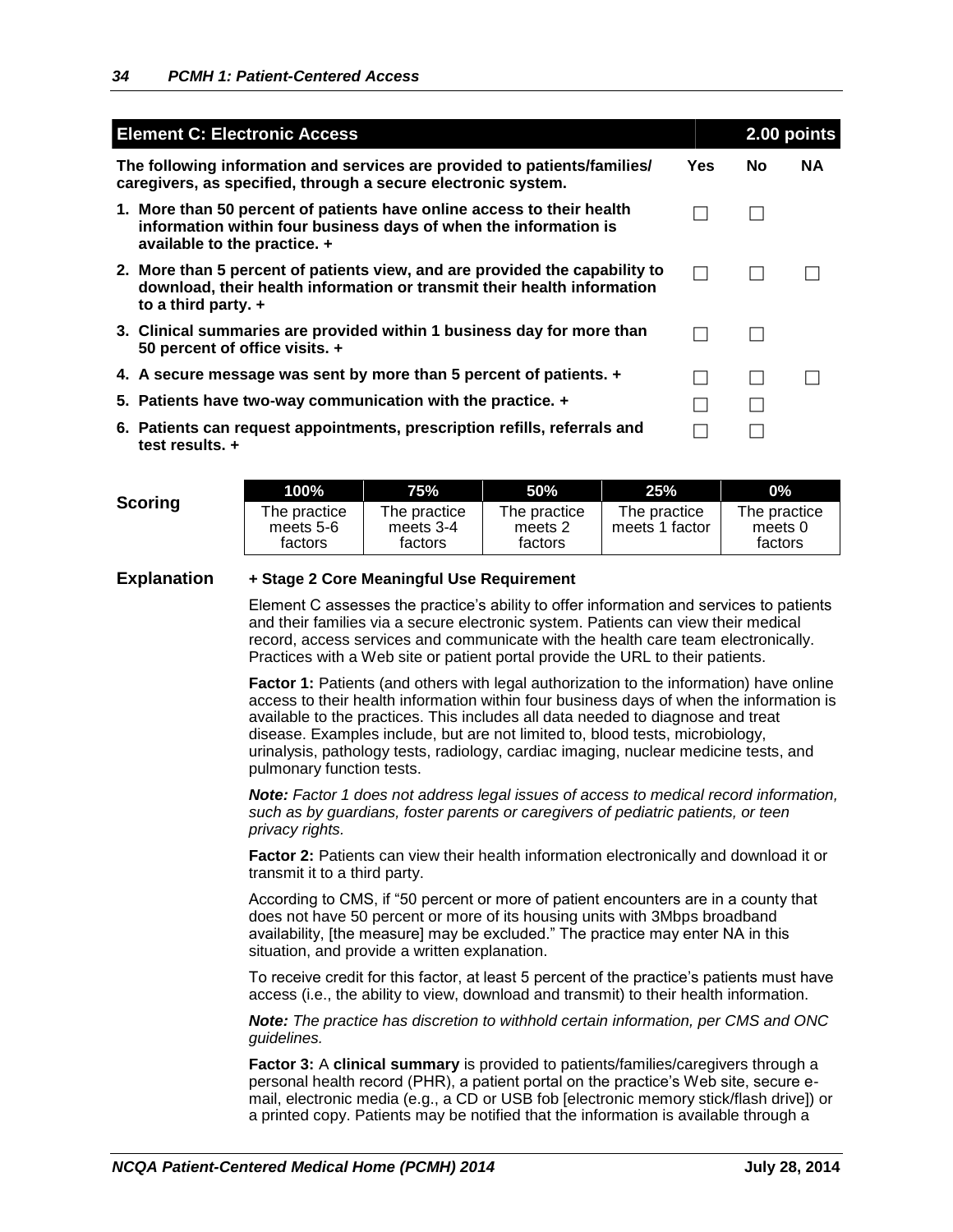secure, interactive system such as a Web site or patient portal. By request, patients can receive a paper copy of their clinical summary if usually provided electronically.

Federal **Meaningful Use** rules require that summaries be provided for *more than 50 percent* of office visits within *one business day*, either by secure electronic message or as a printed copy from the practice's electronic system.

CMS states:

- A practice is "permitted to limit the measure to those patients whose records are maintained using CEHRT."
- "The provision of the clinical summary is limited to the information contained within the CEHRT."
- If the patient is offered a clinical summary and declines, "that patient may be included in the numerator."

**Factor 4:** The practice demonstrates that a secure message was sent by more than 5 percent of its patients. Patients may be notified that the information is available through a secure, interactive system such as a Web site or patient portal.

According to CMS, if "50 percent or more of patient encounters are in a county that does not have 50 percent or more of its housing units with 3Mbps broadband availability, the measure may be excluded." The practice may enter NA in this situation, and provide a written explanation.

**Factor 5:** The practice has a secure, interactive electronic system, such as a Web site, patient portal or a secure e-mail system that allows two-way communication between patients/families/caregivers, as applicable for a patient, and the practice.

**Factor 6:** Patients can use the secure electronic system (e.g., Web site or patient portal) to request appointments, medication refills, referrals to other providers and get test results.

### **Documentation**

**Factors 1–4:** NCQA reviews a report with at least three months of recent data in the practice's electronic system.

**Factor 1:** NCQA reviews a report showing the percentage of patients who have online access to their health information within four business days of when the information is available to the practice.

- *Denominator* = Number of unique patients seen by the practice.
- *Numerator* = Number of patients in the denominator who have online access to their health information within four business days.

**Factor 2:** NCQA reviews a report showing the percentage of patients who view their health information, download it or transmit it to a third party.

- *Denominator* = Number of patients seen by the practice.
- Numerator = Number of patients in the denominator who view their online health information, download it or transmit to a third party.

**Factor 3:** NCQA reviews a report showing the percentage of clinical summaries provided to patients with a threshold of more than 50 percent of office visits required to meet the factor. If a patient opts not to receive a clinical summary of the visit, the practice notes this in the medical record and may include the patient in the numerator.

- *Denominator* = Number of office visits.
- Numerator = Number of office visits in the denominator for which patients were provided (or offered) a clinical summary of their visit within one business day.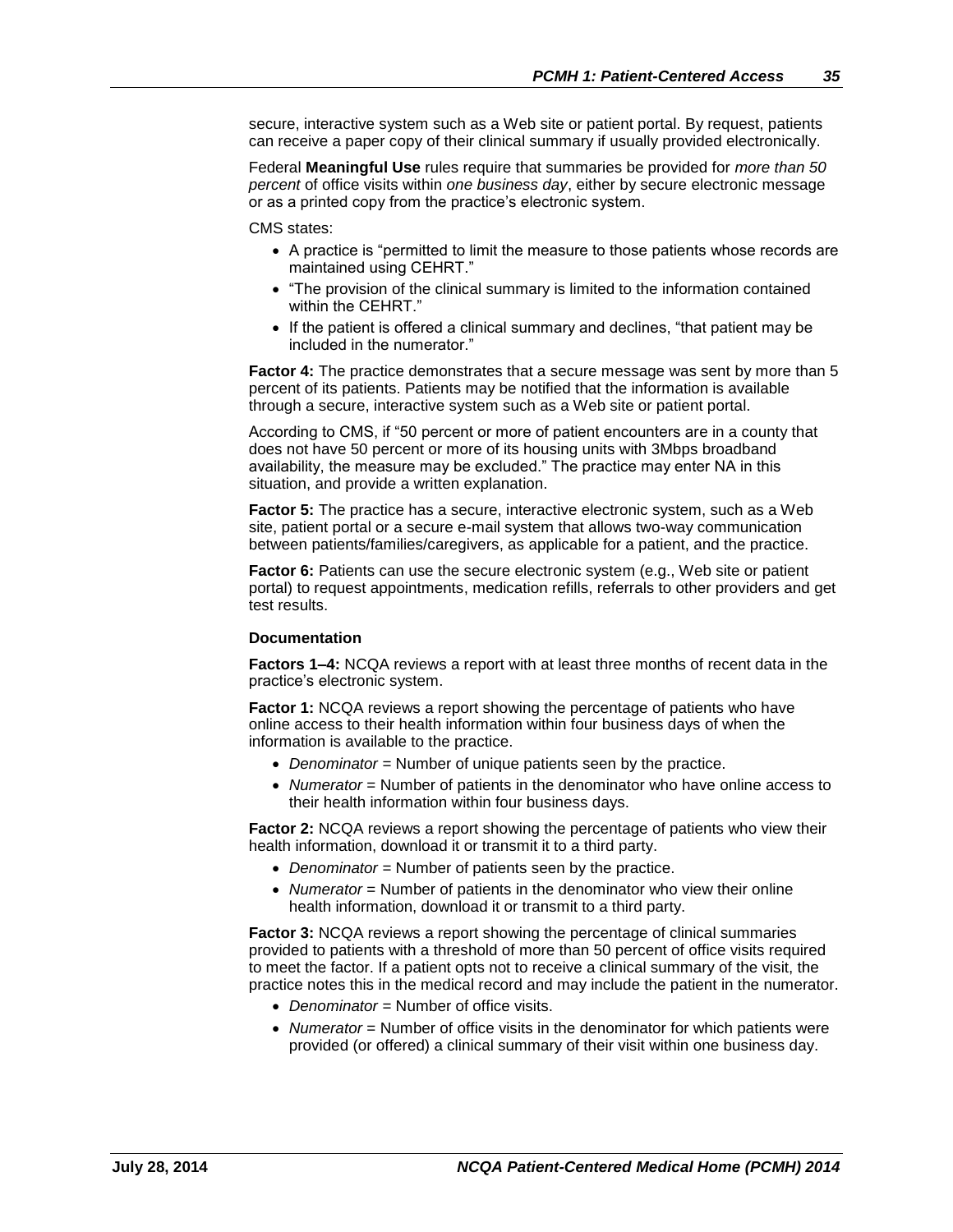**Factor 4:** NCQA reviews a report showing that a secure message was sent to more than 5 percent of patients.

- Denominator = Number of patients seen by the practice.
- Numerator = Number of patients in the denominator who were sent a secure message.

**Factor 5:** NCQA reviews a screen shot of the practice's Web page, demonstrating the practice's capability for two-way communication with patients/families/caregivers.

**Factor 6:** NCQA reviews a screen shot of the practice's Web page where patients can request appointments and prescription refills, and read test results. The screen shot contains the URL of the site or portal.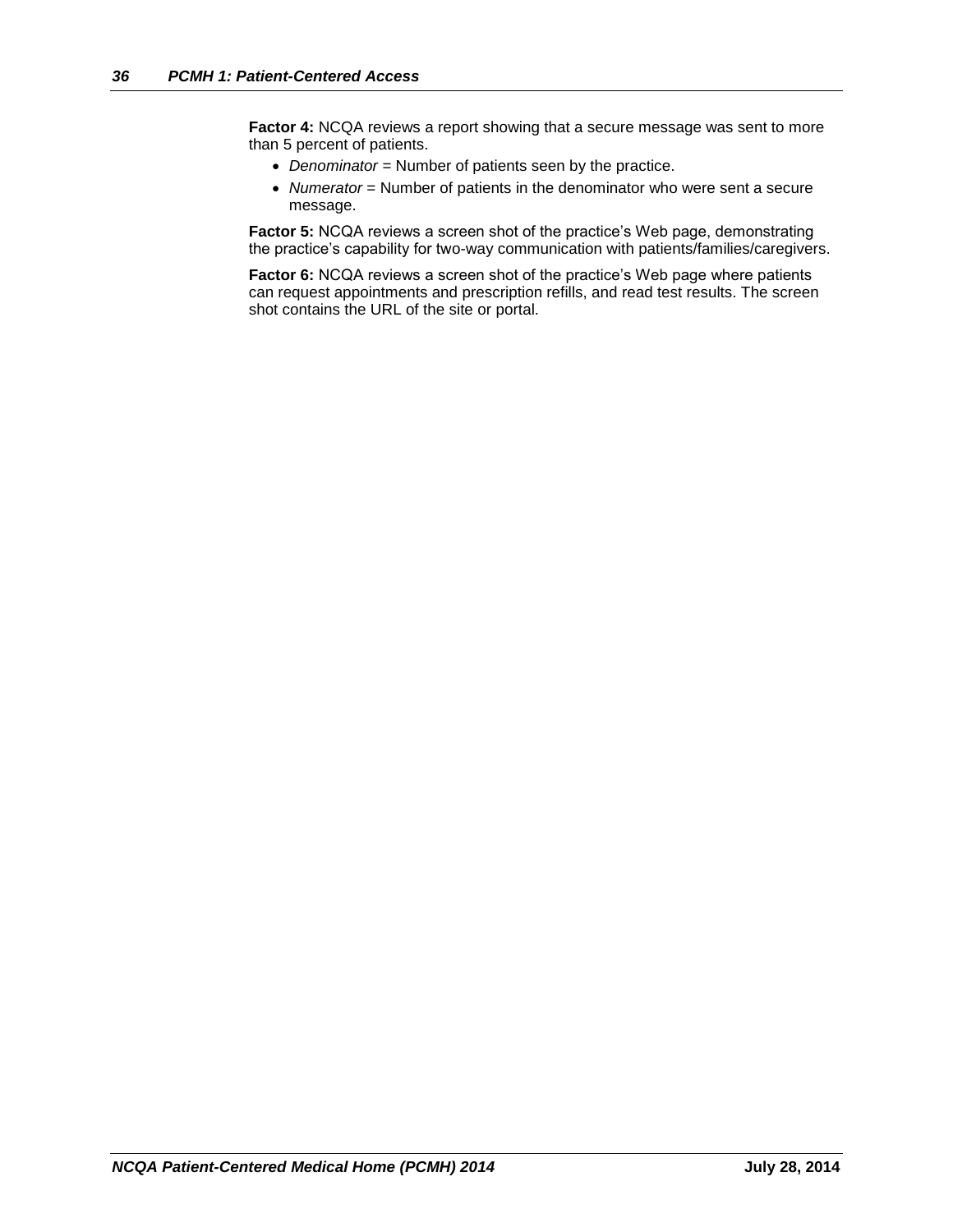# **PCMH 2: Team-Based Care 12.00 points**

**The practice provides continuity of care using culturally and linguistically appropriate, team-based approaches.**

| <b>Element A: Continuity</b><br>3.00 points                                                                                               |     |    |
|-------------------------------------------------------------------------------------------------------------------------------------------|-----|----|
| The practice provides continuity of care for patients/families by:                                                                        | Yes | No |
| 1. Assisting patients/families to select a personal clinician and<br>documenting the selection in practice records.                       |     |    |
| 2. Monitoring the percentage of patient visits with selected clinician or<br>team.                                                        |     |    |
| 3. Having a process to orient new patients to the practice.                                                                               |     |    |
| 4. Collaborating with the patient/family to develop/implement a written<br>care plan for transitioning from pediatric care to adult care. |     |    |

|         | 100%                                 | 75%                  | <b>50%</b>                         | 25%                            | $0\%$                              |
|---------|--------------------------------------|----------------------|------------------------------------|--------------------------------|------------------------------------|
| Scoring | The practice<br>meets 3-4<br>factors | No scoring<br>option | The practice<br>meets 2<br>factors | The practice<br>meets 1 factor | The practice<br>meets 0<br>factors |

**Explanation** Patients and their families can select a personal clinician who works with a defined health care team. The selection is documented in the patient's record. Practice staff are aware of a patient's personal clinician or team and work to accommodate visits and communication. The practice monitors the percentage of patient visits with the designated clinician or team.

> A **team** is a primary clinician and associated clinical (including behavioral healthcare providers) and support staff who work with the clinician. A personal clinician may represent a physician/mid-level clinician or medical residency group under a supervising physician, who share a panel of patients.

> *Note: Solo practitioners mark "yes" for factors 1 and 2 and indicate they are the only clinician available to patients at the practice in the Support Text/Notes box in the Survey Tool.*

**Factor 1:** The practice provides patients/families/caregivers with information about the importance of having a personal clinician and care team responsible for coordinating care, and assists in the selection process. The practice documents the patient/family's choice of clinician.

If patient-preference or staffing arrangement results in the need for more than one clinician to be identified, the practice may document a defined pairing of clinicians (e.g. physician and nurse practitioner or physician and resident) or a **practice team**.

**Factor 2:** The practice monitors the percentage of patient visits that occur with a personal clinician, including structured electronic visits (e-visits) and phone visits. The practice may determine the appropriate rate of continuity, based on the practice design, staffing model and patient preferences.

**Factor 3:** The practice has an orientation process for patients new to the practice. Orientation provides information about the medical home model, medical home responsibilities and patient responsibilities and expectations.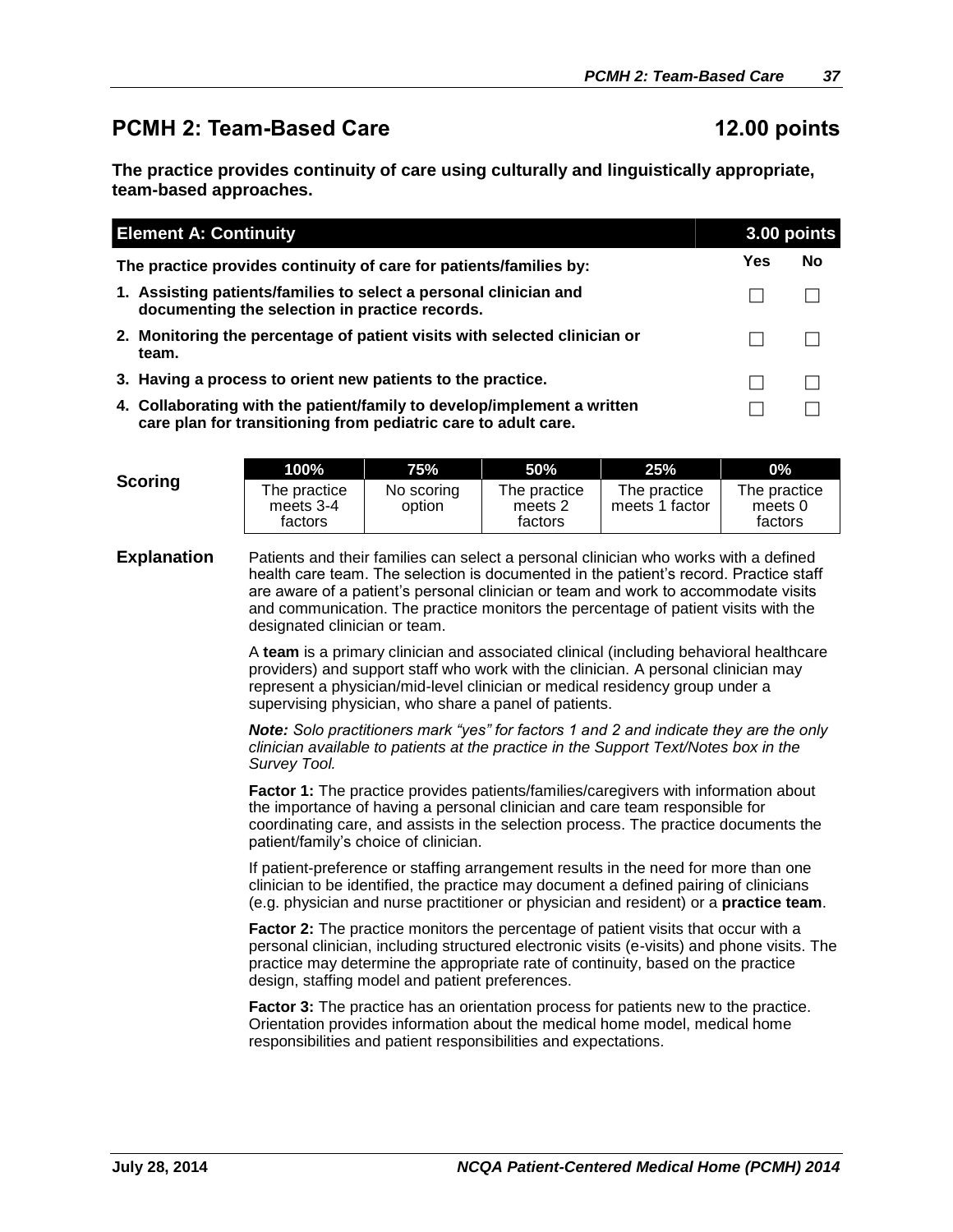**Factor 4:** For pediatric practices transitioning patients to adult care, the practice provides a written care plan to the adult practice that may include:

- A summary of medical information (e.g., history of hospitalizations, procedures, tests).
- A list of providers, medical equipment and medications for patients with special health care needs.
- Obstacles to transitioning to an adult care clinician.
- Special care needs.
- Information provided to the patient about the transition of care.
- Arrangements for release and transfer of medical records to the adult care clinician.
- Patient response to the transition.

Internal medicine practices receiving patients from pediatricians are expected to review the transition plan provided by pediatric practices and ensure that continued care is provided to adolescent and young adult patients.

For family medicine practices that do not transition patients from pediatric to adult care, the practice should instead inform patients and families about the concept of the medical home, and the importance of having a primary care clinician to provide regular, evidence-based preventive care and acute adolescent care management. Sensitivity to teen privacy concerns should be incorporated into information provided to teens.

#### **Documentation**

**Factor 1:** NCQA reviews the practice's documented process for patient and family selection of a personal clinician, and reviews an example of a patient record that documents patient/family choice of personal clinician.

**Factor 2:** NCQA reviews a report with at least five days of data, showing the total percentage of patient encounters that occurred with personal clinicians.

**Factor 3:** NCQA reviews the practice's documented process for orienting patients to the practice.

**Factor 4:** For pediatric practices, NCQA reviews an example of a written transition plan from pediatric to adult care.

For family medicine practices, NCQA reviews a documented process and materials for outreach to adolescent and young adult patients to ensure continued preventive, acute and chronic care management.

For internal medicine practices, NCQA reviews a documented process and materials for receiving adolescent and young adult patients that ensures continued preventive, acute and chronic care management.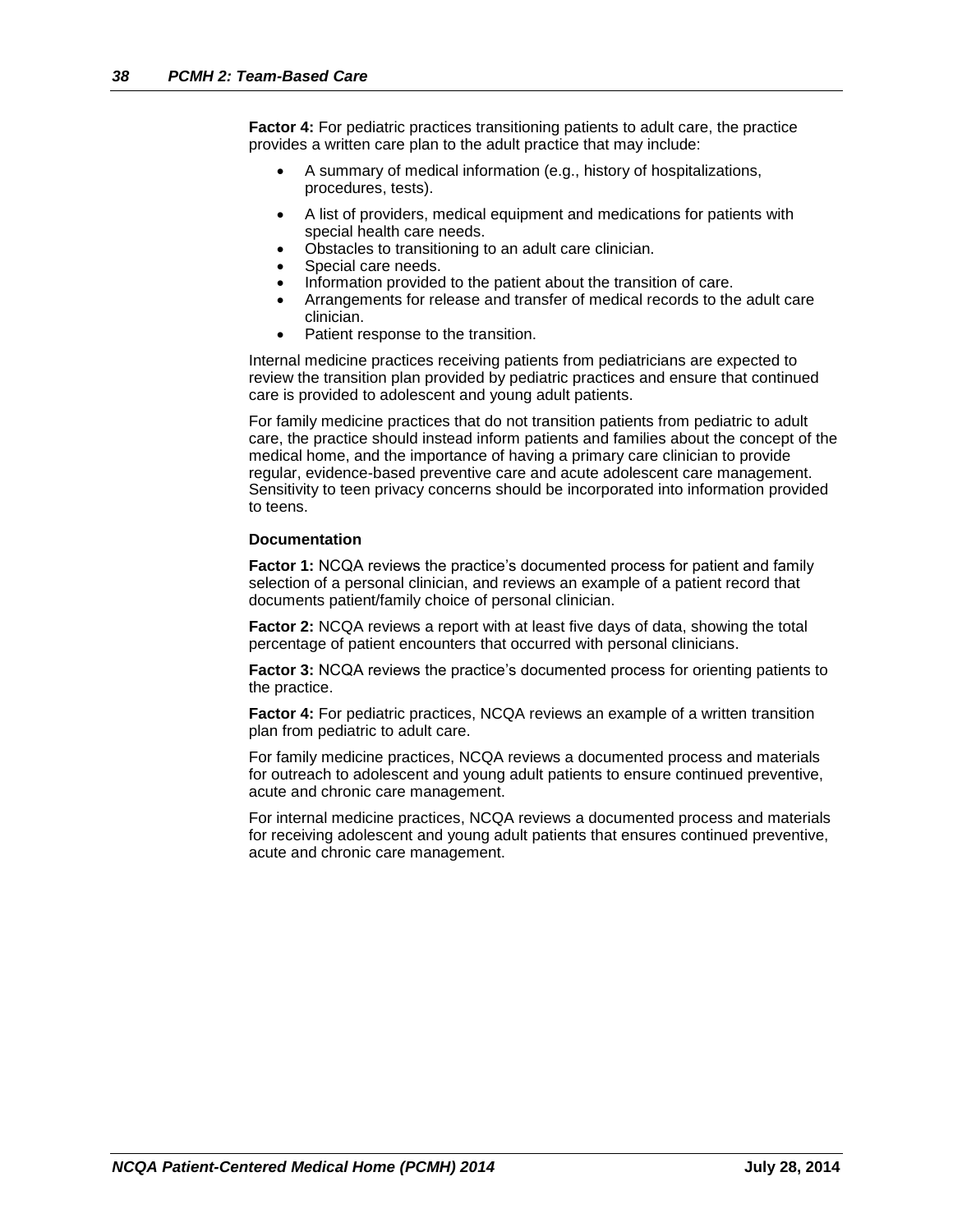| <b>Element B: Medical Home Responsibilities</b>                                                                                                                                   | 2.50 points |    |
|-----------------------------------------------------------------------------------------------------------------------------------------------------------------------------------|-------------|----|
| The practice has a process for informing patients/families about the role<br>of the medical home and gives patients/families materials that contain the<br>following information: | Yes         | No |
| 1. The practice is responsible for coordinating patient care across<br>multiple settings.                                                                                         |             |    |
| 2. Instructions for obtaining care and clinical advice during office hours<br>and when the office is closed.                                                                      |             |    |
| 3. The practice functions most effectively as a medical home if patients<br>provide a complete medical history and information about care<br>obtained outside the practice.       |             |    |
| 4. The care team provides access to evidence-based care, patient/family<br>education and self-management support.                                                                 |             |    |
| 5. The scope of services available within the practice including how<br>behavioral health needs are addressed.                                                                    |             |    |
| 6. The practice provides equal access to all of their patients regardless of<br>source of payment.                                                                                |             |    |
| 7. The practice gives uninsured patients information about obtaining<br>coverage.                                                                                                 |             |    |
| 8. Instructions on transferring records to the practice, including a point of<br>contact at the practice.                                                                         |             |    |

|                | 100%         | 75%          | 50%          | <b>25%</b>   | $0\%$        |
|----------------|--------------|--------------|--------------|--------------|--------------|
| <b>Scoring</b> | The practice | The practice | The practice | The practice | The practice |
|                | meets 7-8    | meets 5-6    | meets 3-4    | meets 1-2    | meets 0      |
|                | factors      | factors      | factors      | factors      | factors      |

**Explanation** The practice has a documented process for giving patients/families/caregivers information about the role and responsibilities of the medical home:

- Specific services patients can expect from the practice.
- Whom to contact for specific concerns, questions and information.
- The roles of the care team.

The practice is encouraged to provide information in multiple formats to accommodate patient preference and language needs.

**Factor 1:** The practice coordinates care across settings (i.e., specialists, hospitals, rehab centers and other facilities), including for behavioral health.

**Factor 2:** The practice:

- Provides information about its office hours; where to seek after-hours care; and how to communicate with the personal clinician and team, including requesting and receiving clinical advice during and after business hours.
- Instructs its patients to give their other providers or facilities the personal clinician's information when they seek care outside the practice.

**Factor 3:** To be an effective medical home, the practice has comprehensive patient information about medications; visits to specialists; medical history; health status; recent test results; self-care information; and data from recent hospitalizations, specialty care or ER visits.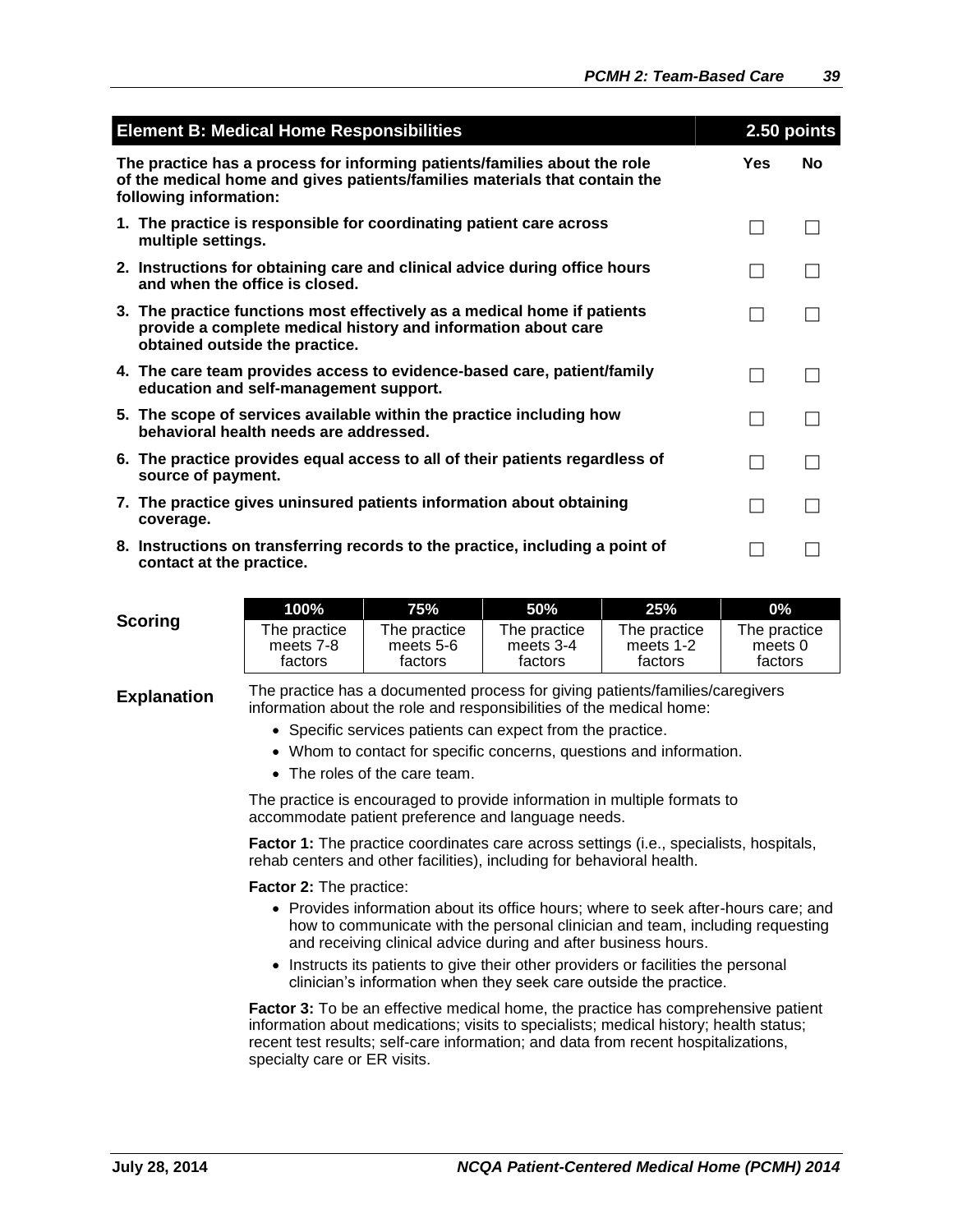**Factor 4:** Patients/families/caregivers can expect evidence-based care from their clinician and team, as well as support for self-management of their health and health care, including educational resources and current literature regarding specific health issues.

**Factor 5:** The practice is concerned with the whole person care, which includes behavioral healthcare. The practice informs patients/families/caregivers how behavioral healthcare needs are met (i.e., by the practice or in coordination with another practice).

**Factor 6:** The practice evaluates and meets the needs of patients:

- Considers accepting Medicare/Medicaid/uninsured patients.
- Provides equal access to for all patients accepted into the practice, regardless of insurance status.

Factor 7: The practice provides information (e.g., brochures, point of contact information) to patients/families/caregivers about potential sources of insurance coverage (e.g., state Medicaid or CHIP [Children's Health Insurance Program] office), to raise patient awareness of the availability of public health insurance and financial support for care needs.

**Factor 8:** The practice guides and helps new patients migrate their personal health record from their former provider, including capturing a point of contact at the transferring practice to help coordinate the transition.

#### **Documentation**

*For all factors that require a documented process, the documented process includes a date of implementation or revision and has been in place for at least three months prior to submitting the PCMH 2014 Survey Tool.*

**Factors 1–8**: NCQA reviews:

- A documented process for giving patients information and **materials** about the role of a medical home.
- Patient materials:
	- Patient brochure.
	- Letter to the patient/family/caregiver.
	- Web materials.
	- A written agreement between the patient/family/caregiver and the practice, specifying the role of the medical home, the practice and the patient/family/caregiver (i.e., a patient compact).
	- A sample record transfer request form.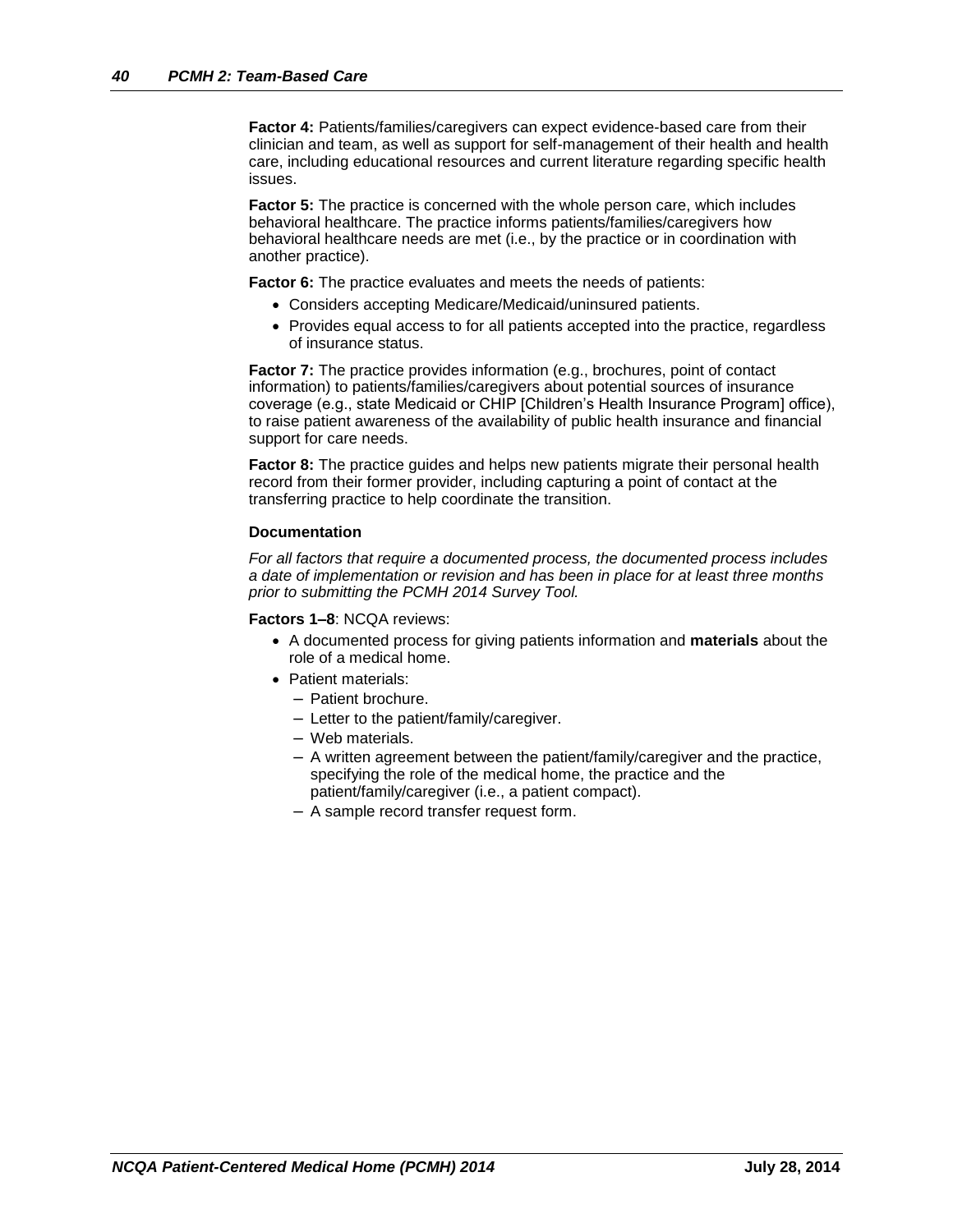| <b>Element C: Culturally and Linguistically Appropriate Services</b>                                                        |     |    | $2.50$ points |
|-----------------------------------------------------------------------------------------------------------------------------|-----|----|---------------|
| The practice engages in activities to understand and meet the cultural and<br>linguistic needs of its patients/families by: | Yes | No | <b>NA</b>     |
| 1. Assessing the diversity of its population.                                                                               |     |    |               |
| 2. Assessing the language needs of its population.                                                                          |     |    |               |
| 3. Providing interpretation or bilingual services to meet the language<br>needs of its population.                          |     |    |               |
| 4. Providing printed materials in the languages of its population.                                                          |     |    |               |

| The practice<br>The practice<br>The practice<br>The practice<br>meets all 4<br>meets 1 factor<br>meets 2<br>meets 3<br>meets 0 |         | 100%    | 75%     | 50%     | 25% | $0\%$                   |
|--------------------------------------------------------------------------------------------------------------------------------|---------|---------|---------|---------|-----|-------------------------|
|                                                                                                                                | Scoring | factors | factors | factors |     | The practice<br>factors |

**Explanation Factor 1:** The practice uses data to assess the diversity and needs of its population so it can meet those needs adequately. Data may be collected by the practice from all patients directly or may be data about the community served by the practice.

> **Diversity** is a meaningful characteristic of comparison for managing population health that accurately identifies individuals within a non-dominant social system who are underserved. These characteristics of a group may include, but are not limited to, race, ethnicity, gender identity, sexual orientation and disability.

*Note: Patient race and ethnicity are tracked in Element 3A: Clinical Data.*

**Factor 2:** The practice uses data to assess the linguistic needs of its population so it can meet those needs adequately. Data may be collected by the practice from all patients directly or may be data about the community served by the practice.

**Factor 3:** Language services may include third-party interpretation services or multilingual staff. Under Title VI of the Civil Rights Act, clinicians who receive federal funds are responsible for providing language and communication services to their patients, as required to meet clinical needs.

Asking a friend or family member to interpret for a patient does not meet the intent of this standard. Studies demonstrate that patients are less likely to be forthcoming with a family member present, and the family member may not be familiar with medical terminology. The practice receives credit for this factor if services are available through multilingual staff and contractors, without regard to the level of need in the practice's population.

**Factor 4:** The practice identifies languages spoken by at least 5 percent of its patient population and makes materials available in those languages, with regard to patient need (e.g., reading level). For patients with limited proficiency in English, forms that patients are expected to sign, complete or read for administrative or clinical needs are provided in their native language.

Factor 4 is NA if the practice provides documentation that no language (other than English) is spoken by 5 percent or more of its patient population.

#### **Documentation**

**Factors 1, 2:** NCQA reviews a report of the practice's assessment of the diversity (including racial, ethnic and at least one other meaningful characteristic of diversity) and language composition of its patient population.

**Factor 3:** NCQA reviews documentation showing that interpretive services are available at the practice, or has a dated policy or statement that the practice uses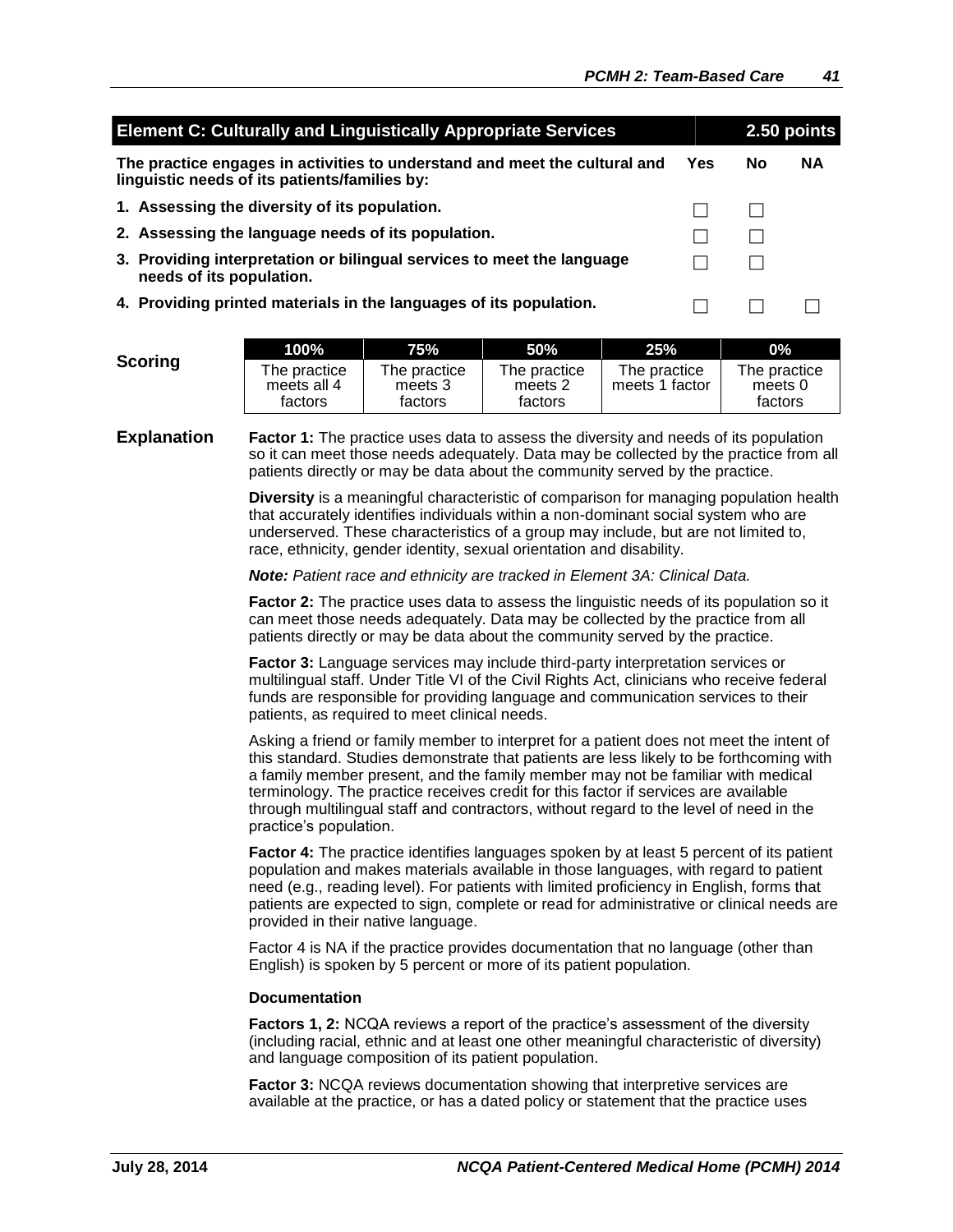bilingual staff. The policy states how the practice helps patients who speak a language that is not spoken by bilingual staff.

**Factor 4:** NCQA reviews materials in languages other than English, a screenshot showing system capabilities or a link to online materials or a Web site in languages other than English.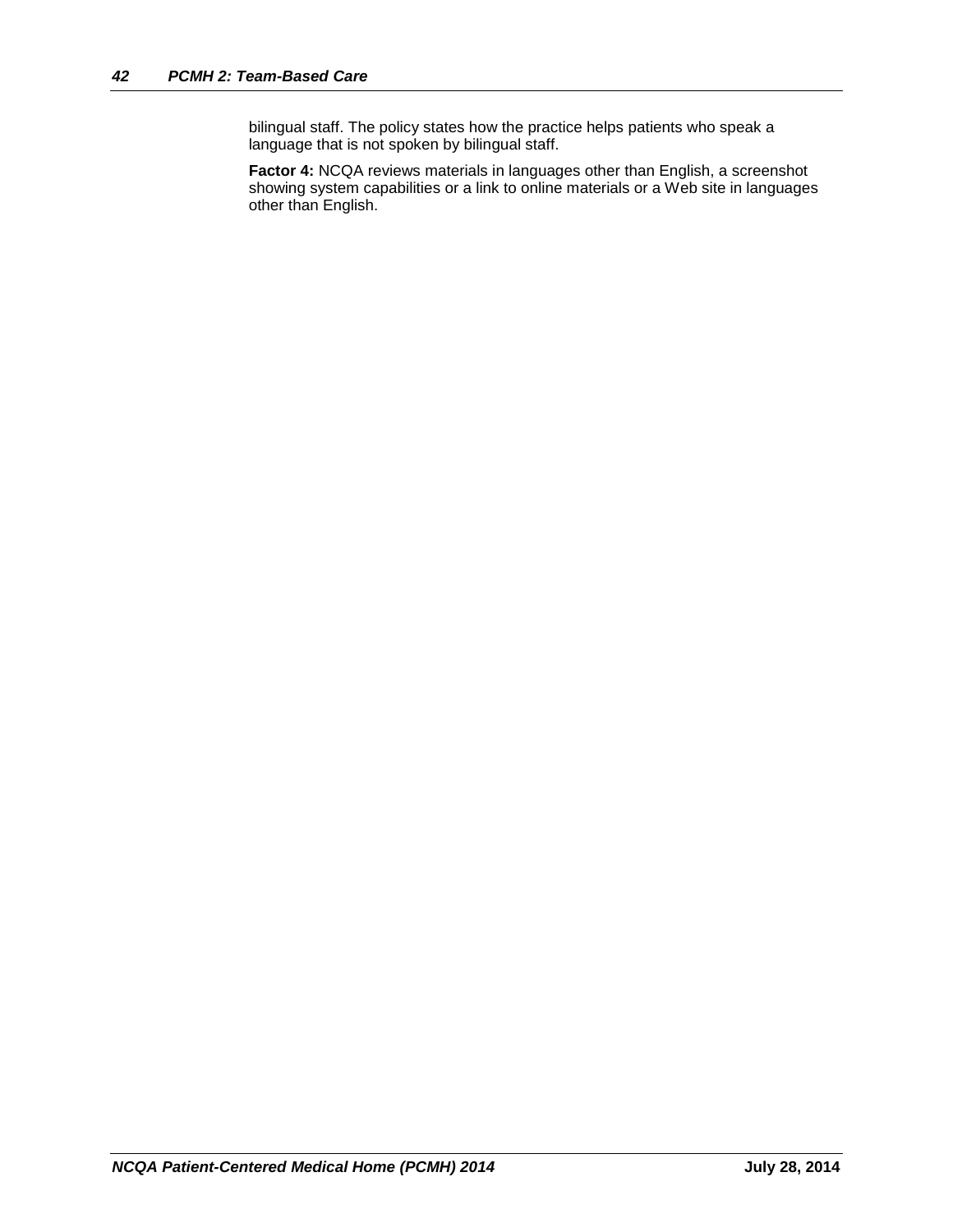|    | <b>Element D: The Practice Team (MUST-PASS)</b>                                                                                                       | 4.00 points |    |
|----|-------------------------------------------------------------------------------------------------------------------------------------------------------|-------------|----|
|    | The practice uses a team to provide a range of patient care services by:                                                                              | Yes         | No |
| 1. | Defining roles for clinical and nonclinical team members.                                                                                             |             |    |
| 2. | Identifying the team structure and the staff who lead and sustain team<br>based care.                                                                 |             |    |
| 3. | Holding scheduled patient care team meetings or a structured<br>communication process focused on individual patient care. (CRITICAL<br><b>FACTOR)</b> | <b>Tale</b> |    |
| 4. | Using standing orders for services.                                                                                                                   |             |    |
| 5. | Training and assigning members of the care team to coordinate care<br>for individual patients.                                                        |             |    |
| 6. | Training and assigning members of the care team to support<br>patients/families/caregivers in self-management, self-efficacy and<br>behavior change.  |             |    |
| 7. | Training and assigning members of the care team to manage the<br>patient population.                                                                  |             |    |
| 8. | Holding scheduled team meetings to address practice functioning.                                                                                      |             |    |
| 9. | Involving care team staff in the practice's performance evaluation and<br>quality improvement activities.                                             |             |    |
|    | 10. Involving patients/families/caregivers in quality improvement activities<br>or on the practice's advisory council.                                |             |    |

|         | 100%                                                                | 75%                                                             | <b>50%</b>                                                       | 25%                                  | $0\%$                                |
|---------|---------------------------------------------------------------------|-----------------------------------------------------------------|------------------------------------------------------------------|--------------------------------------|--------------------------------------|
| Scoring | The practice<br>meets all 10<br>factors<br>(including)<br>factor 3) | The practice<br>meets 8-9<br>factors<br>(including<br>factor 3) | The practice<br>meets 5-7<br>factors<br>(including)<br>factor 3) | The practice<br>meets 2-4<br>factors | The practice<br>meets 0-1<br>factors |

**Explanation MUST-PASS elements are considered the basic building blocks of a patientcentered medical home. Practices must earn a score of 50% or higher. All six must-pass elements are required for recognition.**

> Managing patient care is a team effort that involves clinical and nonclinical staff (i.e., physicians, nurse practitioners, physician assistants, nurses, medical assistants, educators, schedulers) interacting with patients and working as a team to achieve stated objectives. The clinician leading the team is integral to determining and enacting the processes established by the practice.

The emphasis is on ongoing interactions of team members to discuss roles, responsibilities, communication and patient hand-off, working together to provide and enhance the care provided to patients.

All clinical staff (i.e., physicians, nurse practitioners, behavioral healthcare specialists) are members of the team. Involvement of the patient/family/ caregiver with care team members is critically important to patient-centeredness.

This element applies to all types of practices.

When training and assigning roles to care team members, the practice references ongoing measurement activities chosen in PMCH 6 Elements A–C. For example, a team member could lead an effort to conduct outreach and provide updated immunizations to a specific population, which the practice measures in PCMH 6A, factor 1.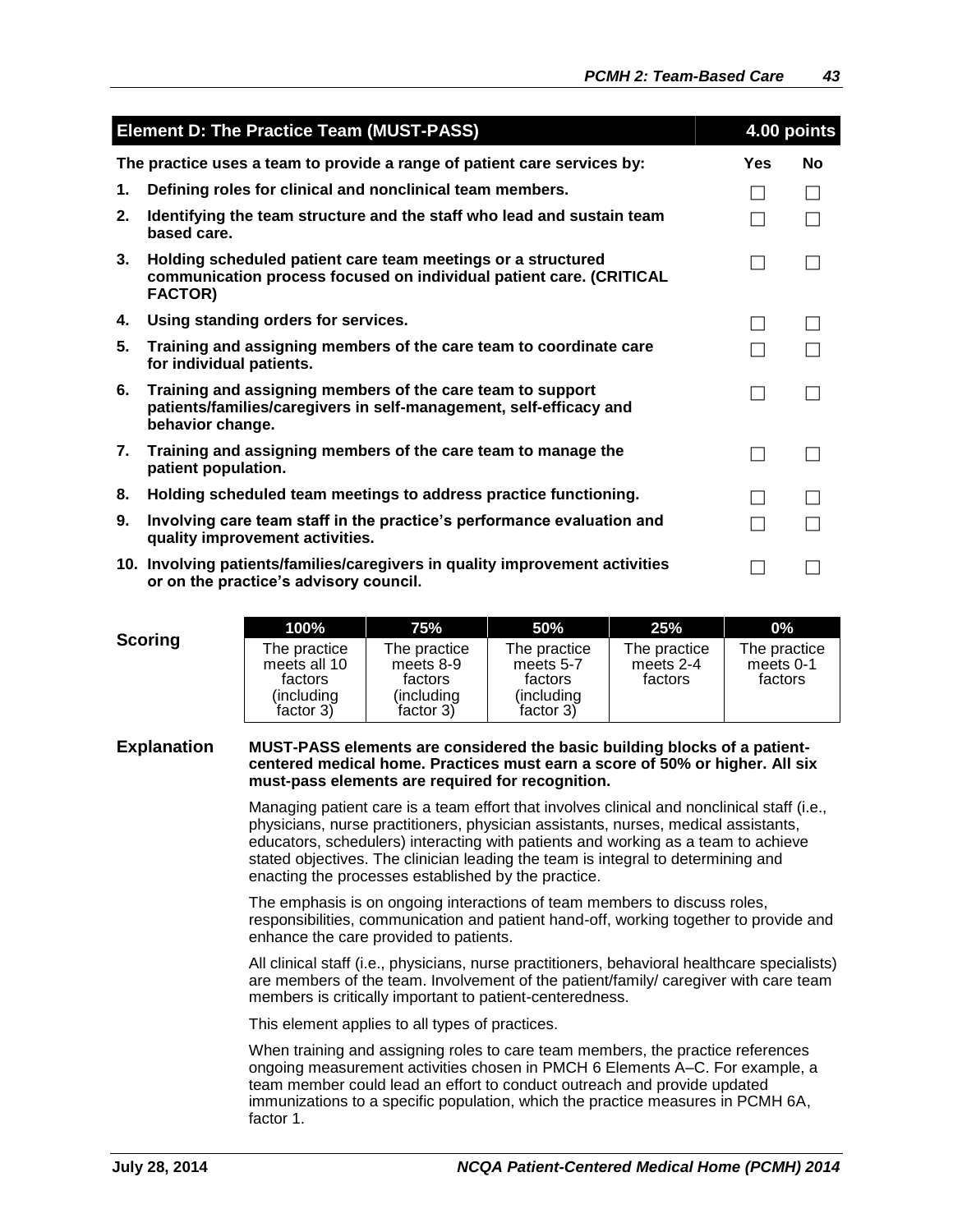**Factor 1:** Job roles and responsibilities emphasize a team-based approach to care and support each member of the team being trained to meet the highest level of function allowed by state law.

**Factor 2:** The practice delineates responsibilities for sustaining team-based care, and specifies how care teams align to provide patient-centered care. Specific team units may focus on providing care coordination across and beyond the practice (factor 5). An organizational chart may be used to illustrate how a care team fits in the practice.

#### **Factor 3: Factor 3 is a critical factor and must be met for practices to score higher than 25% on this element.**

Team meetings may be informal daily meetings or review daily schedules, with followup tasks. A structured communication process may include regular e-mail exchanges, tasks or messages about a patient in the medical record and how the clinician or team leader is engaged in the communication structure.

**Factor 4:** Standing orders (e.g., testing protocols, defined triggers for prescription orders, medication refills, vaccinations, routine preventive services) may be clinician preapproved or may be executed without prior approval of the clinician, as permitted by state law.

**Factor 5:** Care coordination may include obtaining test and referral results and communicating with community organizations, health plans, facilities and specialists.

**Factor 6:** Care team members are trained in evidence-based approaches to selfmanagement support, such as patient coaching and motivational interviewing.

**Factor 7:** Care team members are trained in managing the patient population and addressing needs of patients and families proactively. **Population management** assesses and manages the health needs of a patient population, such as defined groups of patients (e.g., patients with specific clinical conditions such as hypertension or diabetes, patients needing tests such as mammograms or immunizations).

Care team members are trained on effective communication with all segments of the practice's patient population, but particularly the vulnerable populations. **Vulnerable populations** are "those who are made vulnerable by their financial circumstances or place of residence, health, age, personal characteristics, functional or developmental status, ability to communicate effectively, and presence of chronic illness or disability," (AHRQ) and include people with multiple co-morbid conditions or who are at high risk for frequent hospitalizations or ER visits. Training may include information on health literacy or other approaches to addressing communication needs.

**Factor 8:** The practice holds scheduled team meetings routinely to improve care for all patients (factor 3 addresses care of specific patients). Meetings include clinical staff (e.g., physicians and nurse practitioners) and nonclinical staff. The purpose of these meetings is to discuss practice and staff functions —what is working well and what may need improvement. For example, there could be an ongoing discussion about staff roles and responsibilities, performance measurement data and related quality improvement efforts, team member training and areas for improvement. Meeting frequency can vary (e.g., monthly, bimonthly, quarterly) but are part of the practice's routine operations.

**Factor 9:** The practice has a documented process for quality improvement activities that includes a description of staff roles and involvement in the performance evaluation and improvement process.

The care team receives performance measurement and patient survey data to identify areas and methods for quality improvement. The team may participate in regular quality improvement meetings or in action plan development.

**Factor 10:** The practice has a process for involving patients and their families in its quality improvement efforts. At a minimum, the process specifies how patients and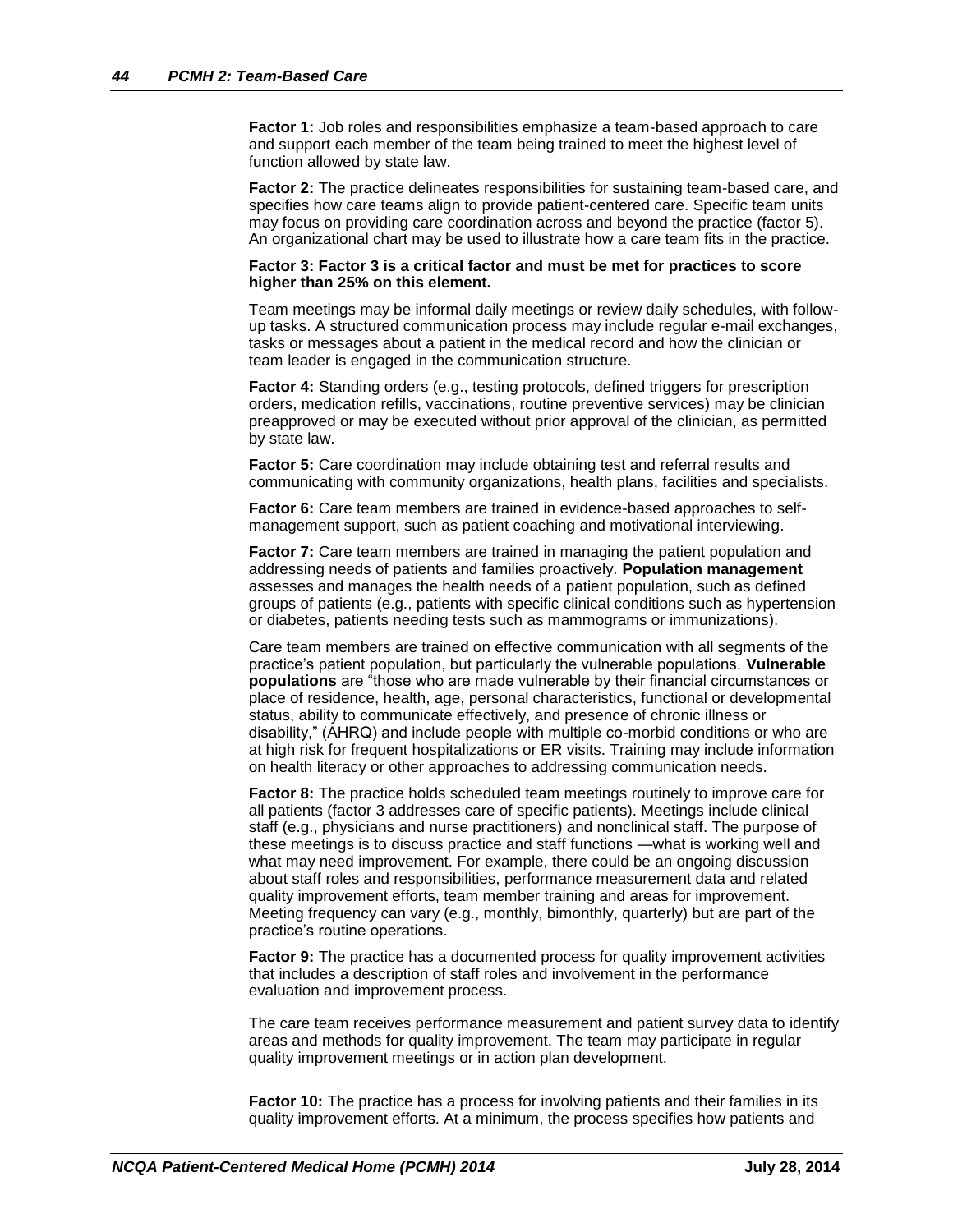families are selected, their role on the quality improvement team and the frequency of team meetings.

#### **Documentation**

*For all factors that require a documented process, the documented process includes a date of implementation or revision and has been in place for at least three months prior to submitting the PCMH 2014 Survey Tool.*

**Factors 1, 5, 6, 7:** NCQA reviews dated descriptions of staff positions or policies and procedures describing staff roles and functions. The practice may provide an organizational chart or description of the team structure and team members.

**Factor 2:** NCQA reviews an overview of the staffing structure for team-based care.

**Factor 3:** NCQA reviews the practice's documented process for structured communication between the clinician and other care team members, which states the frequency of communication; and reviews at least three samples of meeting summaries, checklists, appointment notes or chart notes for evidence that the practice follows its process.

**Factor 4:** NCQA reviews at least one example of written standing orders.

**Factors 5–7:** The practice provides a description of its training and training schedule or materials showing how staff has been trained in each area identified in the factors.

**Factor 8:** NCQA reviews a description of team meetings, the frequency of these meetings and at least one example of meeting minutes, agendas or staff memos.

**Factor 9:** NCQA reviews the practice's documented process for quality improvement.

**Factor 10:** NCQA reviews the organization's documented process for involving patients/families/caregivers in QI teams or on an advisory council (e.g. meeting notes, agenda, committee structure).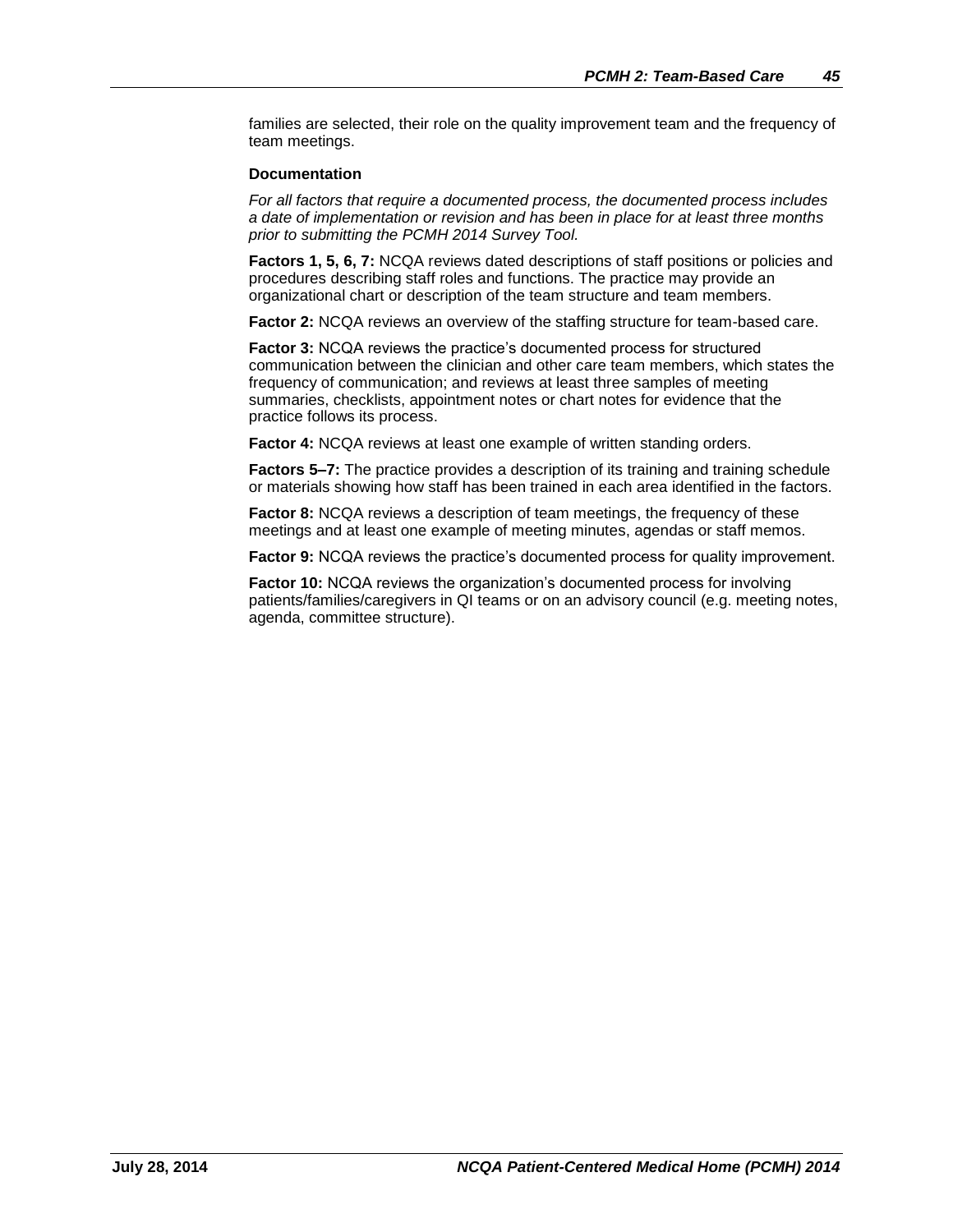# **PCMH** 3: Population Health Management 20.00 points

**The practice uses a comprehensive health assessment and evidence-based decision support based on complete patient information and clinical data to manage the health of its entire patient population.**

|    | <b>Element A: Patient Information</b>                                                                                                                                                                  |            |    | 3.00 points |
|----|--------------------------------------------------------------------------------------------------------------------------------------------------------------------------------------------------------|------------|----|-------------|
|    | The practice uses an electronic system to record patient information,<br>including capturing information for factors 1-13 as structured<br>(searchable) data for more than 80 percent of its patients: | <b>Yes</b> | No | ΝA          |
| 1. | Date of birth. +                                                                                                                                                                                       |            |    |             |
| 2. | $Sex. +$                                                                                                                                                                                               |            |    |             |
| 3. | Race. +                                                                                                                                                                                                |            |    |             |
| 4. | Ethnicity. +                                                                                                                                                                                           |            |    |             |
| 5. | Preferred language. +                                                                                                                                                                                  |            |    |             |
| 6. | Telephone numbers.                                                                                                                                                                                     |            |    |             |
| 7. | E-mail address.                                                                                                                                                                                        |            |    |             |
| 8. | Occupation (NA for pediatric practices).                                                                                                                                                               |            |    |             |
| 9. | Dates of previous clinical visits.                                                                                                                                                                     |            |    |             |
|    | 10. Legal guardian/health care proxy.                                                                                                                                                                  |            |    |             |
|    | 11. Primary caregiver.                                                                                                                                                                                 |            |    |             |
|    | 12. Presence of advance directives (NA for pediatric practices).                                                                                                                                       |            |    |             |
|    | 13. Health insurance information.                                                                                                                                                                      |            |    |             |
|    | 14. Name and contact information of other health care professionals<br>involved in patient's care.                                                                                                     |            |    |             |

|         | 100%           | 75%          | 50%          | 25%          | $0\%$        |
|---------|----------------|--------------|--------------|--------------|--------------|
| Scoring | The practice l | The practice | The practice | The practice | The practice |
|         | meets $10-14$  | meets 8-9    | meets 5-7    | meets 3-4    | meets $0-2$  |
|         | factors        | factors      | factors      | factors      | factors      |

### **Explanation + Stage 2 Core Meaningful Use Requirement**

The practice uses a practice management, EHR or other electronic system that collects and records patient information for factors 1–13 in searchable data fields. To meet this element, the practice must generate a report by factor (items 1–13), showing the percentage of patients seen by the practice for whom data were entered. **Documentation** in the medical record of "none," "no" or "patient declined to provide information" counts toward the numerator. A blank field does not count toward the numerator. A practice may provide documentation and receive credit for factors 1–5 without a certified EHR.

**Searchable** data is information entered into a field in an electronic system that allows the practice to conduct data searches and create reports.

**Structured** data fields have specified data type and response categories within the record or file.

**Factors 1**: The practice records date of birth in MM/DD/YYYY format.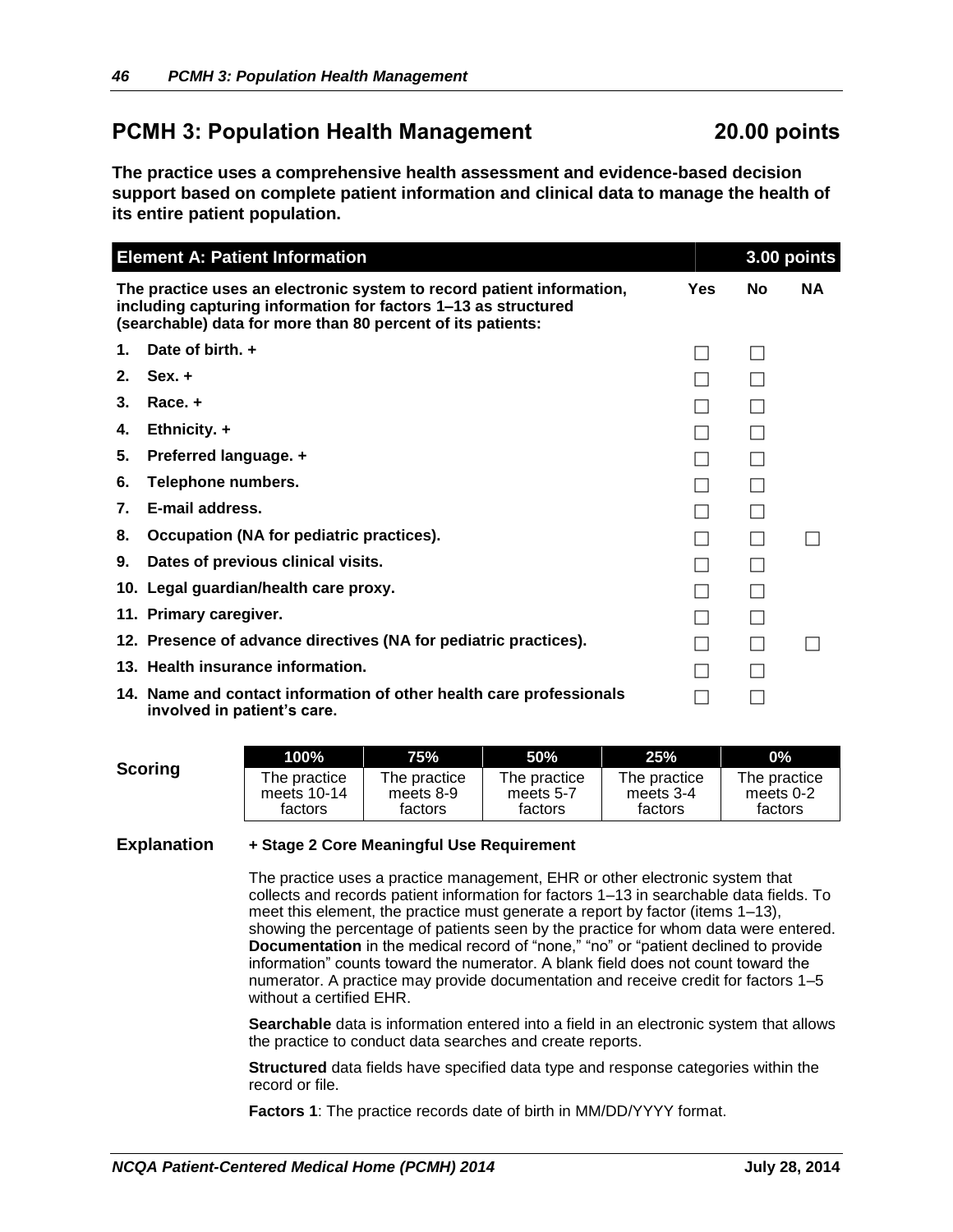**Factor 2:** The practice records sex, using M/F or Male/Female. **Factors 3, 4:** The practice records patient race, ethnicity and other diversity data. Race and ethnicity categories may be aligned with those used by the Office of Management and Budget (OMB). The practice considers aspects of **diversity** beyond race and ethnicity.

Blank fields are not acceptable; data entry must capture refusals. The numerator may include patients who do not provide race/ethnicity if there is documentation in the record that the patient declined to provide the information. The practice asks patients to provide this information, rather than entering data based on observation.

**Factor 5:** The practice documents the patient's preferred spoken/written language, which helps identify patients who need interpretation and translation services. A blank field does not mean that the patient's preferred language is English. The practice documents in the patient's record that the patient declined to provide language information, that the patient's primary language is English or that the patient does not need language services.

**Factor 6:** The primary telephone number may be a mobile number. A blank field does not indicate that a patient has no telephone number.

**Factor 7:** The practice enters "none" in the field e-mail field if a patient does not have an e-mail address or declines to provide one. This counts toward the numerator.

**Factor 8:** For a patient who is unemployed, the practice indicates a specific status (i.e., retired, disabled, unemployed, student). Job status and work conditions provide background on exposure to health risks, which creates an opportunity for populationbased interventions.

This factor is met if the practice sees only pediatric patients and documents "NA" in the field. The practice provides a written explanation for an NA response in the Support Text/Notes box in the Survey Tool.

**Factor 9:** The practice enters all office, electronic and telephone visits into the system. Visits (i.e., scheduled, structured encounters) are distinguished from medical advice given electronically or by telephone.

**Factor 10:** A **legal guardian or health care proxy** is an individual designated by the patient, family or court to make health care decisions for a patient, if the patient is unable to do so.

**Factor 11:** A primary caregiver provides day-to-day care for a patient and receives instructions about care. Primary care givers are documented in the health care record. The practice enters "none" if there is no caregiver. This counts toward the numerator.

**Factor 12:** There is documentation in the medical record that the patient/family gave the practice an **advance directive** (e.g., living will, Physician Orders for Life Sustaining Treatment [POLST], durable power of attorney, health proxy). Practices with adult and pediatric patients may exclude pediatric patients from the denominator for this factor. **Documentation** in the field that the patient declined to provide the information counts toward the numerator.

This factor is met if the practice sees only pediatric patients and documents "NA" in the field. The practice provides a written explanation for an NA response in the Support Text/Notes box in the Survey Tool.

**Factor 13:** The practice documents the patient/family health insurance coverage (e.g., health plan name, Medicare, Medicaid, "none").

**Factor 14:** The practice records the name and contact information for the patient's other health care clinicians providing care (e.g. behavioral healthcare clinicians, oral health providers, OB/GYN). Collecting the information in the electronic patient chart or electronic care plans is acceptable.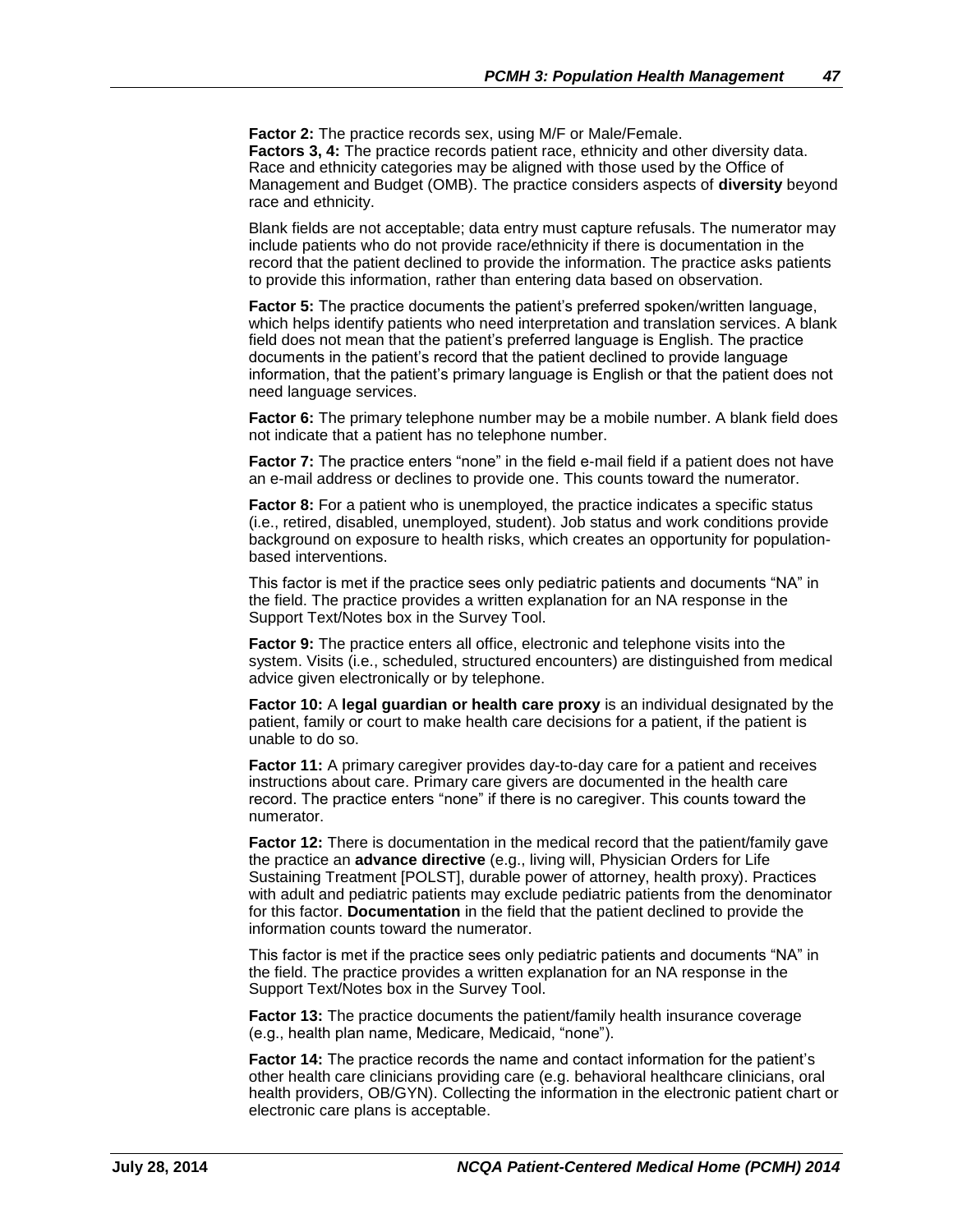*Note: This factor does not require the field to be searchable or structured data.*

#### **Documentation**

**Factors 1–13:** NCQA reviews reports from the electronic system showing the percentage of all patients for each populated data field. Reports contain all required data elements so that it can be determined how many elements are entered in the practice's electronic system consistently.

The practice calculates a percentage based on at least three months of recent data. The practice may use the following methodology to calculate the percentage:

- Denominator = Number of patients seen by the practice at the practice location at least once during the reporting period (for factors 8 and 12, include only those who meet the age parameter).
- Numerator = Number of patients in the denominator for whom the specified data are entered for each data element.

NCQA reviews the numerator and denominator, and the percentage and dates used in the calculation.

**Factor 14:** This factor does not need to be captured in structured data fields. NCQA reviews:

The practice's documented process for capturing the data.

Three examples demonstrating implementation of the process.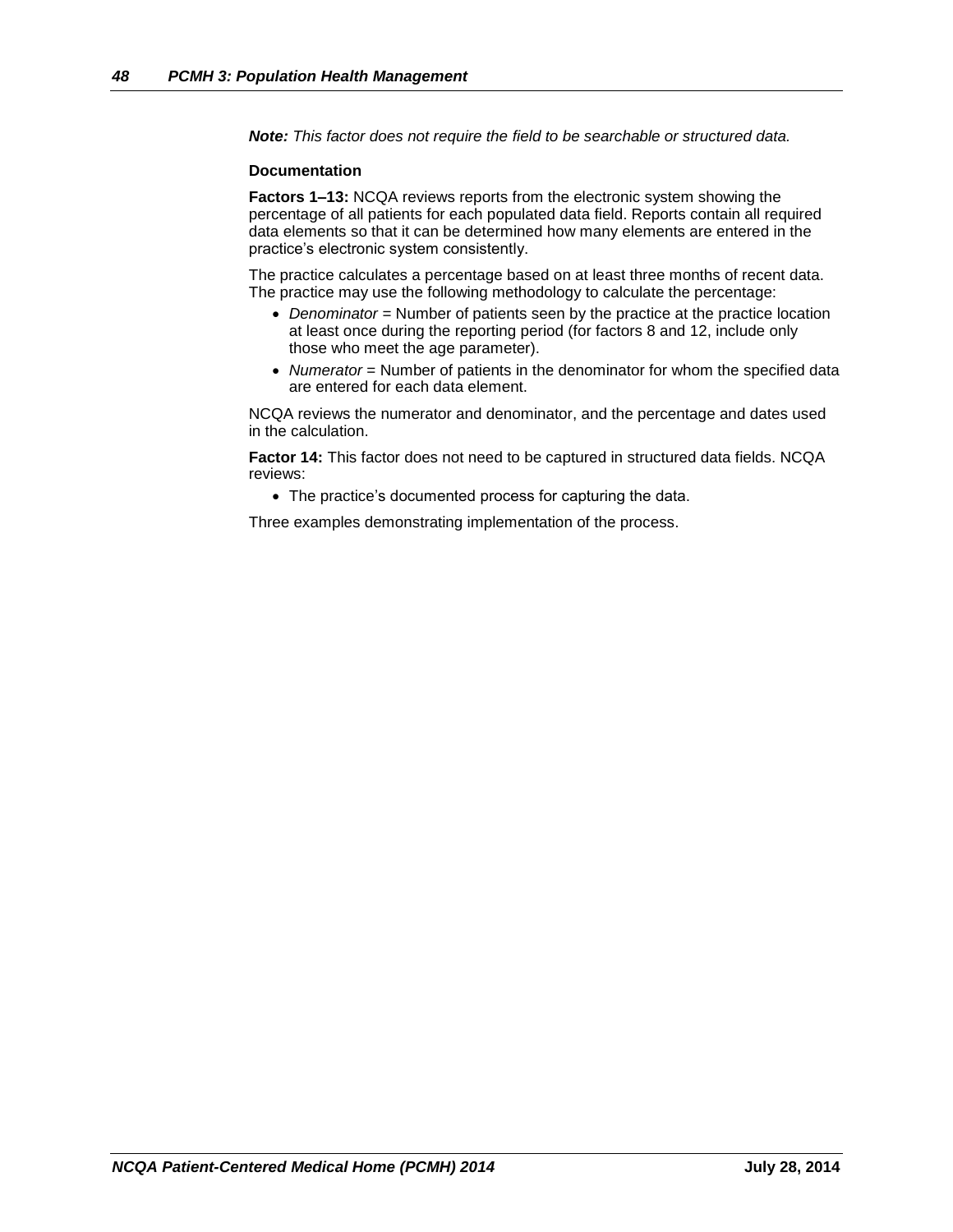|    | <b>Element B: Clinical Data</b>                                                                                                                                                |            | 4.00 points              |           |
|----|--------------------------------------------------------------------------------------------------------------------------------------------------------------------------------|------------|--------------------------|-----------|
|    | The practice uses an electronic system with the functionality in factors 6<br>and 7 and records the information in factors 1–5 and 8–11 as structured<br>(searchable) data.    | <b>Yes</b> | <b>No</b>                | <b>NA</b> |
| 1. | An up-to-date problem list with current and active diagnoses for more<br>than 80 percent of patients. +++                                                                      |            |                          |           |
| 2. | Allergies, including medication allergies and adverse reactions,* for<br>more than 80 percent of patients. +++                                                                 | $\Box$     |                          |           |
| 3. | Blood pressure, with the date of update, for more than 80 percent of<br>patients 3 years and older. +                                                                          | П          |                          |           |
| 4. | Height/length for more than 80 percent of patients. +                                                                                                                          |            | $\overline{\phantom{a}}$ |           |
| 5. | Weight for more than 80 percent of patients. +                                                                                                                                 |            |                          |           |
| 6. | System calculates and displays BMI. +                                                                                                                                          |            |                          |           |
| 7. | System plots and displays growth charts (length/height, weight and<br>head circumference) and BMI percentile (0-20 years) (NA for adult<br>practices). +                       | П          |                          |           |
| 8. | Status of tobacco use for patients 13 years and older for more than 80<br>percent of patients. +                                                                               | П          |                          |           |
| 9. | List of prescription medications with date of updates for more than 80<br>percent of patients.                                                                                 |            |                          |           |
|    | 10. More than 20 percent of patients have family history recorded as<br>structured data. ++                                                                                    |            |                          |           |
|    | 11. At least one electronic progress note created, edited and signed by an<br>eligible professional for more than 30 percent of patients with at least<br>one office visit. ++ | П          |                          |           |

|         | $100\%$      | 75%          | <b>50%</b>   | 25%          | $0\%$        |
|---------|--------------|--------------|--------------|--------------|--------------|
| Scoring | The practice | The practice | The practice | The practice | The practice |
|         | meets 9-11   | meets 7-8    | meets 5-6    | meets 3-4    | meets 0-2    |
|         | factors      | factors      | factors      | factors      | factors      |

**Explanation +Stage 2 Core Meaningful Use Requirement** 

**++Stage 2 Menu Meaningful Use Requirement**

#### **+++ CMS Meaningful Use Requirement**

The practice collects patient clinical information through an EHR or other electronic system (e.g., a practice management system, billing system). The system can be searched for each factor and can create reports. **Documentation** in the medical record of "none" or "patient declined to provide information" counts toward the numerator.

To qualify for Meaningful Use, the practice must meet the related factors using a *certified* EHR. A practice may provide documentation and received credit for factors 3-8, 10 and 11 without a certified EHR.

**Searchable** data is information entered into a field in an electronic system that allows the practice to conduct data searches and create reports.

**Structured** data fields have specified data type and response categories within the record or file.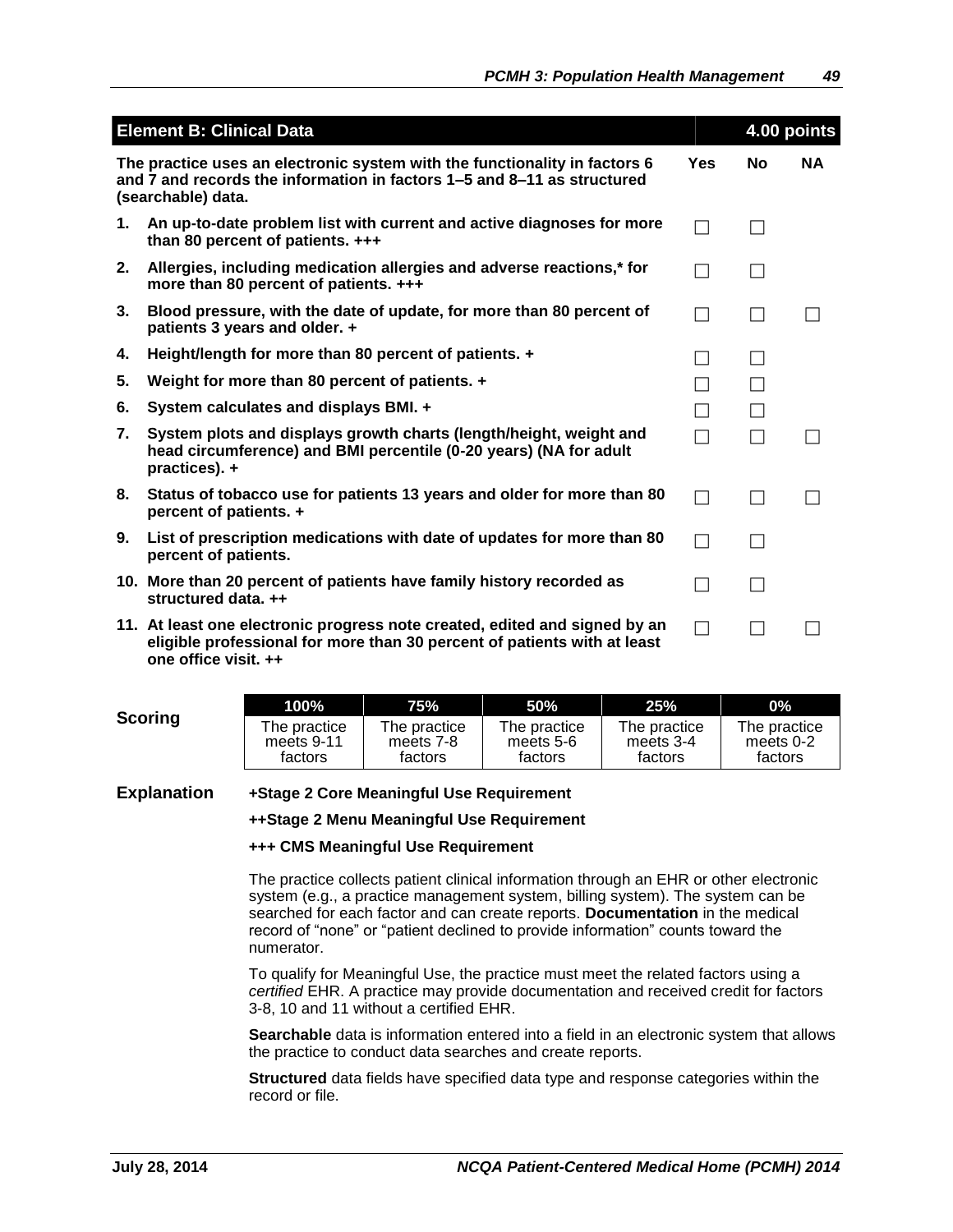Factor 1: The patient's current and active problem list or diagnoses. Including acute and chronic conditions, behavioral health diagnoses and oral health issues.

**Factor 2:** Allergies (i.e., medication, food, environmental) and associated reactions are recorded as searchable data.

**Factor 3**: Dated blood pressure readings for patients 3 years and older; NA for practices with no patients 3 years and older. The practice provides a written explanation for an NA response in the Support Text/Notes box in the Survey Tool. **Factors 4, 5:** Height/length and weight are documented and dated for more than 80percent. This is applicable to all patients.

**Factor 6:** The practice electronic system calculates and displays BMI in the medical record.

*Note: This factor does not require the field to be searchable or structured data.*

**Factor 7:** The electronic system plots and displays length, weight and head circumference on a growth chart for patients 0–2 years of age, and BMI percentile for patients 2–20 years of age.

*Note: This factor does not require the field to be searchable or structured data.*

This factor is met if the practice has no pediatric patients and documents "NA" in the field. The practice provides a written explanation for an NA response in the Support Text/Notes box in the Survey Tool.

**Factor 8:** Data on smoking status and tobacco use are collected as a separate factor to emphasize importance to overall health.

This factor is met if the practice sees no patients 13 years of age and older and documents "NA" in the field. The practice provides a written explanation for an NA response in the Support Text/Notes box in the Survey Tool.

**Factor 9:** The practice maintains a list of the current prescription medications prescribed by the patient's clinicians, including clinicians outside the practice and records dates of updates.

This factor is met if the practice documents "NA" in the field because the patient does not take prescribed medications.

**Factor 10:** Family health history (e.g., history of chronic disease or event [e.g., diabetes, cancer, substance abuse, hypertension]) for "first–degree" relatives (i.e., who share about 50 percent of their genes with a specific family member).

The practice may document "unknown" for patients who do not know their family health history. Family health history may include history of chronic diseases or events (e.g., diabetes, cancer, mental health or substance use disorders, myocardial infarction, hypertension).

**Factor 11:** Progress notes are text-searchable; non-searchable notes do not meet the intent of this factor. Following the CMS definition, the practice may make its own determinations and guidelines defining what progress notes are necessary to communicate individual patient circumstances. The practice coordinates new progress notes with previous documentation of patient observations, treatments and results.

This factor has an N/A option for practices without this capability until 1/1/2015.

#### **Documentation**

**Factors 1–5, 8–11:** NCQA reviews reports from the electronic system showing the percentage of all unique patients for each populated data field (not only patients with identified important conditions or who are in a disease-specific **registry**). Reports contain all required data elements so that it can be determined how many elements are entered in the practice's electronic system consistently.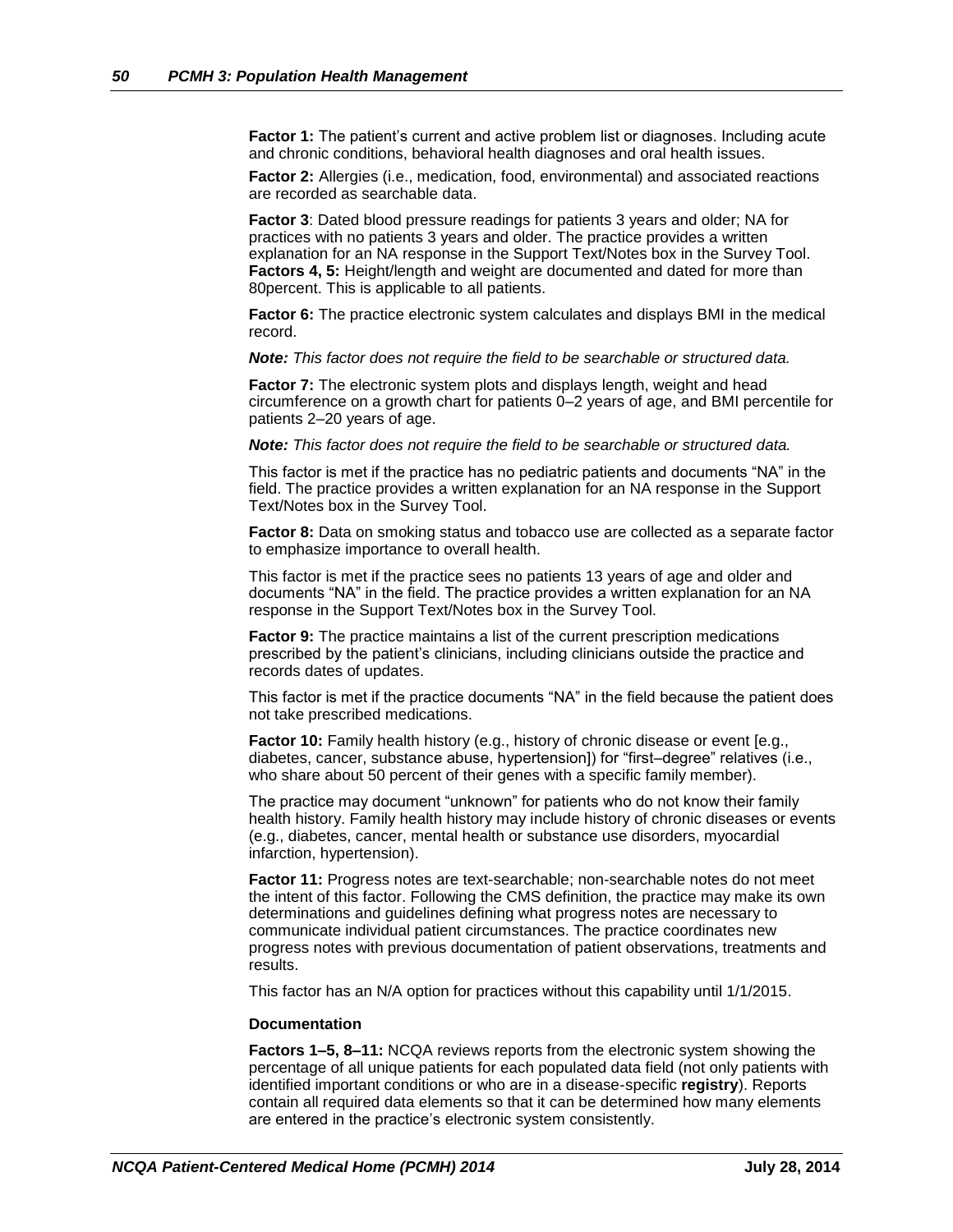**For factors 3 and 8**, include only patients meeting the age parameter.

The practice calculates a percentage based on at least three months of recent data. The practice may use the following methodology to calculate the percentage:

- *Denominator* = Number of patients seen by the practice at the practice location at least once during the reporting period (for factors 8 and 12, include only those who meet the age parameter).
- Numerator = Number of patients in the denominator for whom the specified data are entered for each data element.

**Factors 6, 7:** NCQA reviews screen shots demonstrating that the electronic system can calculate and display BMI (factor 6) and plot and display growth charts and BMI percentile (factor 7).

**For factor 7**, include only patients meeting the age parameter.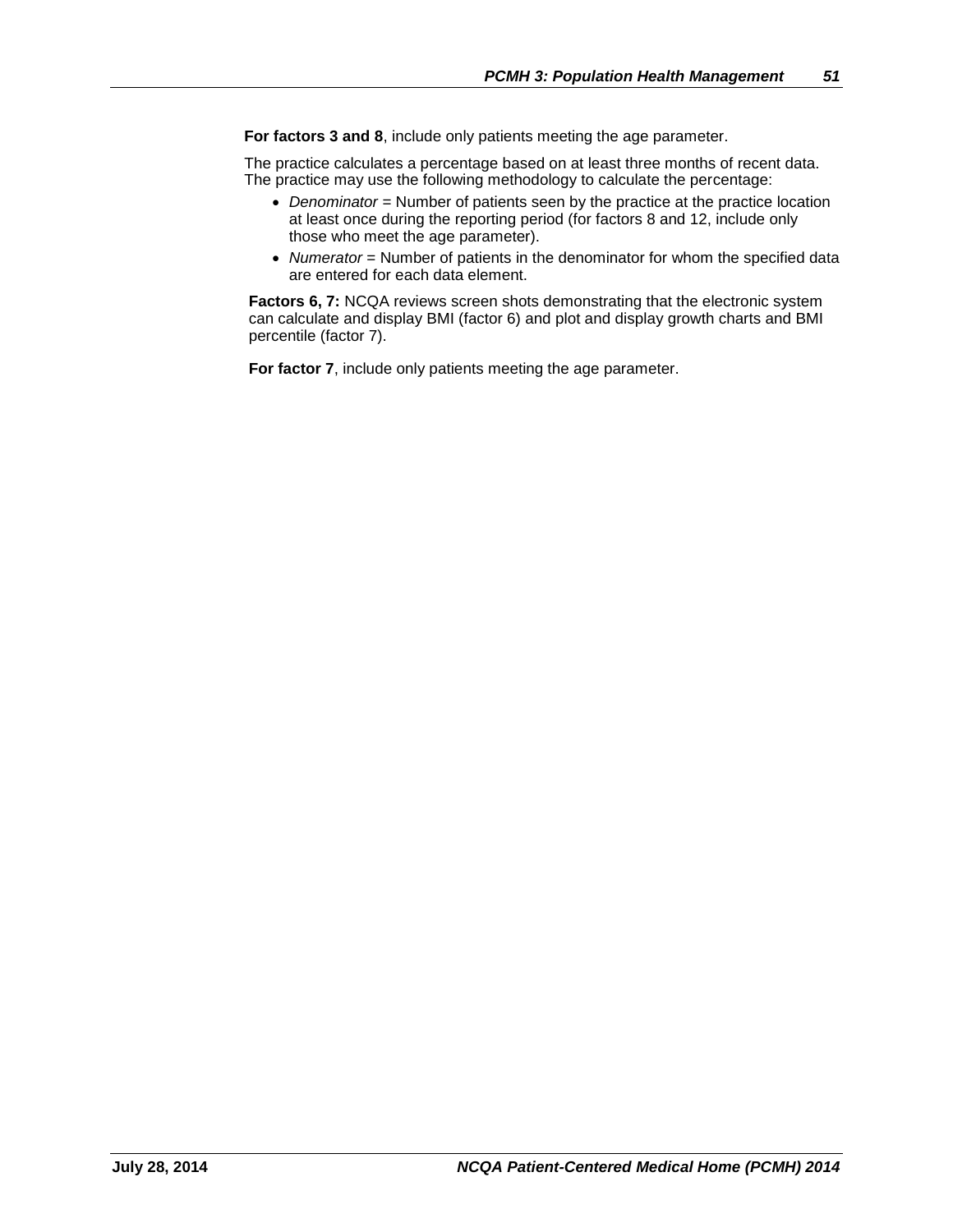|    | <b>Element C: Comprehensive Health Assessment</b>                                                                                                                             |            |    | 4.00 points |
|----|-------------------------------------------------------------------------------------------------------------------------------------------------------------------------------|------------|----|-------------|
|    | To understand the health risks and information needs of patients/families,<br>the practice collects and regularly updates a comprehensive health<br>assessment that includes: | <b>Yes</b> | No | <b>NA</b>   |
| 1. | Age- and gender appropriate immunizations and screenings.                                                                                                                     |            |    |             |
| 2. | Family/social//cultural characteristics.                                                                                                                                      |            |    |             |
| 3. | <b>Communication needs.</b>                                                                                                                                                   |            |    |             |
| 4. | Medical history of patient and family.                                                                                                                                        |            |    |             |
| 5. | Advance care planning (NA for pediatric practices).                                                                                                                           |            |    |             |
| 6. | Behaviors affecting health.                                                                                                                                                   |            |    |             |
| 7. | Mental health/substance use history of patient and family.                                                                                                                    |            |    |             |
| 8. | Developmental screening using a standardized tool (NA for practices<br>with no pediatric patients).                                                                           |            |    |             |
| 9. | Depression screening for adults and adolescents using a<br>standardized tool.                                                                                                 |            |    |             |
|    | 10. Assessment of health literacy.                                                                                                                                            |            |    |             |

|         | $100\%$      | 75%          | <b>50%</b>   | 25%          | $ 0\% $      |
|---------|--------------|--------------|--------------|--------------|--------------|
| Scoring | The practice | The practice | The practice | The practice | The practice |
|         | meets $8-10$ | meets 6-7    | meets 4-5    | meets 2-3    | meets 0-1    |
|         | factors      | factors      | factors      | factors      | factors      |

**Explanation** In additional to a physical assessment, a standardized, comprehensive patient assessment includes an examination of social and behavioral influences. The practice determines how frequently it updates the health assessment, using **evidence-based guidelines**. Patients with an active diagnosis or aspect of care listed in the problem list of their care summary are reassessed at each relevant visit.

> The practice should consider how its comprehensive health assessment helps establish criteria and supports a systematic process for identifying patients for care management in PCMH 4 Element A.

**Factor 1:** The practice implements age/gender-appropriate screenings and immunizations, when possible, using immunizations identified by the U.S. Preventive Services Task Force (USPSTF); the Centers for Medicare & Medicaid Services (CMS) in Provider Quality Reporting System (PQRS); NCQA's Child Health measures,; immunizations recommended by the Advisory Committee on Immunization Practices of the Centers for Disease Control and Prevention (CDC),; preventive care and screenings for children and for women, as recommended by the Health Resources and Services Administration (HRSA); or other standardized preventive measures, including those identified in Bright Futures for pediatric patients.

**Factor 2:** The health assessment includes an evaluation of social and cultural needs, preferences, strengths and limitations. Examples of these characteristics can include family/household structure, support systems, household/environmental **risk factors**, and patient/family concerns. Broad considerations should be made for a variety of characteristics (e.g., poverty, homelessness, unemployment, sexual orientation, gender, education level, social support).

**Factor 3:** The practice identifies whether the patient has specific communication requirements due to hearing, vision or cognition issues. This does not address language, see PCMH 3A factor 5.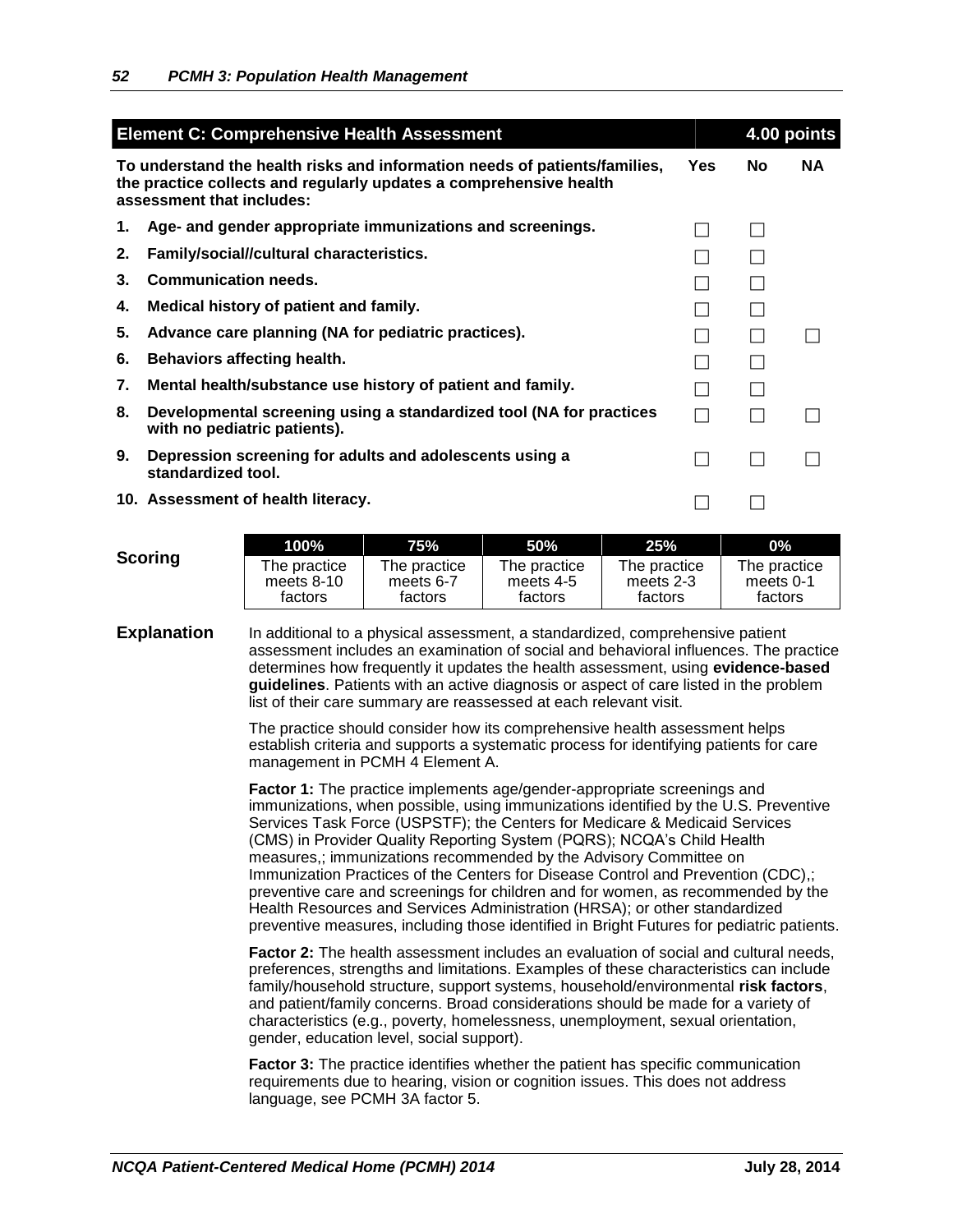**Factor 4:** Family medical history (e.g., history of chronic disease or event [e.g., diabetes, cancer, substance abuse, hypertension]) for "first–degree" relatives (i.e., who share about 50 percent of their genes with a specific family member).

The practice may document "unknown" for patients who do not know their family medical history.

**Factor 5:** The practice documents patient/family preferences for **advance care planning** (i.e., care at the end of life or for patients who are unable to speak for themselves). This may include discussing and documenting a plan of care, with treatment options and preferences.

This factor is met if the practice sees only pediatric patients and documents "NA" in the field. The practice provides a written explanation for an NA response in the Support Text/Notes box in the Survey Tool. Documentation that the patient declined to provide information counts toward the numerator.

**Factor 6:** Assessment of risky and unhealthy behaviors goes beyond physical activity and smoking status; it may include nutrition, oral health, dental care, familial behaviors, risky sexual behavior and secondhand smoke exposure.

**Factor 7:** The practice assesses whether the patient or the patient's family has mental health/behavioral conditions or substance abuse issues (e.g., stress, alcohol, prescription drug abuse, illegal drug use, maternal depression).

**Factor 8:** For newborns through 3 years of age, periodic developmental screening uses a standardized screening test. If there are no established risk factors or parental concerns, screens are done by 24 months.

This factor is met if the practice sees only adult patients and documents "NA" in the field. The practice provides a written explanation for an NA response in the Support Text/Notes box in the Survey Tool.

**Factor 9:** The U.S. Preventive Services Task Force (USPSTF) states that adults and adolescents should be screened for depression when the practice has access to services that can be used if there is a positive result (e.g., mental health providers in the practice or external to the practice and to whom the practice can refer patients).

- *Screening for adults:* Screening adults for depression when staff-assisted depression care support systems are in place to assure accurate diagnosis, effective treatment and follow-up. Practices use a standardized screening tool (e.g., PHQ-9). A **standardized tool** collects information using a current evidence-based approach that has been developed, field-tested and endorsed by a national or regional organization.
- *Screening for adolescents (12–18 years):* Screening for major depressive disorder (MDD) when systems are in place to ensure accurate diagnosis, psychotherapy (cognitive-behavioral or interpersonal) and follow-up.

This factor is met if the practice sees no adolescent or adult patients and documents "NA" in the field. The practice must provide a written explanation for an NA response in the Support Text/Notes box in the Survey Tool.

This factor is not met if the practice does not screen for depression or if screening is not performed with a standardized tool.

Factor 10: The practice assesses the patient/family/caregiver's ability to understand the concepts and care requirements associated with managing their health.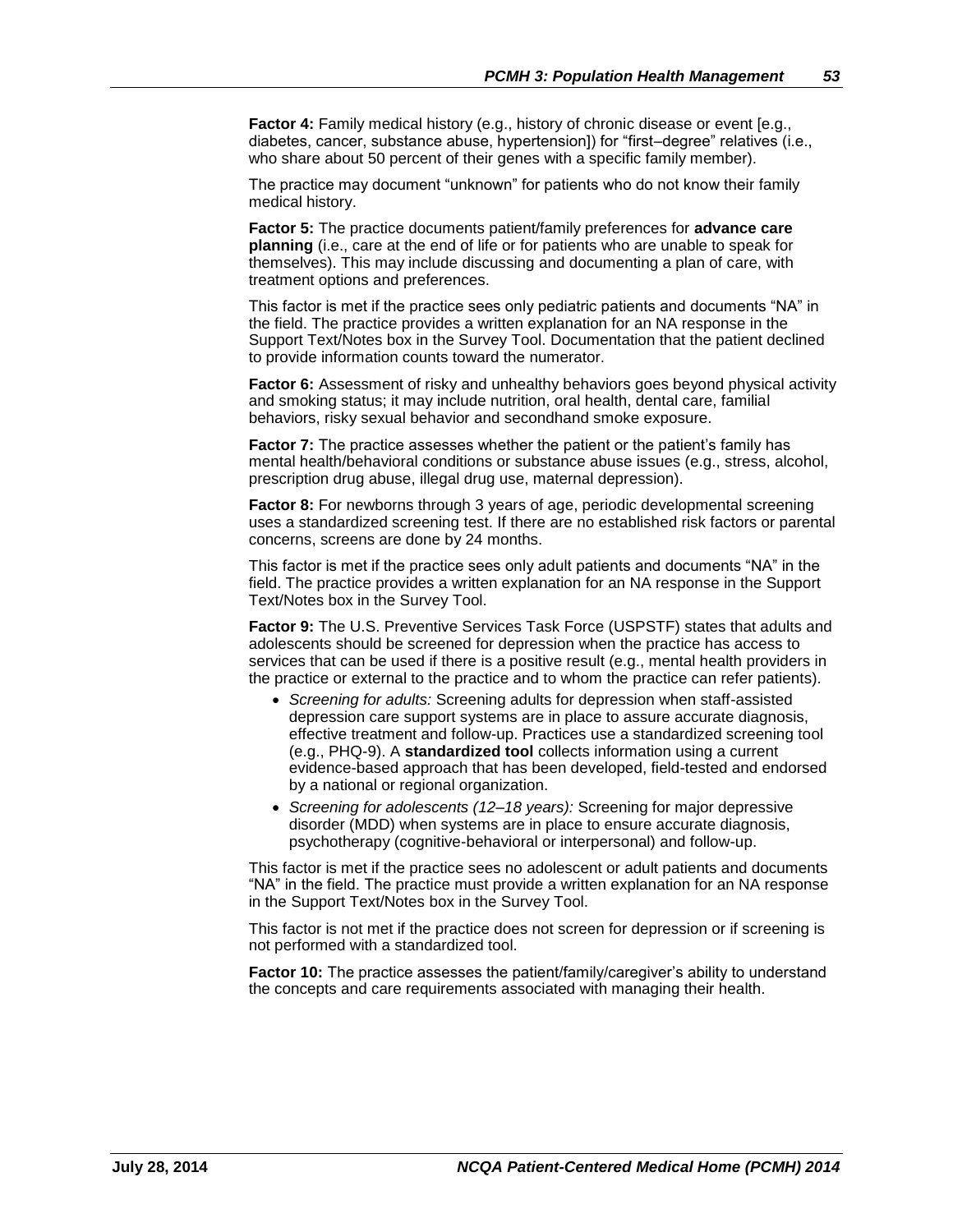### **Documentation**

**Factors 1–10:** Documentation requires the practice to provide:

**1**) Practice system generated report with a numerator and denominator based on all unique patients in a recent 3 month period. The report must clearly indicate how many patients had an assessment for each factor. The report must indicate that data was entered in the medical record for more than 50 percent in order for the practice to respond "yes" to each factor in the survey tool.

### **OR**

2) Review the patient records selected for the medical record review as required in elements 4B and 4C and document presence or absence of the information in the Record Review Workbook.

**Factors 8, 9:** In addition to the report as described above, the practice must provide a completed form (de-identified) for each factor.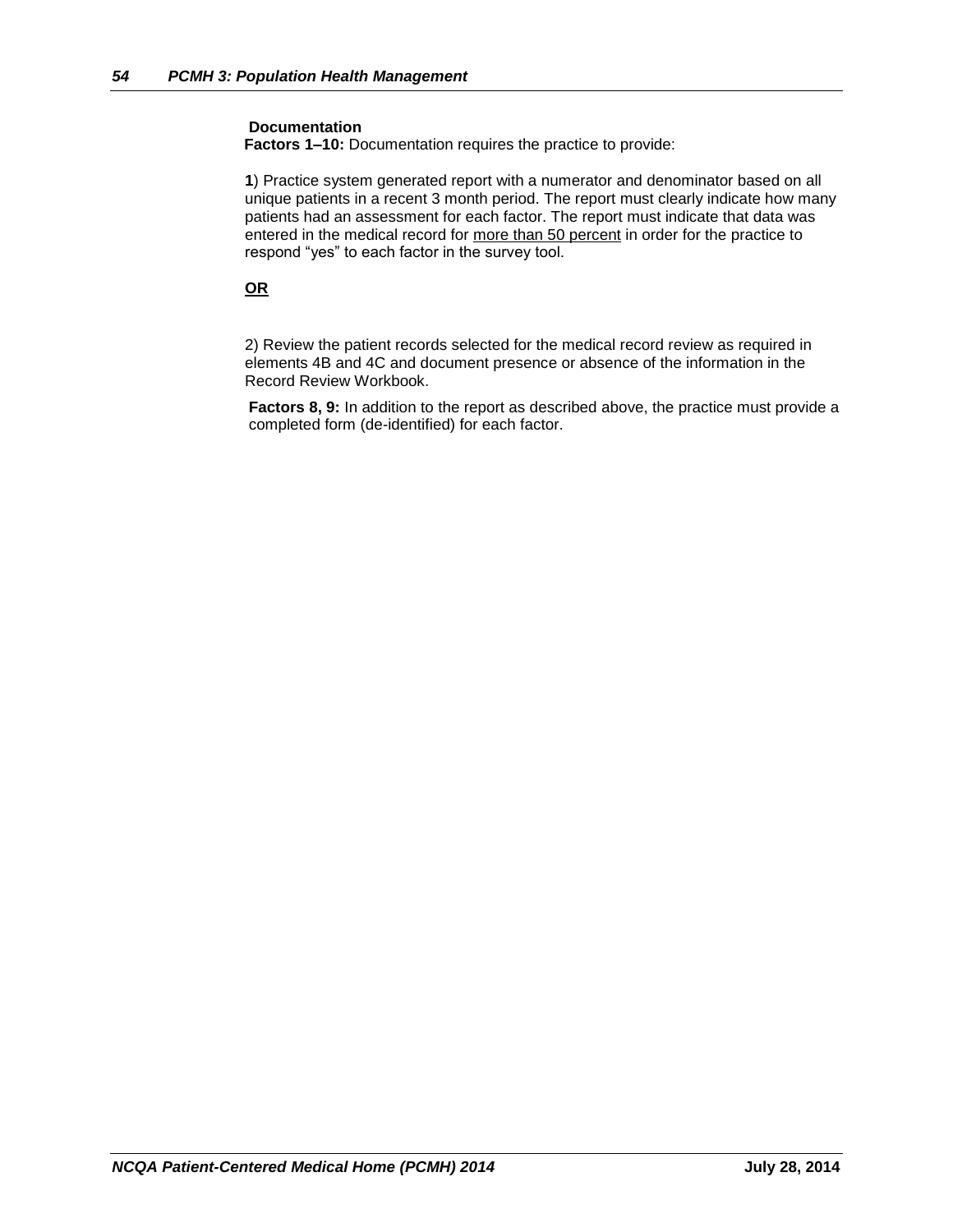| <b>Element D: Use Data for Population Management (MUST-PASS)</b>                                                                                                                                                                                               |            |    |
|----------------------------------------------------------------------------------------------------------------------------------------------------------------------------------------------------------------------------------------------------------------|------------|----|
| At least annually the practice proactively identifies populations of patients<br>and reminds them, or their families/caregivers, of needed care based on<br>patient information, clinical data, health assessments and evidence-based<br>guidelines including: | <b>Yes</b> | No |
| 1. At least two different preventive care services. +                                                                                                                                                                                                          |            |    |
| 2. At least two different immunizations. +                                                                                                                                                                                                                     |            |    |
| 3. At least three different chronic or acute care services. +                                                                                                                                                                                                  |            |    |
| 4. Patients not recently seen by the practice.                                                                                                                                                                                                                 |            |    |
| 5. Medication monitoring or alert.                                                                                                                                                                                                                             |            |    |

|         | 100% '                                 | 75%                                | 50%                                | 25%                            | $0\%$                              |
|---------|----------------------------------------|------------------------------------|------------------------------------|--------------------------------|------------------------------------|
| Scoring | The practice l<br>meets 4-5<br>factors | The practice<br>meets 3<br>factors | The practice<br>meets 2<br>factors | The practice<br>meets 1 factor | The practice<br>meets 0<br>factors |

#### **Explanation +Stage 2 Core Meaningful Use Requirement**

**MUST-PASS elements are considered the basic building blocks of a patientcentered medical home. Practices must earn a score of 50% or higher. All six must-pass elements are required for recognition.**

This element ensures that practices use registries and proactive reminders to address a variety of health care needs.

The practice creates lists or reports of:

- Patients who need preventive care.
- Patients who need immunization and chronic care services.
- Patients who have not been seen recently.
- Patients who take specific medications.

Reports may include multiple services needed. The practice uses the lists or reports to manage specific patient populations. Practices are encouraged to offer a complete approach to patient care, which may require an expanded list of immunizations or other preventive and chronic services to meet the needs of the patient population. These factors are intended to assure practices use registries and proactive reminders to address a variety of health care needs.

The practice may use mail, telephone or e-mail, directly or through external providers (e.g., vendors, HIE) to remind patients when services are due.

*Renewing practices:* The practice is required to meet the factors in this element at least annually. Renewing practices can show at least two factors have been met during each year of recognition, prior to their renewal.

Factors 1–3 blend two Meaningful Use criteria in each factor:

- *Generate lists of patients:* At least one list of patients with a specific condition to use for quality improvement, reduction of disparities and outreach.
- *Send reminders:* Send an appropriate reminder for preventive or follow-up care to more than 20 percent of all patients 65 years or older or 5 years or younger.

**Factor 1:** The practice generates lists of patients and uses the lists to remind identified patients about at least two preventive care services, appropriate to the patients' age or gender, beyond immunizations (e.g., well-child visits, pediatric screenings, mammograms, fasting blood sugar, stress test). Preventive services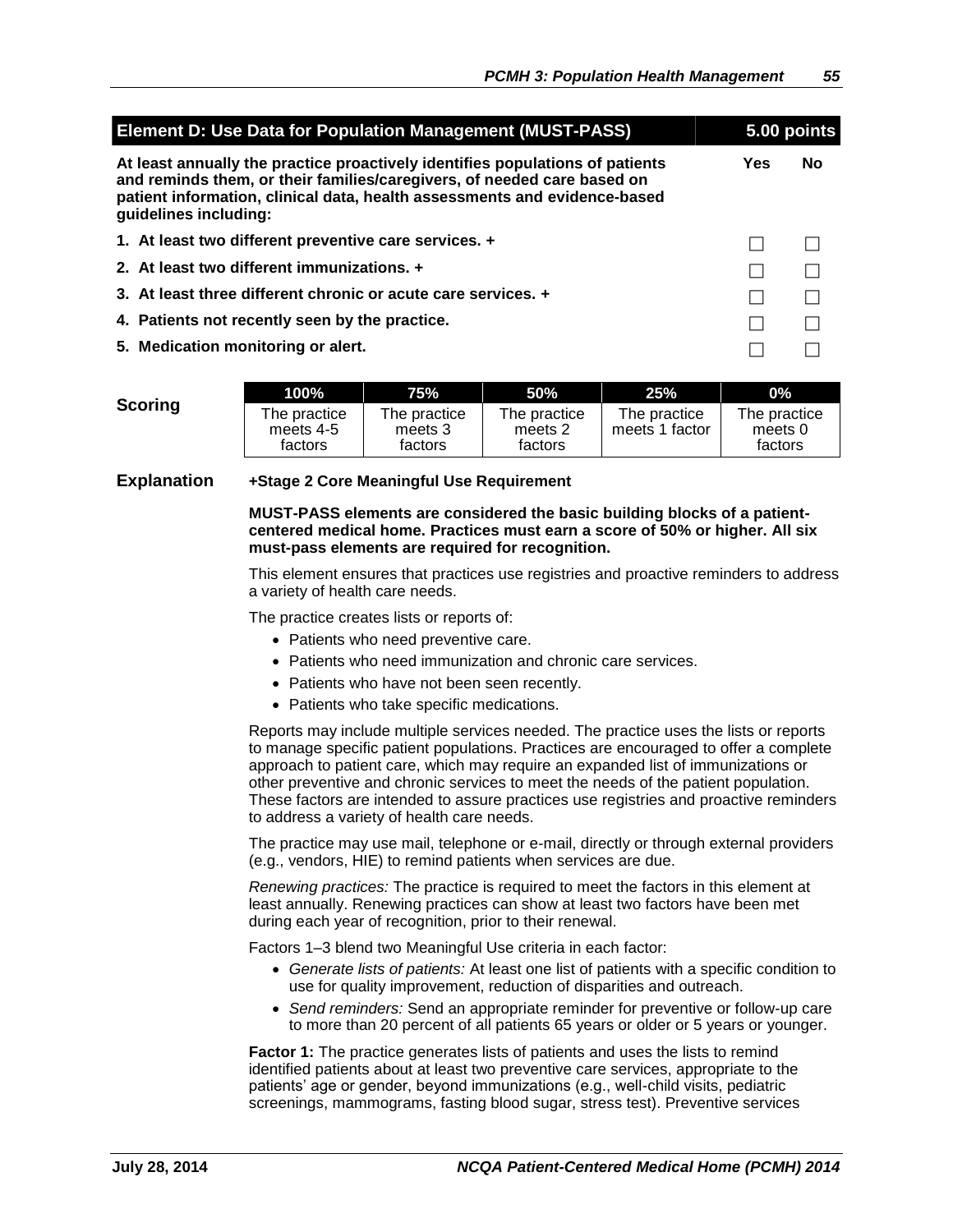consider the practice's entire population and are not limited to a population with chronic conditions.

Assessments and immunizations do not meet the requirements of this factor.

**Factor 2:** The practice generates lists of patients and uses the lists to remind identified patients about at least two different immunizations, appropriate to patient age or gender. Practices may not use the same immunization for two different age groups.

**Factor 3:** The practice generates lists (registries) of patients who need chronic care management services and uses the lists to remind identified patients of at least three chronic care services:

- *For adults:* Examples include diabetes care, coronary artery disease care, lab values outside normal range and post-hospitalization follow-up appointments.
- *For children:* Examples include services related to chronic conditions such as asthma, ADHD, ADD, obesity and depression.

Chronic care management services consider a practices entire population. Practices may focus on three chronic care services related to one condition.

**Factor 4:** The practice generates lists of patients who are overdue for an office visit or service (e.g., care management follow-up visit, overdue periodic physical exam) and acts to remind them.

**Factor 5:** The practice generates lists of patients on specific medications. Lists may be used to:

- Manage patients prescribed medications with potentially harmful side effects.
- Identify patients prescribed a brand-name drug instead of a generic drug.
- Notify patients about a medication recall or warning.
- Remind patients about necessary monitoring because of specific medications (e.g., warfarin, liver function test for patients on selected medications, growth hormone).
- Inform patients about drug-drug or dosage concerns.

#### **Documentation**

NCQA reviews reports used by the practice in the previous 12 months to remind patients of needed services specified in the factors, and reviews reminders sent to patients.

The practice demonstrates that during the past 12 months it proactively identified and provided outreach to patients in need of services (as described in each factor). Data provided from one or more health plans that account for at least 75 percent of the practice's patient population, meet the requirement of this element. The practice must perform these functions at least annually and make documentation of each reminder available to NCQA upon request.

**Factors 1–5:** NCQA reviews:

- Reports or lists of patients needing services generated within the previous 12 months.
- NCQA reviews the identified services.

NCQA reviews materials showing how patients were notified for each service (e.g., call logs with successful contact vs. unsuccessful contact, examples of blinded letters sent to patients, a script or description of phone reminders, screen shots of electronic notices).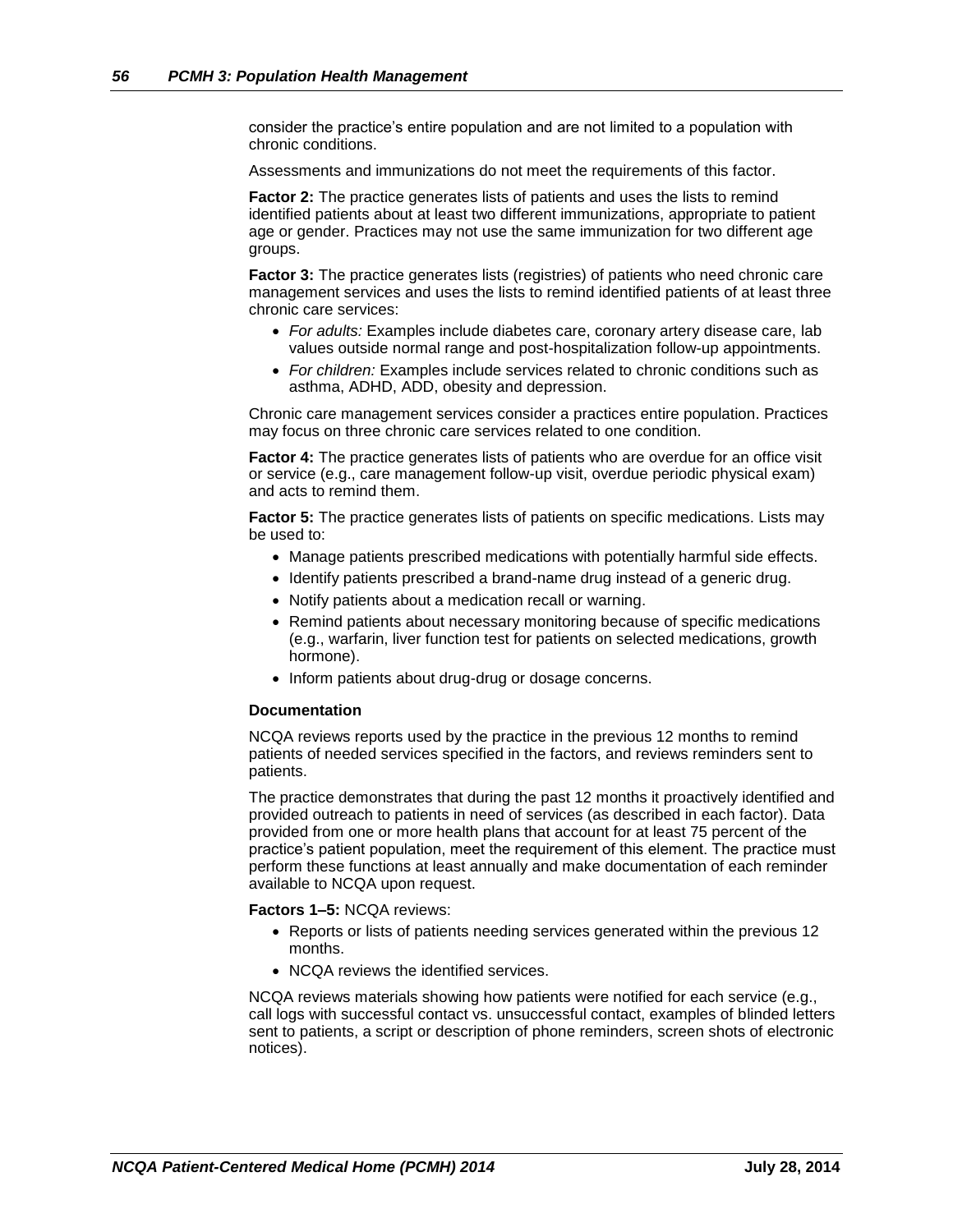### **Examples AAP resources**

- Recommendations for Preventive Pediatric Health Care (PDF): [http://brightfutures.aap.org/pdfs/AAP%20Bright%20Futures%20Periodicity%20Sched%2](http://brightfutures.aap.org/pdfs/AAP%20Bright%20Futures%20Periodicity%20Sched%20101107.pdf) [0101107.pdf](http://brightfutures.aap.org/pdfs/AAP%20Bright%20Futures%20Periodicity%20Sched%20101107.pdf)
- Interactive Periodicity Schedule (AAP Pediatric Care Online- Web resource): <https://www.pediatriccareonline.org/pco/ub/periodicity>
- Bright Futures: Guidelines for Health Supervision of Infants, Children, and Adolescents, Third Edition (Web site and links to associated text/materials): <http://brightfutures.aap.org/index.html>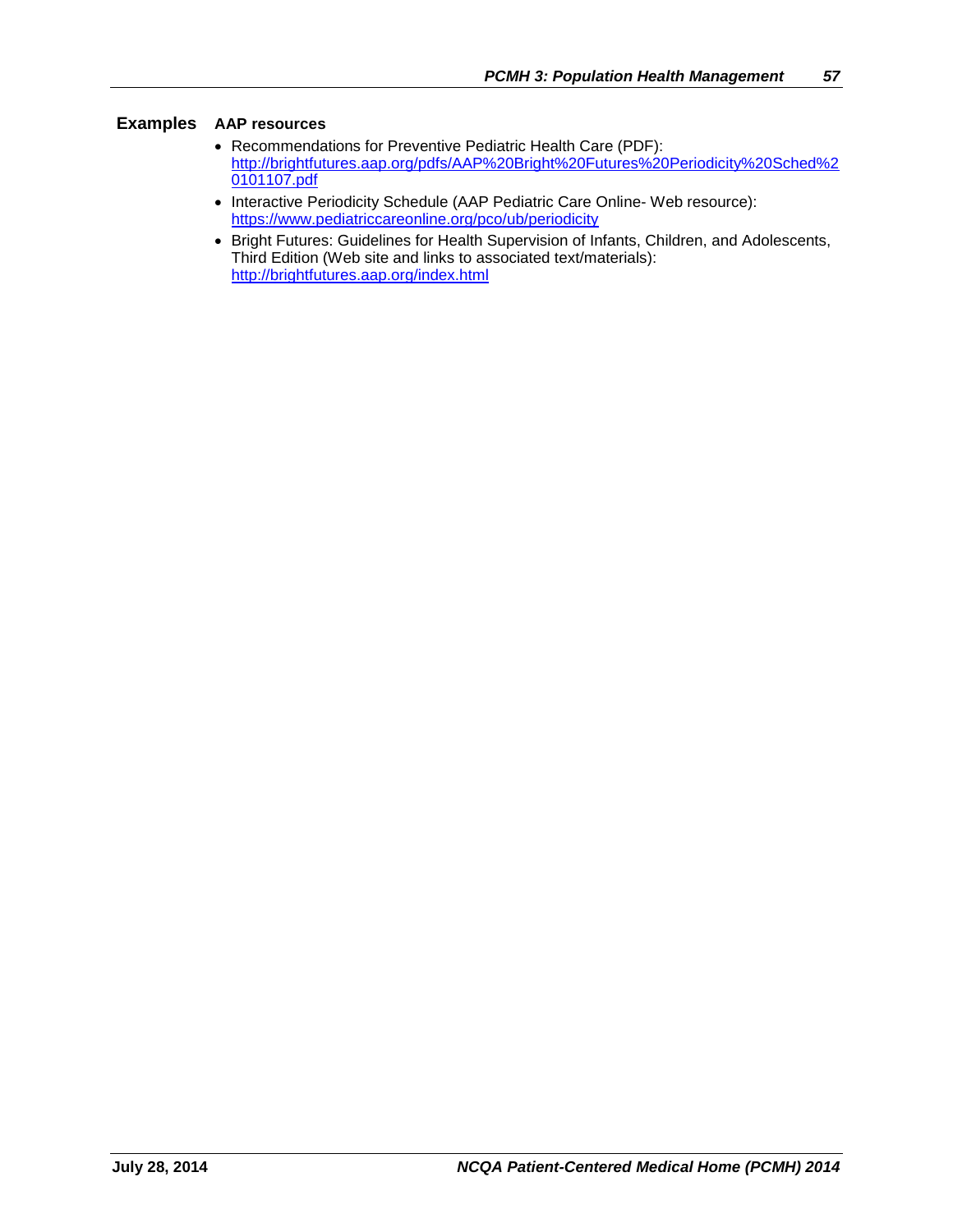| <b>Element E: Implement Evidence-Based Decision Support</b>                                                                    |     | 4.00 points |
|--------------------------------------------------------------------------------------------------------------------------------|-----|-------------|
| The practice implements clinical decision support+ (e.g., point-of-care<br>reminders) following evidence-based guidelines for: | Yes | No          |
| 1. A mental health or substance use disorder. (CRITICAL FACTOR) +                                                              |     |             |
| 2. A chronic medical condition. +                                                                                              |     |             |
| 3. An acute condition. +                                                                                                       |     |             |
| 4. A condition related to unhealthy behaviors. +                                                                               |     |             |
| 5. Well child or adult care. +                                                                                                 |     |             |
| 6. Overuse/appropriateness issues. +                                                                                           |     |             |

|         | 100%                                                            | 75%                                                            | <b>50%</b>                         | 25%                                  | $0\%$                              |
|---------|-----------------------------------------------------------------|----------------------------------------------------------------|------------------------------------|--------------------------------------|------------------------------------|
| Scoring | The practice<br>meets 5-6<br>factors<br>(including<br>factor 1) | The practice<br>meets 4<br>factors<br>(including)<br>factor 1) | The practice<br>meets 3<br>factors | The practice<br>meets 1-2<br>factors | The practice<br>meets 0<br>factors |

### **Explanation + Stage 2 Core Meaningful Use Requirement**

#### **Factor 1 is a critical factor and must be met for practices to receive a 75% or 100% score.**

The practice maintains continuous relationships with patients through care management processes based on evidence-based guidelines. A key to successful implementation of guidelines is to embed them in the practice's day-to-day operations (frequently referred to as "clinical decision support") and use registries that identify and engage patients in need of important services proactively (as in PCMH 3, Element D). Clinical data collected in PCMH 3, Element B supports the practice's approach to meeting criteria in this element. When selecting conditions, the practice considers:

- Diagnoses and risk factors prevalent in patients seen by the practice.
- The availability of evidence-based clinical guidelines.
	- American Board of Internal Medicine Foundation's Choosing Wisely campaign provides information about implementing evidence-based guidelines as clinical decision support [\(www.choosingwisely.org\)](http://www.choosingwisely.org/). Other resources for evidence-based guidelines include:
	- Up-to-Date [www.uptodate.com](http://www.uptodate.com/)
	- National Guideline Clearinghouse <http://www.guideline.gov/>

**Factor 1:** The practice has evidence-based guidelines it uses for clinical decision support related to at least one mental health issue (e.g., depression, anxiety, bipolar disorder, ADHD, ADD, dementia, Alzheimer's) or substance abuse issue (e.g., illegal drug use, prescription drug addiction, alcoholism).

**Factor 2:** The practice has evidence-based guidelines it uses for clinical decision support related to at least one chronic medical condition. Relevant chronic conditions may include, but are not limited to, arthritis, asthma, cardiovascular disease, COPD, diabetes and eczema.

Well-child care is not an acceptable chronic condition for this factor.

**Factor 3:** The practice has evidence-based guidelines it uses for clinical decision support related to at least one acute medical condition. Relevant acute conditions may include, but are not limited to, allergic rhinitis, bronchiolitis, influenza, otitis media, pharyngitis, sinusitis and urinary tract infection.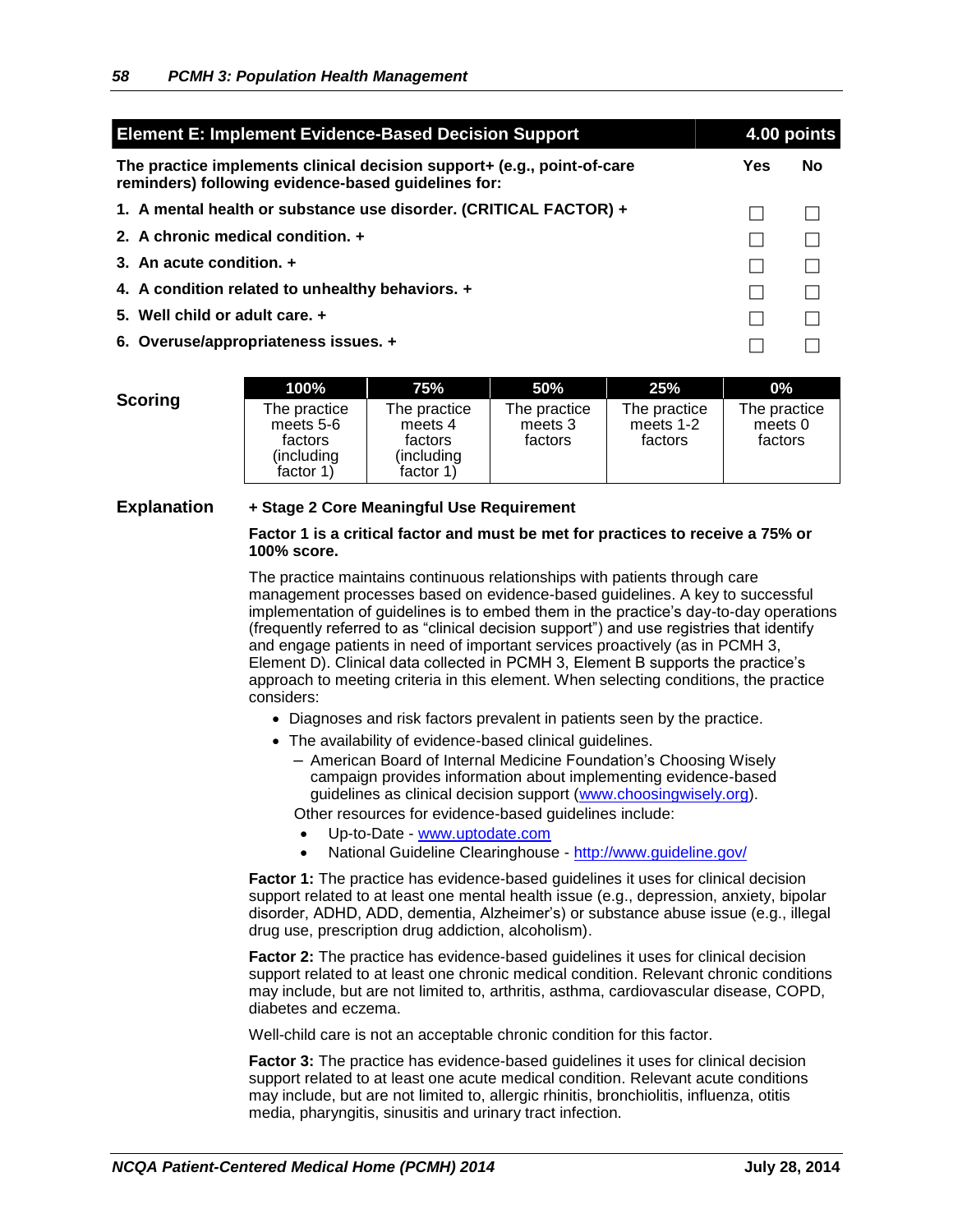**Factor 4:** The practice has evidence-based guidelines it uses for clinical decision support related to at least one unhealthy behavior (e.g., obesity, smoking).

**Factor 5:** The practice has evidence-based quidelines it uses for clinical decision support related to well-child or adult care (e.g. age appropriate screenings, immunizations).

**Factor 6:** The practice has evidence-based quidelines it uses for clinical decision support related to overuse or appropriateness of care issues (e.g. use of antibiotics, avoiding unnecessary testing, and referrals to multiple specialists).

#### **Documentation**

**Factors 1–6**: NCQA reviews:

The conditions that the practice identified for each factor.

The source of guidelines used by the practice, for each condition.

Examples of guideline implementation, such as tools to manage patient care, organizers, flow sheets or electronic system organizer (e.g. registry, EHR, or other system) templates based on condition-specific guidelines, enabling the practice to develop treatment plans and document patient status and progress.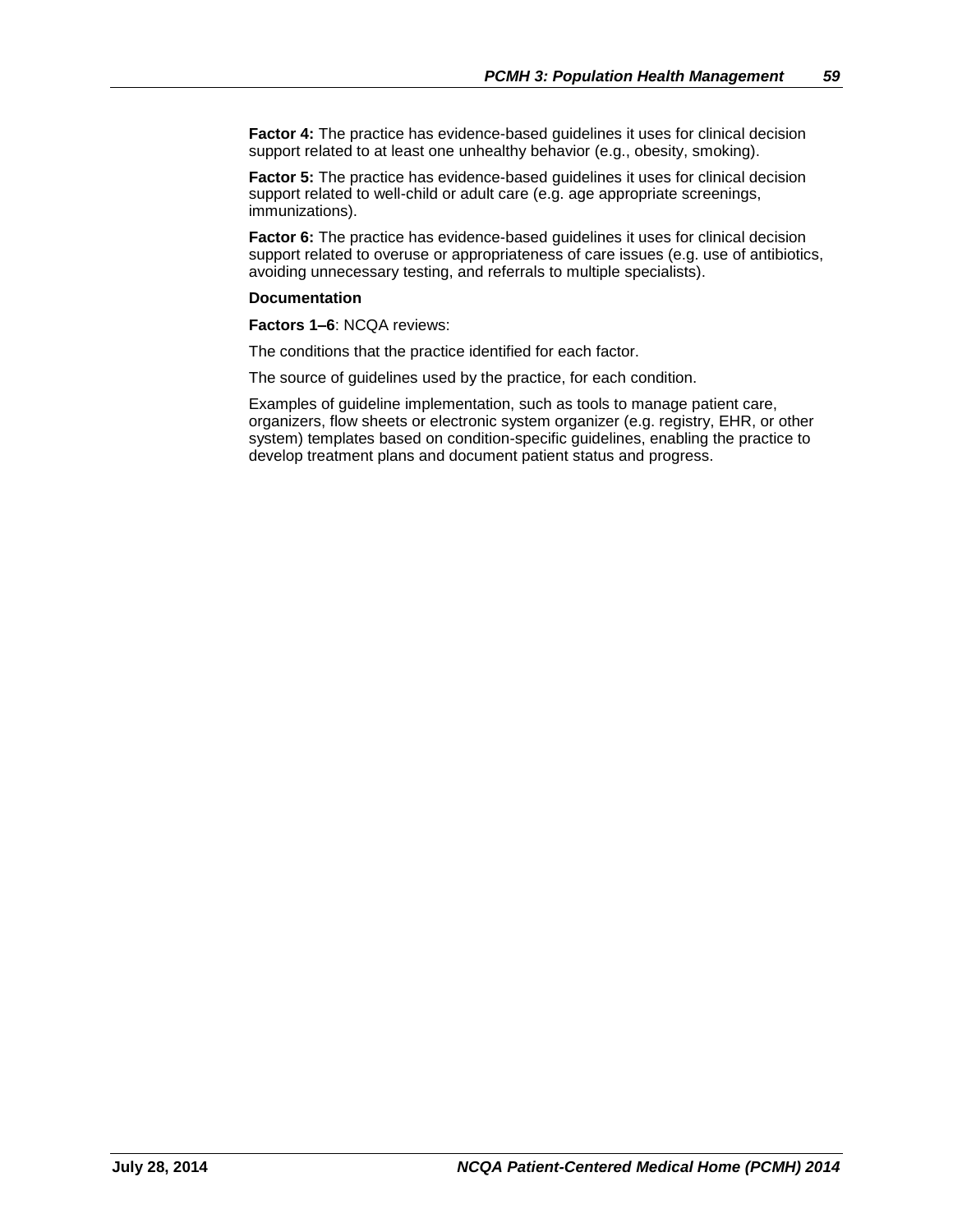# **PCMH 4: Care Management and Support 20.00 points**

**The practice systematically identifies individual patients and plans, manages and coordinates care, based on need.**

| <b>Element A: Identify Patients for Care Management</b>                                                                                                                              |     | 4.00 points |
|--------------------------------------------------------------------------------------------------------------------------------------------------------------------------------------|-----|-------------|
| The practice establishes a systematic process and criteria for identifying<br>patients who may benefit from care management. The process includes<br>consideration of the following: | Yes | No          |
| 1. Behavioral health conditions.                                                                                                                                                     |     |             |
| 2. High cost/high utilization.                                                                                                                                                       |     |             |
| 3. Poorly controlled or complex conditions.                                                                                                                                          |     |             |
| 4. Social determinants of health.                                                                                                                                                    |     |             |
| 5. Referrals by outside organizations (e.g., insurers, health system, ACO),<br>practice staff or patient/family/caregiver.                                                           |     |             |
| 6. The practice monitors the percentage of the total patient population<br>identified through its process and criteria. (CRITICAL FACTOR)                                            |     |             |

|         | 100%         | 75%          | 50%          | 25%          | $0\%$          |
|---------|--------------|--------------|--------------|--------------|----------------|
| Scoring | The practice | The practice | The practice | The practice | The practice   |
|         | meets 5-6    | meets 4      | meets 3      | meets 2      | meets 0-1      |
|         | factors      | factors      | factors      | factors      | factors (or    |
|         | (including)  | (including   | (including)  | (including)  | does not       |
|         | factor 6)    | factor 6)    | factor 6)    | factor 6)    | meet factor 6) |

**Explanation** The intent of the element is that practices use defined criteria to identify true vulnerability—a single criterion, such as cost, may not be an appropriate indicator of need for care management.

#### **Factor 6 is a critical factor and is required for practices to receive a score above 0% on this element.**

Although patients can be identified for care management by diagnosis or condition, the emphasis of care must be on the whole person over time and on managing all of the patient's care needs. The practice adopts evidence-based guidelines and uses them to plan and manage patient care.

The practice may identify patients through a billing or practice management system or electronic medical record; through key staff members; or through profiling performed by a health plan, if profiles provided by the plan represent at least 75 percent of the patient population.

The practice considers how its comprehensive health assessment (PCMH 3, Element C) supports establishing criteria and a systematic process for identifying patients for care management.

The practice receives credit for each factors (1–5) included in its criteria for identification of patients for care management. A patient may fall into more than one category (factor) and may be included in some or all of these counts. The practice uses criteria to create a registry of patients identified as likely to benefit from care management. There may be more than one set of processes and criteria to identify specific types of patients.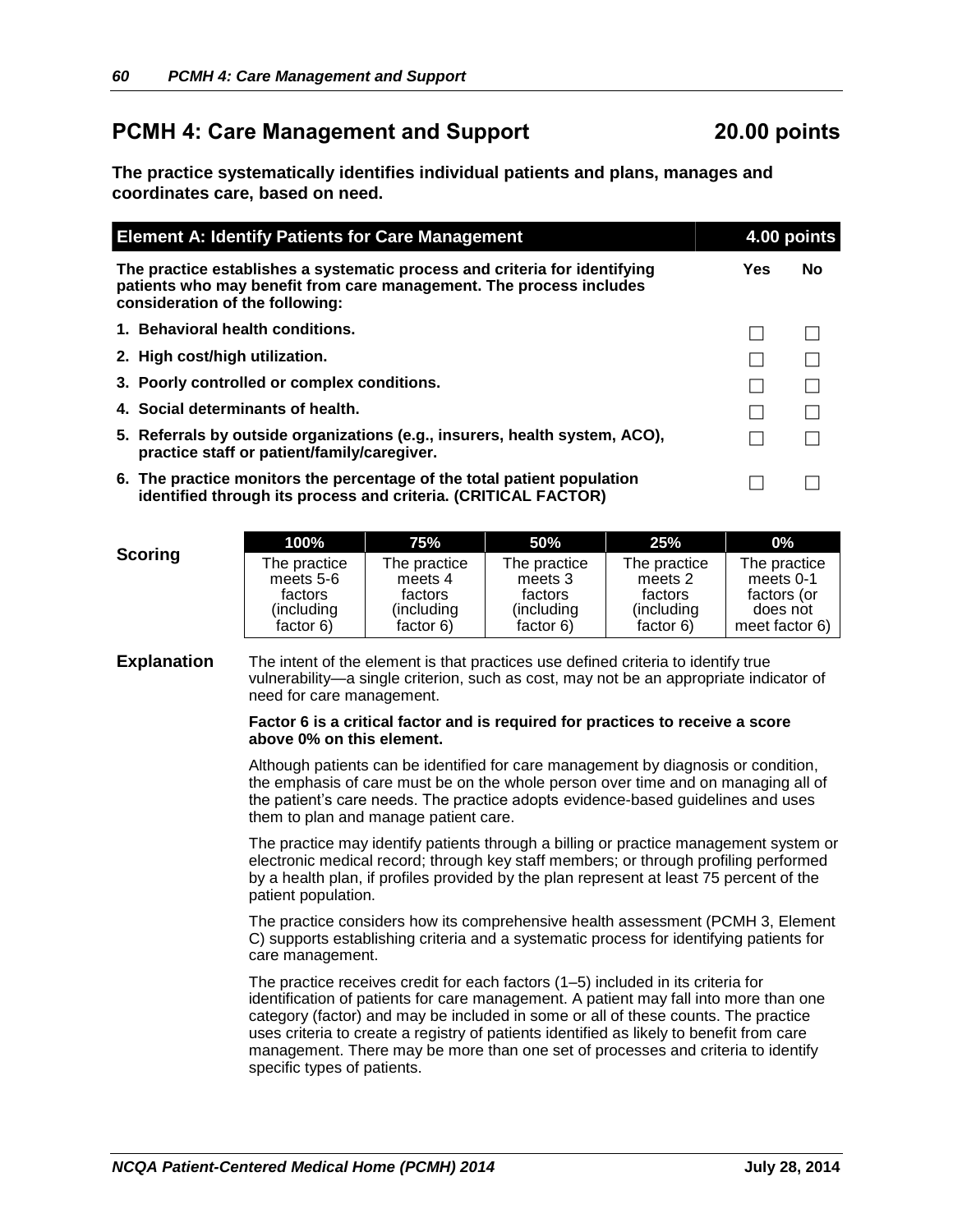**Factor 1:** The practice has specific criteria for identifying patients with behavioral conditions for whole-person care planning and management.

Criteria are developed from a profile of patient assessments, and may include the following, or a combination of the following:

- A diagnosis of a behavioral issue (e.g., visits, medication, treatment or other measures related to behavioral health).
- Psychiatric hospitalizations (e.g., two or more in the past year).
- Substance use treatment.
- A positive screening result from a standardized behavioral health screener (including substance use).

#### **Pediatric populations**

Practices may identify children and adolescents with special health care needs, defined by the U.S. Department of Health and Human Services Maternal and Child Health Bureau (MCHB) as children "who have or are at risk for chronic physical, developmental, behavioral or emotional conditions and who require health and related services of a type or amount beyond that required generally." (Bright Futures: Guidelines for Health Supervision of Infants, Children, and Adolescents, American Academy of Pediatrics, 3rd Edition, 2008, p. 18.)

**Factor 2:** The practice has specific criteria for identifying patients who experience high utilization or high cost. The practice may consider the following when establishing criteria:

- ER visits.
- Hospital readmissions.
- Unusually high numbers of imaging or lab tests ordered.
- Unusually high number of prescriptions.
- High-cost medications.
- Number of secondary specialist referrals.
- Reports, alerts or other notifications from health plans indicating high cost or high utilization.

**Factor 3:** The information and process for identifying high-cost/utilization patients may differ from the process for identifying poorly controlled patients (e.g., with continued abnormally high A1C or blood pressure results). Patients who consistently fail to meet treatment goals or with multiple comorbid conditions may be included in the criteria for this factor.

**Factor 4:** The practice has a process for identifying patients based on **social determinants of health**. Social determinants of health are conditions in the environment that affect a wide range of health, functioning and quality-of-life outcomes and risks. Examples include: availability of resources to meet daily needs; access to educational; economic and job opportunities; public safety, social support; social norms and attitudes; exposure to crime, violence and social disorder; socioeconomic conditions; residential segregation and others (Healthy People 2020).

**Factor 5:** The practice has a process based on these criteria that is intended to allow for referrals by external entities and nominations by those closest to patients/families/caregivers.

**Factor 6:** Assessment of a combination of factors 1–5 results in a subset of the practice's entire panel of patients identified as likely to benefit from care management.

**Note:** Patients identified in this element will be used to draw a **sample** for the medical *record review required in PCMH 4, Elements B and C.*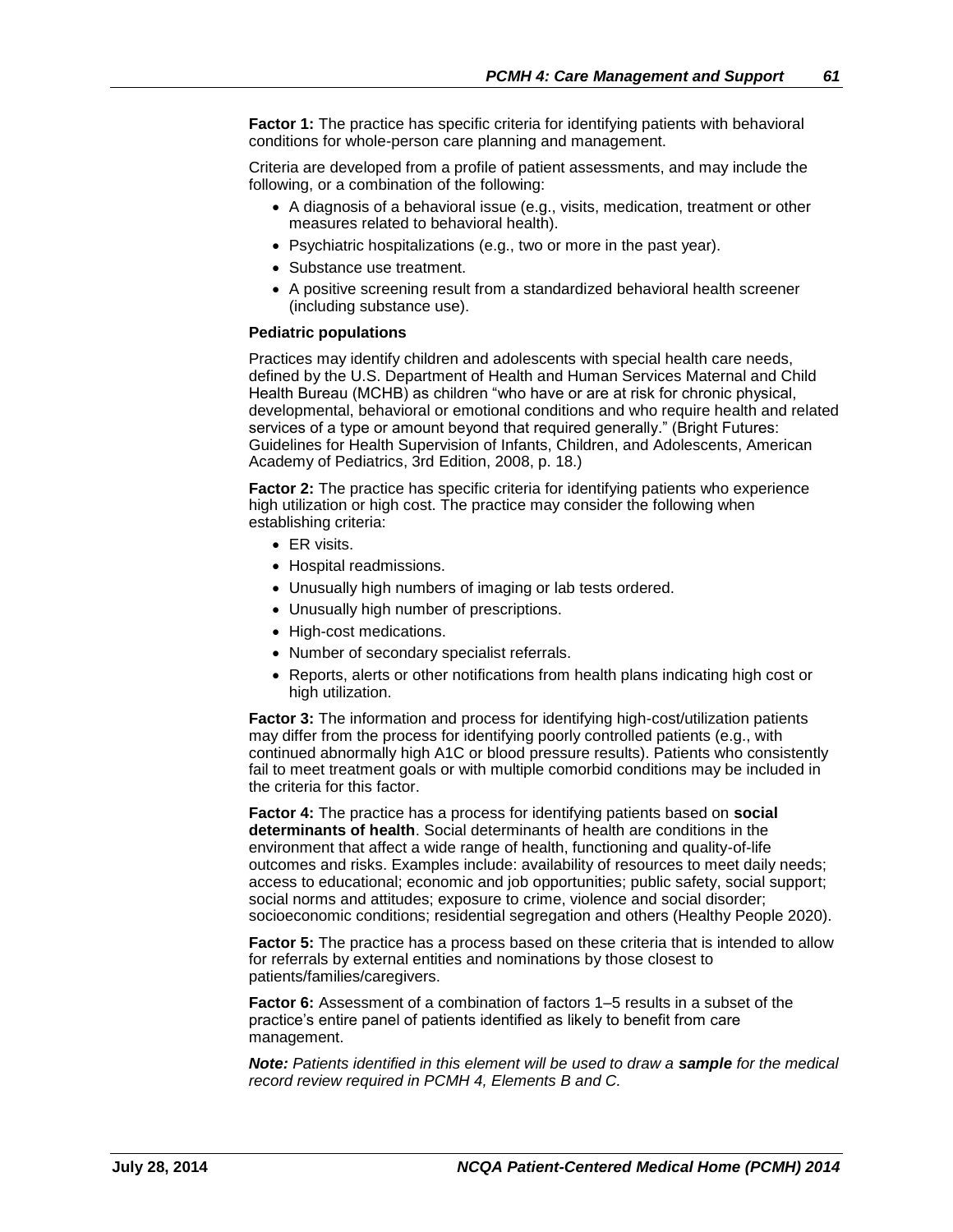#### **Documentation**

**Factor 1–5:** NCQA reviews the practice's documented process that describes the criteria for identifying patients for each factor.

Factor 6: NCQA reviews a report showing the number and percentage of its total patient population identified as likely to benefit from care management, through one factor or through a combination of factors or criteria determined by the practice.

The practice calculates a percentage that requires a numerator and a denominator. The practice may use the following methodology to calculate the percentage:

- *Denominator* = Total number of patients in the practice.
- Numerator = Number of unique patients identified in the denominator as likely to benefit from care management by the criteria in factors 1–5.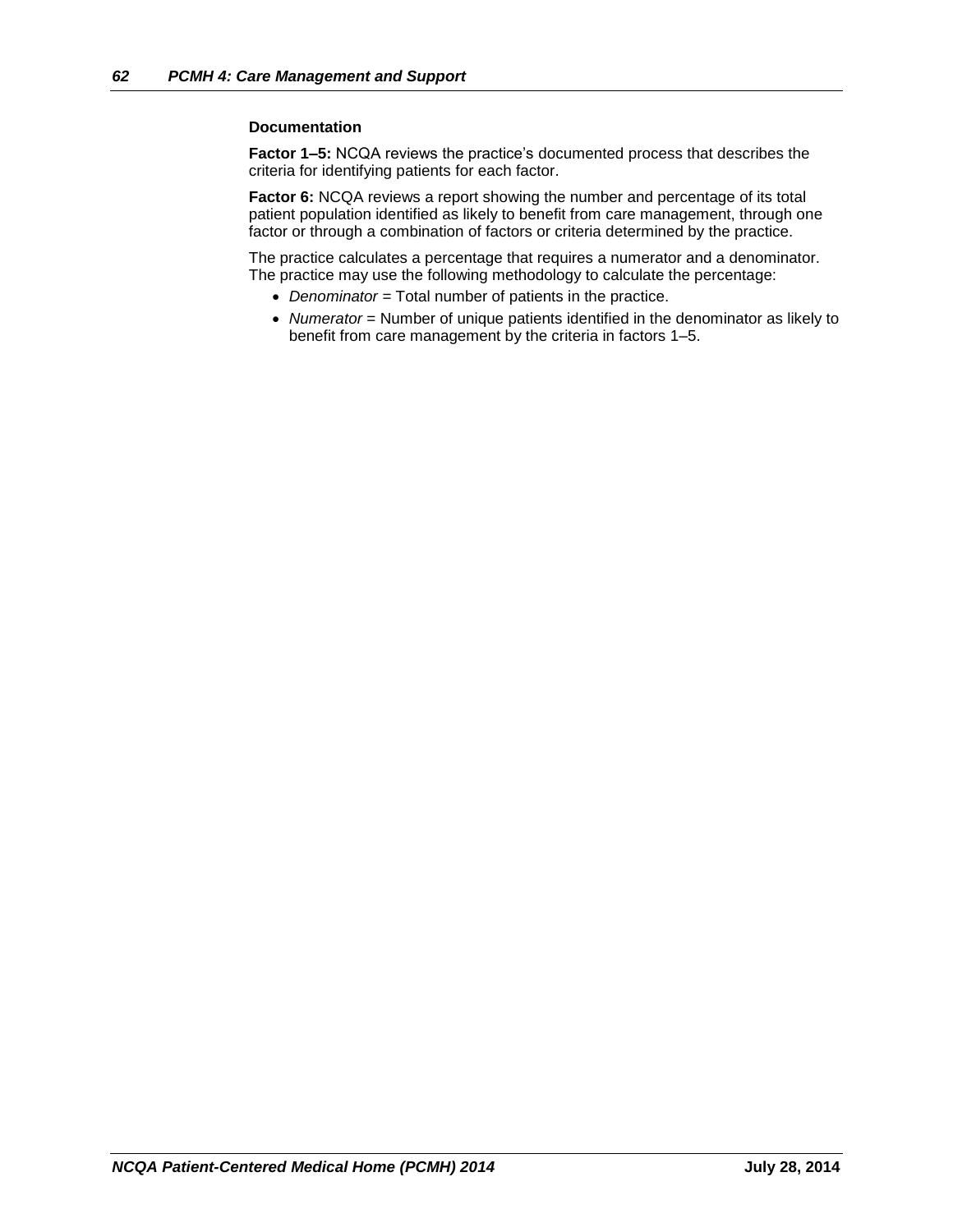The practice meets 0 factors

| <b>Element B: Care Planning and Self-Care Support (MUST PASS)</b>                                                                                                                                                                     |     |    |
|---------------------------------------------------------------------------------------------------------------------------------------------------------------------------------------------------------------------------------------|-----|----|
| The care team and patient/family/caregiver collaborate (at relevant visits)<br>to develop and update an individual care plan that includes the following<br>features for at least 75 percent of the patients identified in Element A: | Yes | No |
| 1. Incorporates patient preferences and functional/lifestyle goals.                                                                                                                                                                   |     |    |
| 2. Identifies treatment goals.                                                                                                                                                                                                        |     |    |
| 3. Assesses and addresses potential barriers to meeting goals.                                                                                                                                                                        |     |    |
| 4. Includes a self-management plan.                                                                                                                                                                                                   |     |    |
| 5. Is provided in writing to the patient/family/caregiver.                                                                                                                                                                            |     |    |

|         | 100% '       | 75%          | 50%          | 25%          | 0%      |
|---------|--------------|--------------|--------------|--------------|---------|
| Scoring | The practice | The practice | The practice | The practice | The pra |
|         | meets all 5  | meets 4      | meets 3      | meets 1-2    | meets   |
|         | tactors      | factors      | factors      | factors      | facto   |

**Explanation MUST-PASS elements are considered the basic building blocks of a patientcentered medical home. Practices must earn a score of 50% or higher. All six must-pass elements are required for recognition.**

> The care team and patient/family/caregiver collaborate on developing and updating an individualized care plan that addresses whole-person care. The care plan specifies the services offered by and responsibilities of the primary care practice and, if appropriate, integrates with a care plan created for the patient by a non-primary care specialty practice, to avoid potential overlap or gap in services and care.

A **care plan** considers and/or specifies:

- Patient preferences and functional/lifestyle goals.
- Treatment goals.
- Assessment of potential barriers to meeting goals.
- Strategies for addressing potential barriers to meeting goals.
- Care team members, including the primary care provider of record and team members beyond the referring or transitioning provider and the receiving provider.
- Current problems (may include historical problems, at the practice's discretion).
- Current medications.
- Medication allergies.
- A self-care plan.

CMS defines a care plan as, "The structure used to define the management actions for the various conditions, problems, or issues. A care plan must include at a minimum the following components: problem (the focus of the care plan), goal (the target outcome) and any instructions that the provider has given to the patient. A goal is a defined target or measure to be achieved in the process of patient care (an expected outcome)."

**Factor 1:** The practice works with patients/families/caregivers to incorporate patient preferences and functional lifestyle goals in the care plan and updates the plan at relevant visits. A relevant visit addresses an aspect of care that will affect progress toward meeting existing goals or that requires modification of an existing goal.

**Factor 2:** The practice works with patients/families/caregivers and other providers to develop treatment goals using evidence-based guidelines.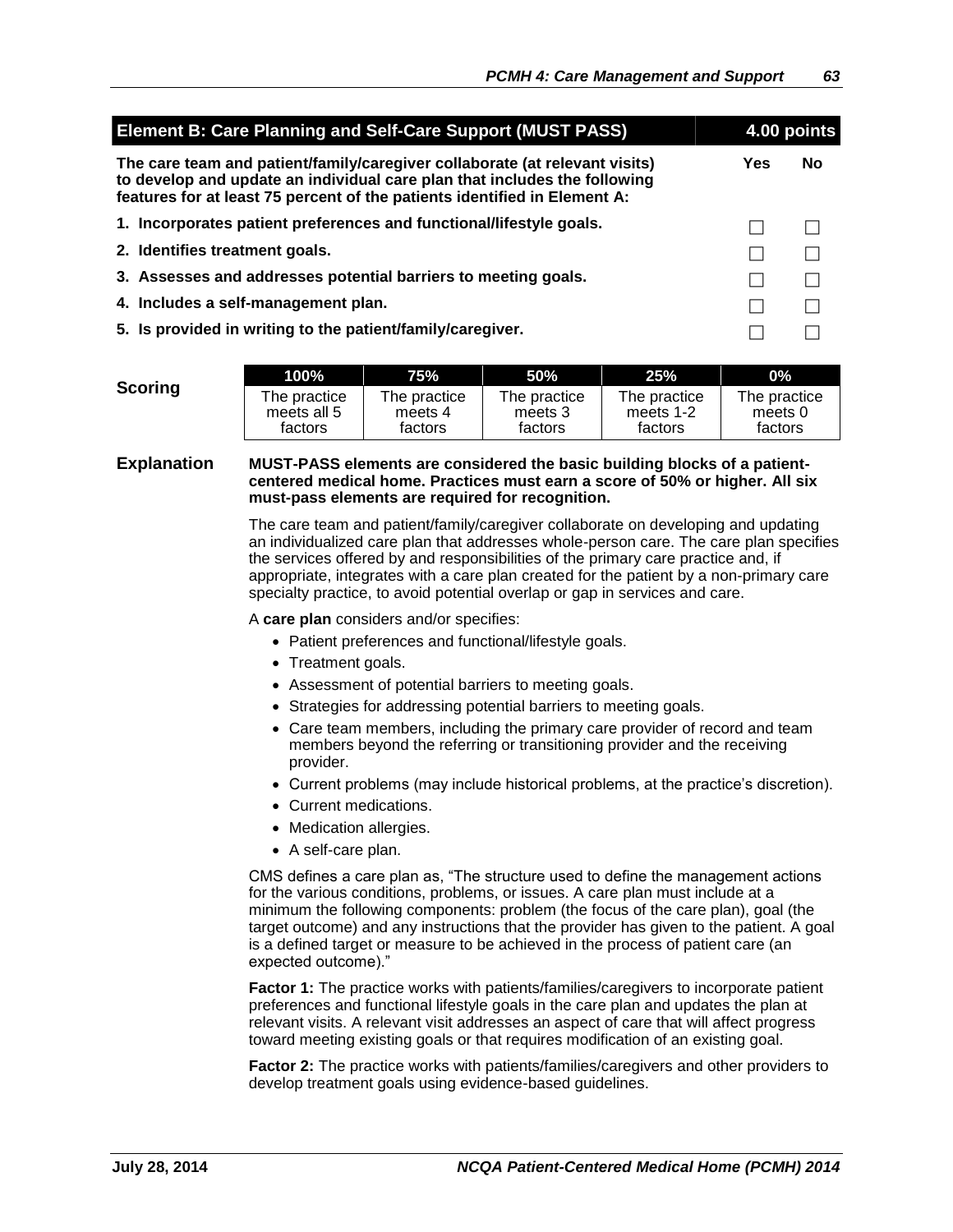**Factor 3:** The practice works with patients/families/caregivers, other providers and community resources to assess and address potential barriers to achieving treatment and functional/lifestyle goals.

**Factor 4:** The practice works with patients/families/caregivers to develop a selfmanagement plan. Patients/family/caregivers that manage complex conditions or may have other significant potential barriers (factor 3) are given instructions and resources, as appropriate.

The self-management plan includes goals and a way to monitor self-care.

If the patient is meeting treatment goals, documentation could be that the patient is meeting treatment goals with documentation that the patient was instructed to maintain the current self-care plan.

**Factor 5:** The written individualized care plan is given to the patient/family/caregiver. When possible, the plan is tailored to account for health literacy and language considerations.

#### **Documentation**

**Factors 1–5:** NCQA reviews reports from the practice's electronic system **OR** the Record Review Workbook **AND** examples demonstrating how each factor is documented.

The practice calculates a percentage that requires a numerator and a denominator using one of the following methods.

**Method 1:** Query the practice's electronic registry, practice management system or other electronic systems for the patients identified in Element A. This method is used if the practice can determine a denominator, as described below.

- *Denominator* = Total number of patients identified through the criteria in Element A seen at least once for a relevant visit by the practice in a recent three-month period.
- Numerator = Number of patients identified in the denominator for whom each item is entered in the medical record.

**Method 2:** Use the instructions in the Record Review Workbook to choose a sample of relevant patients and check for the relevant items. For each factor to which the practice responds "yes," it provides an example of how it meets the factor.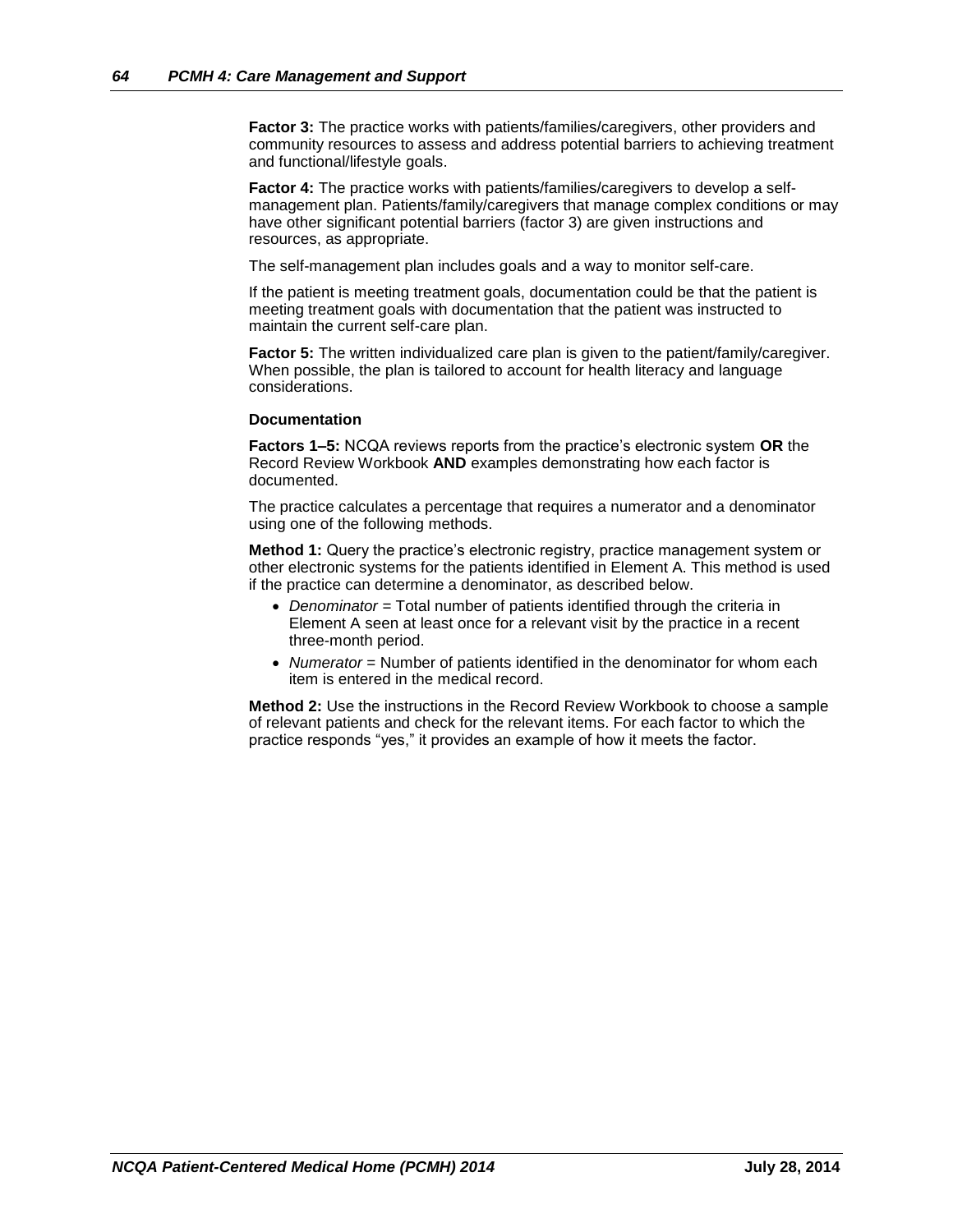| <b>Element C: Medication Management</b>                                                                                                 | 4.00 points |    |
|-----------------------------------------------------------------------------------------------------------------------------------------|-------------|----|
| The practice has a process for managing medications, and systematically<br>implements the process in the following ways:                | Yes         | No |
| 1. Reviews and reconciles medications for more than 50 percent of<br>patients received from care transitions.+ (CRITICAL FACTOR)        |             |    |
| 2. Reviews and reconciles medications with patients/families for more<br>than 80 percent of care transitions.                           |             |    |
| 3. Provides information about new prescriptions to more than 80 percent<br>of patients/families/caregivers.                             |             |    |
| 4. Assesses understanding of medications for more than 50 percent of<br>patients/families/caregivers, and dates the assessment.         |             |    |
| 5. Assesses response to medications and barriers to adherence for more<br>than 50 percent of patients, and dates the assessment.        |             |    |
| 6. Documents over-the-counter medications, herbal therapies and<br>supplements for more than 50 percent of patients, and dates updates. |             |    |

|         | 100%                                | 75%                               | <b>50%</b>                         | 25%                            | $0\%$                                     |
|---------|-------------------------------------|-----------------------------------|------------------------------------|--------------------------------|-------------------------------------------|
| Scoring | The practice<br>meets 5-6           | The practice<br>meets 3-4         | The practice<br>meets 2            | The practice<br>meets factor 1 | The practice<br>meets 0                   |
|         | factors<br>(including)<br>factor 1) | factors<br>(including<br>factor 1 | factors<br>(including<br>factor 1) | (not just any 1)<br>factor)    | factors (or<br>does not meet<br>factor 1) |

#### **Explanation +Stage 2 Core Meaningful Use Requirement**

Assessment of this element is based on a sample of the patients identified in Element A. The same patients are used for the medical record review in PCMH 3, Element C and PCMH 4, Elements B and C.

#### **Factors 1, 2: Factor 1 is a critical factor and is required for practices to receive a score on this element.**

The practice reviews and documents in the medical record all prescribed medications the patient is taking. Medication review and reconciliation occurs, at least annually, at transitions of care and at relevant visits. The practice may use its own criteria to determine a relevant visit.

Maintaining a list of current medications and resolving medication conflicts reduces the possibility of duplicate medications, medication errors and adverse drug events. A process for reconciling medications is essential for patient safety.

**Factor 3:** The practice provides patients/families with information about a new medication, including potential side effects, drug interactions, instructions for taking the medication and the consequences of not taking it.

**Factor 4:** The practice assesses how well patients understand the information about medications they are taking, and considers a patient's health literacy (PCMH 2, Element C, factor 10).

**Factor 5:** The practice asks patients about a problem or difficulty taking a medication; whether they are experiencing side effects; and whether the medication is being taken as prescribed. If a patient is not taking a medication as prescribed, the practice determines why.

**Factor 6:** At least annually, the practice reviews and documents in the medical record, over-the-counter (OTC) medications, herbal therapies and supplements, to prevent interference with prescribed medication and to evaluate potential side effects.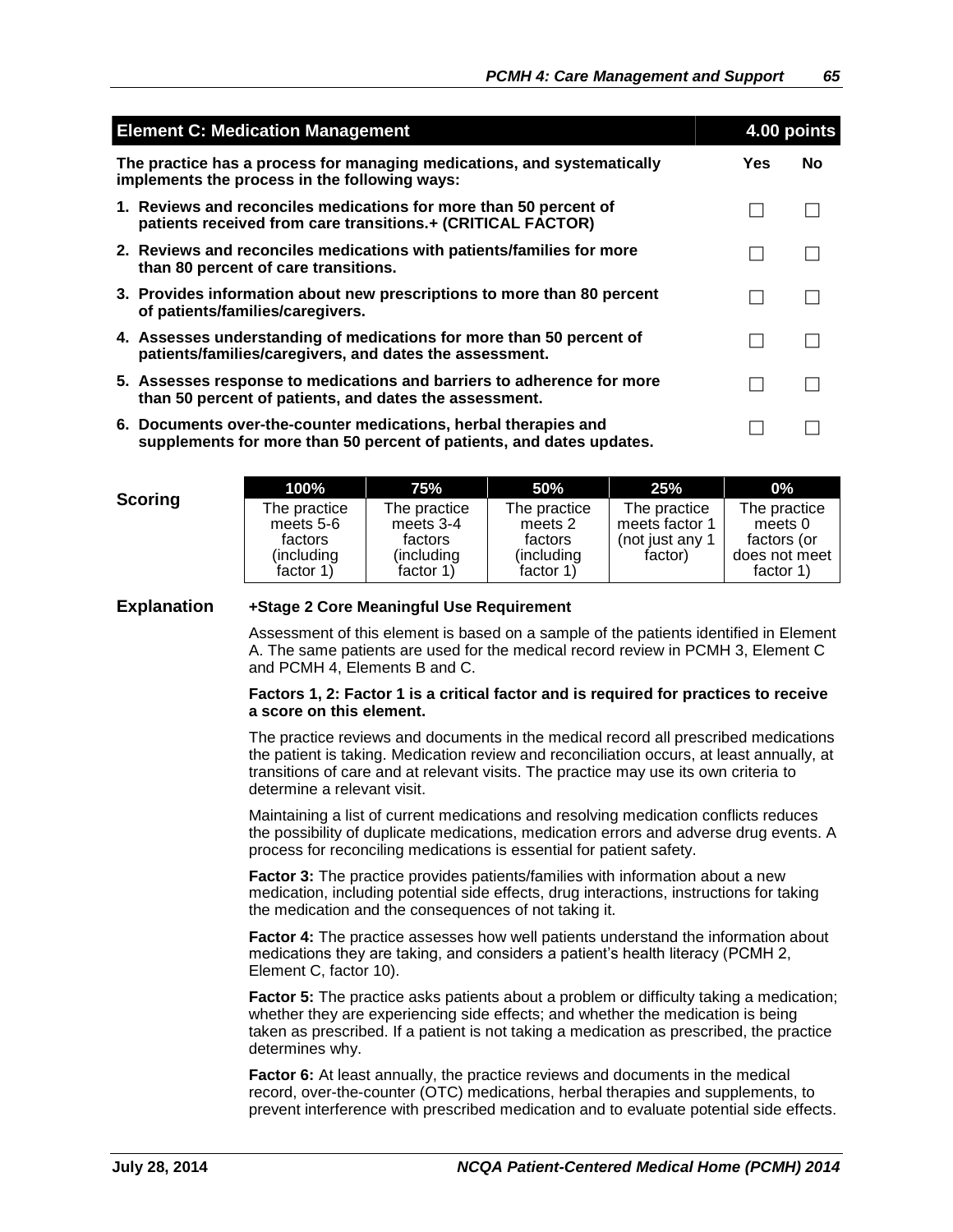#### **Documentation**

**Factors 1–6:** NCQA reviews reports from the practice's electronic system, **OR** the Record Review Workbook **AND** examples demonstrating how each factor is documented.

The practice calculates a percentage that requires a numerator and a denominator, using one of the following methods.

**Method 1:** Query the practice's electronic registry, practice management system or other electronic systems for the patients identified in Element A. This method is used if the practice can determine a denominator, as described below.

- *Denominator* = Total number of patients identified through the criteria in Element A seen at least once for a relevant visit by the practice in a recent three-month period.
- Numerator = Number of patients identified in the denominator for whom each item is entered in the medical record.

**Method 2:** Use the instructions in the Record Review Worksheet to choose a sample of relevant patients and check for the relevant items. For each factor to which the practice responds "yes," it provides an example of how it meets the factor.

"NA" is an option in the Record Review Workbook drop-down menu for each factor in this element and may be used for patients who have not been prescribed any medications.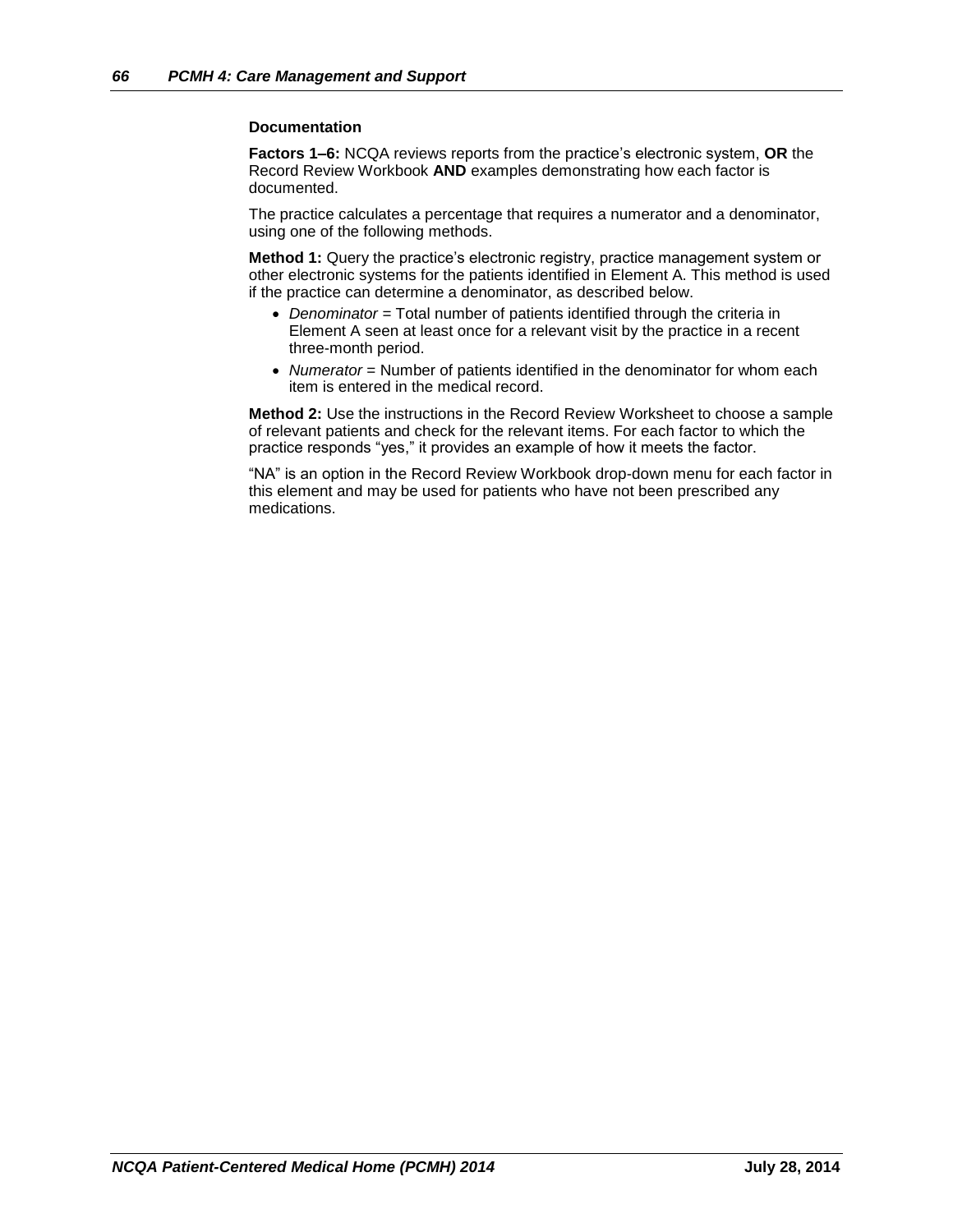| <b>Element D: Use Electronic Prescribing</b><br>3.00 points                                                                                               |     |    |           |  |
|-----------------------------------------------------------------------------------------------------------------------------------------------------------|-----|----|-----------|--|
| The practice uses an electronic prescription system with the following<br>capabilities:                                                                   | Yes | No | <b>NA</b> |  |
| 1. More than 50 percent of eligible prescriptions written by the practice<br>are compared to drug formularies and electronically sent to<br>pharmacies. + |     |    |           |  |
| 2. Enters electronic medication orders in the medical record for more<br>than 60 percent of medications. +                                                |     |    |           |  |
| 3. Performs patient-specific checks for drug-drug and drug-allergy<br>interactions. +                                                                     |     |    |           |  |
| 4. Alerts prescribers to generic alternatives.                                                                                                            |     |    |           |  |

|         | 100% '                                 | 75%                                | 50%                                | 25%                            | $0\%$                              |
|---------|----------------------------------------|------------------------------------|------------------------------------|--------------------------------|------------------------------------|
| Scoring | The practice<br>meets all 4<br>factors | The practice<br>meets 3<br>factors | The practice<br>meets 2<br>factors | The practice<br>meets 1 factor | The practice<br>meets 0<br>factors |

### **Explanation +Stage 2 Core Meaningful Use Requirement**

**Factor 1:** More than 50 percent of eligible prescriptions written by the practice are:

- Compared with drug formularies to identify covered drugs and the copayment tier, if applicable, *and*
- Sent to pharmacies electronically.
	- The prescription is sent from the practice to the pharmacy electronically, not faxed to the pharmacy.

If a practice writes fewer than 100 prescriptions during the reporting period, the practice may select an NA response and provide a written explanation in the Support Text/Notes box in the Survey Tool.

If a practice does not have a pharmacy in its organization and no pharmacies within 10 miles of the practice accept electronic prescriptions, the practice may select an NA response and provide a written explanation in the Support Text/Notes box in the Survey Tool.

**Factor 2:** The practice's electronic prescribing system is integrated with patient records, allowing the practice to view patient diagnoses and patient medications; enter new medications or make changes; and identify documented allergies. The practice enters more than 60 percent of prescribed medication orders in the integrated electronic prescribing system.

If a practice writes fewer than 100 prescriptions during the reporting period, the practice may select an NA response. The practice provides a written explanation for an NA response and enters the number of prescriptions written during the reporting period in the Support Text/Notes box in the Survey Tool or in a linked document, to attest to exclusion from this requirement.

**Factor 3:** When a new prescription request is entered, the practice's electronic prescribing system alerts the clinician to potentially harmful, patient-specific interactions between drugs or to a patient's drug **allergy**.

**Factor 4:** The system alerts the clinician to cost-effective, generic options to namebrand medications.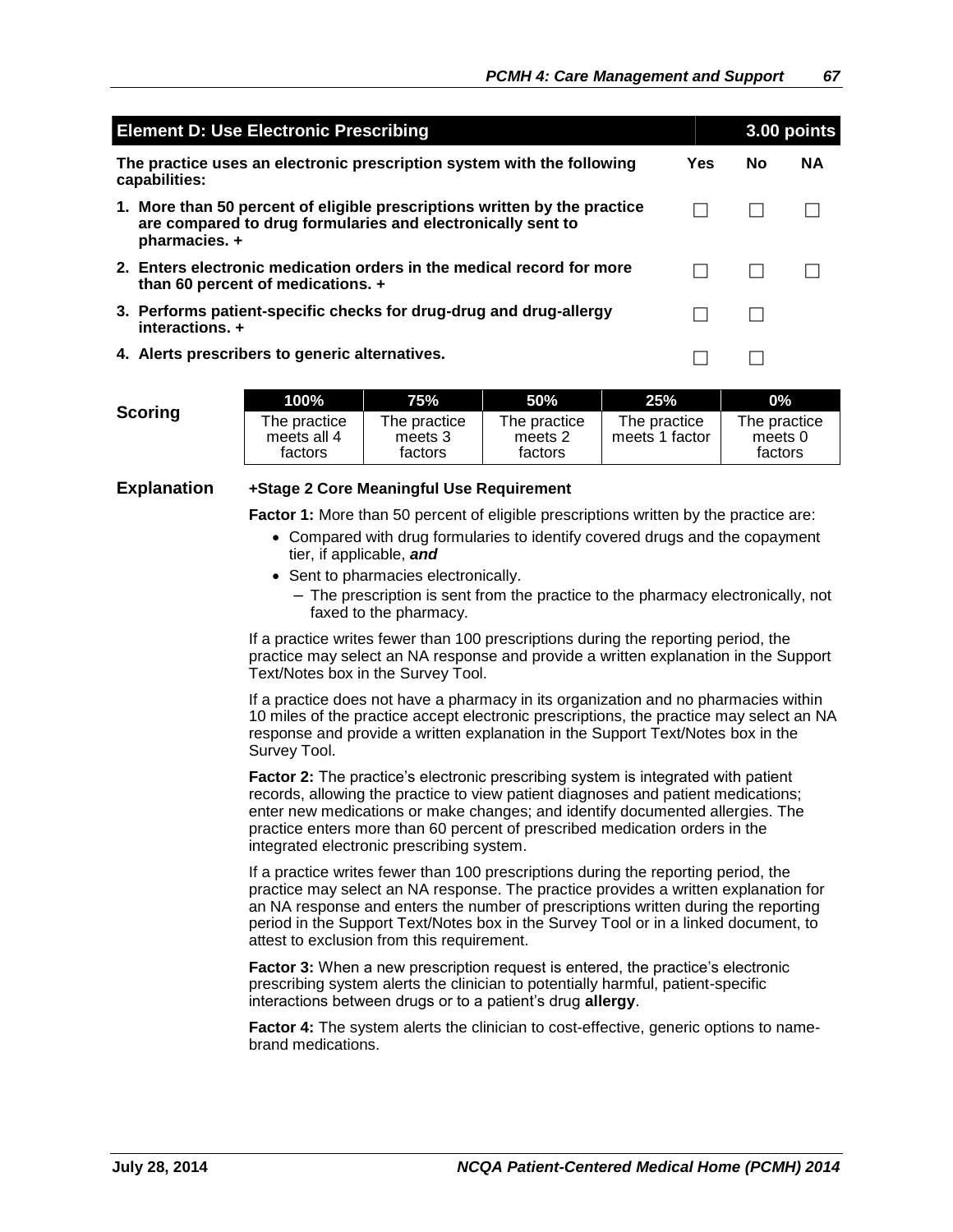#### **Documentation**

**Factor 1:** NCQA reviews reports from the practice's electronic system *and* a screenshot displaying the formulary decision-support mechanism used by the practice.

The practice calculates a percentage that requires a numerator and a denominator, based on a recent three-month period:

- Denominator = Eligible prescriptions written by the practice.
- *Numerator* = Eligible prescriptions generated by the practice that are compared with drug formularies and transmitted to pharmacies from the practice's electronic prescribing system.

**Factor 2: NCQA reviews reports from the practice's electronic system.** 

The practice calculates a percentage that requires a numerator and a denominator, based on a recent three-month period:

- *Denominator* = Number of medication orders created by the practice during the EHR reporting period.
- *Numerator* = Number of medication orders in the denominator recorded using the computerized physician order entry (CPOE) system integrated with the electronic medical record.

**Factors 3, 4:** NCQA reviews reports from the practice's electronic system *or* screenshots demonstrating the system's capabilities.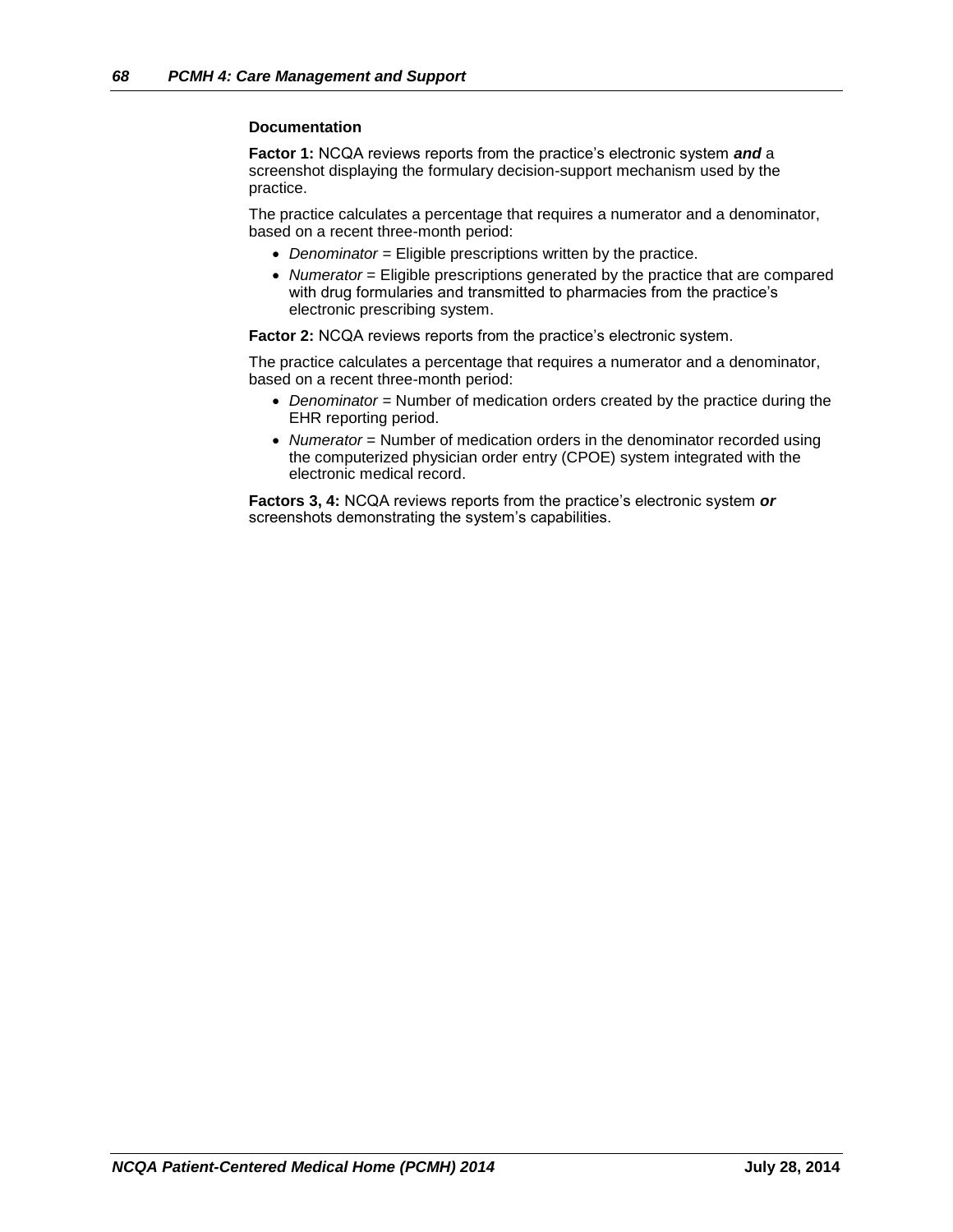| <b>Element E: Support Self-Care and Shared Decision Making</b>                                                                                                                                       |     | $5.00$ points |
|------------------------------------------------------------------------------------------------------------------------------------------------------------------------------------------------------|-----|---------------|
| The practice has, and demonstrates use of, materials to support patients<br>and families/caregivers in self-management and shared decision making.<br>The practice:                                  | Yes | <b>No</b>     |
| 1. Uses an EHR to identify patient-specific education resources and<br>provide them to more than 10 percent of patients. +                                                                           |     |               |
| 2. Provides educational materials and resources to patients.                                                                                                                                         |     |               |
| 3. Provides self-management tools to record self-care results.                                                                                                                                       |     |               |
| 4. Adopts shared decision making aids.                                                                                                                                                               |     |               |
| 5. Offers or refers patients to structured health education programs, such<br>as group classes and peer support.                                                                                     |     |               |
| 6. Maintains a current resource list on five topics or key community<br>service areas of importance to the patient population including<br>services offered outside the practice and its affiliates. |     |               |
| 7. Assesses usefulness of identified community resources.                                                                                                                                            |     |               |

|         | 100%         | 75% .        | <b>50%</b>   | 25%          | 0%           |
|---------|--------------|--------------|--------------|--------------|--------------|
| Scoring | The practice | The practice | The practice | The practice | The practice |
|         | meets 5-7    | meets 4      | meets 3      | meets 1-2    | meets 0      |
|         | factors      | factors      | factors      | factors      | factors      |

#### **Explanation +Stage 2 Core Meaningful Use Requirement**

The practice offers patients tools and support to better enable self-care. This includes classes, educational aids and other resources. Programs may be offered through community agencies, a health plan or a patient's employer. Even if the practice provides one or more services, it also identifies services or agencies available in the community that are relevant to the practice's population.

**Factor 1:** The practice uses an EHR to identify patient-specific educational resources and provides the resources to at least 10 percent of its patients.

**Factor 2:** Educational programs and resources may include information about a medical condition or about the patient's role in managing the condition. Resources include brochures, handout materials, videos, Web site links and pamphlets, as well as community resources (e.g., programs, support groups).

Materials in languages other than English are available for patients/families, if appropriate, based on the practice's assessment of languages spoken by its patients (PCMH 3, Element A). The practice may refer patients/families to outside resources, even if resources may not be covered by health insurance.

**Factor 3:** Self-management tools enable patients to collect health information at home that can be discussed with the clinician. For example, a practice gives its hypertensive patients a form or another systematic method of documenting daily blood pressure readings, information about blood pressure measurement and instructions for taking a reading. Patients can track their progress and potentially adjust the treatment or their behavior. For pediatric practices, patients with asthma may be asked to monitor peak flows and the self-management plan offers instructions for adjusting medications.

**Factor 4:** When a complex decision involves multiple options with features that people may value differently, a **shared decision-making aid** provides detailed information without advising the audience to choose one decision over another. From time to time, scientific evidence about options is limited. The purpose of SDMs is to help prepare patients to make informed, values-based decisions with their care team.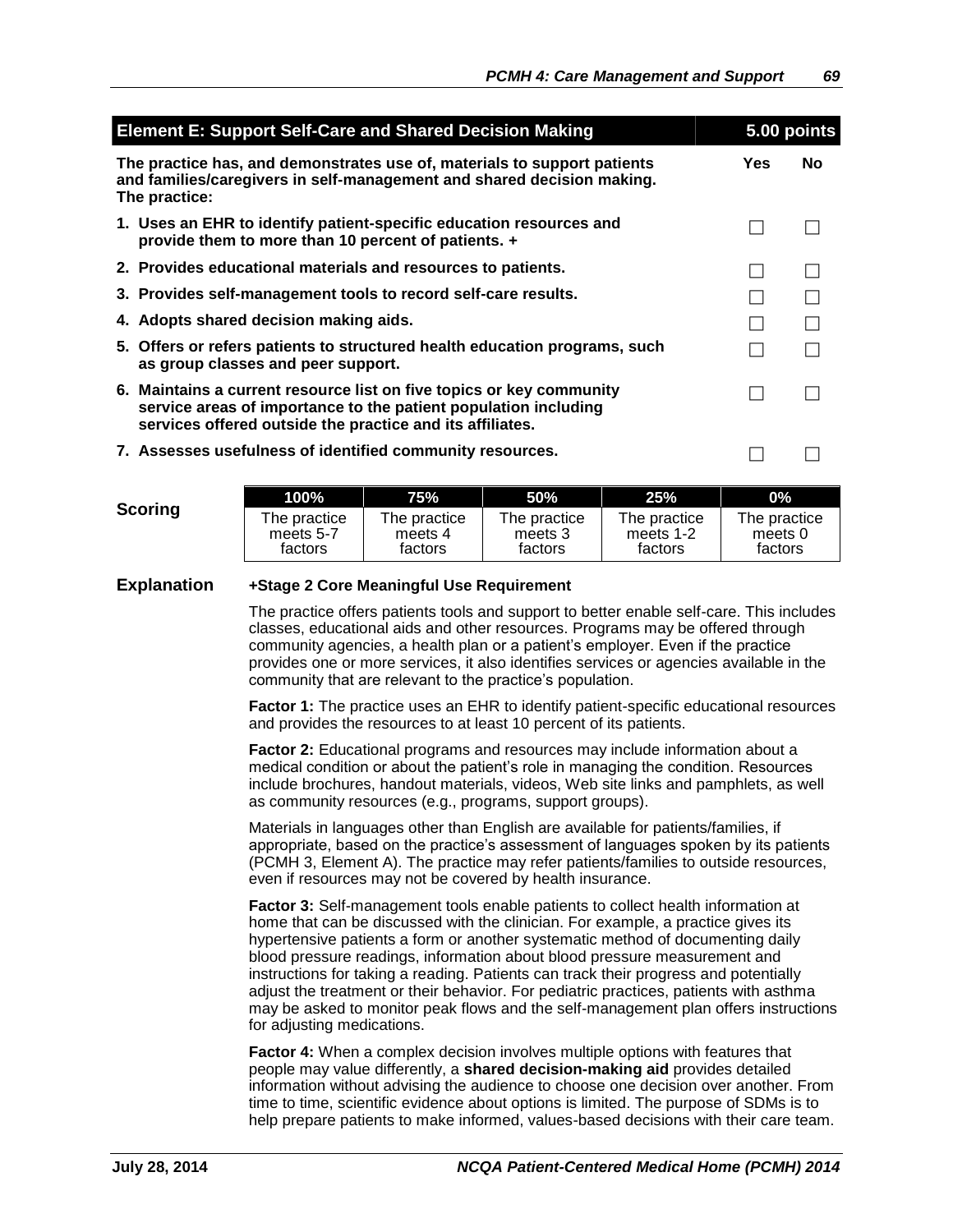More information and resources can be found through the International Patient Decision Aid Standards Collaboration (IPDASC).

**Factor 5:** The practice provides (or makes available) health education classes, which may include alternative approaches such as peer-led discussion groups or shared medical appointments (i.e., multiple patients meet in a group setting for follow-up or routine care). These types of appointments may offer access to a multidisciplinary care team and allow patients to interact with and learn from each other.

Factor 6: The resource list is specific to the needs of the practice's population-not necessarily specific to criteria and areas of focus a practice uses to identify patients likely to benefit from care management (identified in Element 4A), and includes programs and services to help patients in self-care or to give the patient population access to care related to at least five topics or key community service areas of importance such as:

- Smoking cessation.
- Weight management.
- Exercise/physical activity.
- Nutrition.
- Parenting.
- Dental.
- Transportation to medical appointments.
- Noncommercial health insurance options.
- Obtaining prescription medications.
- Falls prevention.
- Meal support.
- Hospice care.
- Respite care.
- Child development.
- Child care.
- Breastfeeding.

**Factor 7:** The practice reviews and requests feedback from

patients/families/caregivers about community referrals, to evaluate whether it identified sufficient and appropriate resources for its population over time. Community referrals differ from clinical referrals, but may be tracked using the same system.

#### **Documentation**

**Factor 1:** NCQA reviews a report from the practice's electronic system, showing the percentage of patients provided educational resources.

The practice calculates a percentage that requires a numerator and a denominator, based on a recent three-month period:

- *Denominator* = Number of unique patients in the practice's system.
- Numerator = Number of patients in the denominator with at least one educational resource electronically recorded in the patient record.

**Factors 2–5:** For each factor, NCQA reviews at least three examples of resources, tools or aids.

**Factor 6:** NCQA reviews materials demonstrating that the practice offers at least five resources.

**Factor 7:** NCQA reviews a survey or other materials showing how the practice collects information on the usefulness of referrals to community resources.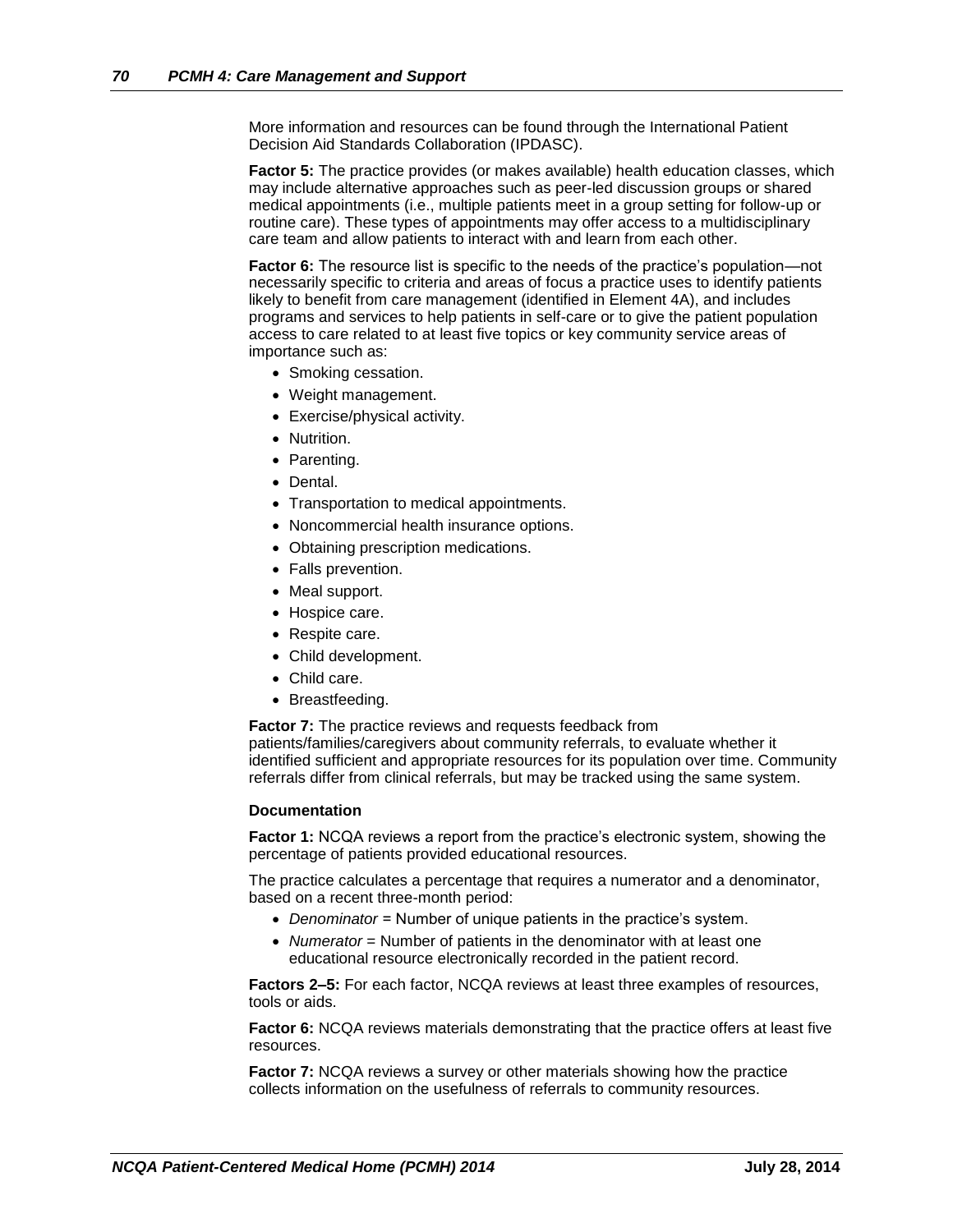# **PCMH 5: Care Coordination and Care Transitions 18.00 points**

**The practice systematically tracks tests and coordinates care across specialty care, facility-based care and community organizations.**

|    | <b>Element A: Test Tracking and Follow-Up</b>                                                                                  |              | 6.00 points |           |
|----|--------------------------------------------------------------------------------------------------------------------------------|--------------|-------------|-----------|
|    | The practice has a documented process for and demonstrates that it:                                                            | <b>Yes</b>   | No          | <b>NA</b> |
| 1. | Tracks lab tests until results are available, flagging and following up<br>on overdue results. (CRITICAL FACTOR)               | $\Box$       |             |           |
| 2. | Tracks imaging tests until results are available, flagging and following<br>up on overdue results. (CRITICAL FACTOR)           | П            |             |           |
| 3. | Flags abnormal lab results, bringing them to the attention of the<br>clinician.                                                |              |             |           |
| 4. | Flags abnormal imaging results, bringing them to the attention of the<br>clinician.                                            |              |             |           |
| 5. | Notifies patients/families of normal and abnormal lab and imaging test<br>results.                                             | $\mathsf{L}$ |             |           |
| 6. | Follows up with the inpatient facility about newborn hearing and<br>newborn blood-spot screening (NA for adults).              | $\mathsf{L}$ |             |           |
| 7. | More than 30 percent of laboratory orders are electronically recorded<br>in the patient record. +                              | $\Box$       |             |           |
| 8. | More than 30 percent of radiology orders are electronically recorded<br>in the patient record. +                               | П            |             |           |
| 9. | Electronically incorporates more than 55 percent of all clinical lab test<br>results into structured fields in medical record. | П            |             |           |
|    | 10. More than 10 percent of scans and tests that result in an image are<br>accessible electronically. ++                       |              |             |           |
|    |                                                                                                                                |              |             |           |

|         | 100%         | 75%          | 50%          | 25%          | $0\%$        |
|---------|--------------|--------------|--------------|--------------|--------------|
| Scoring | The practice | The practice | The practice | The practice | The practice |
|         | meets $8-10$ | meets 6-7    | meets 4-5    | meets 3      | meets 0-2    |
|         | factors      | factors      | factors      | factors      | factors (or  |
|         | (including   | (including   | (including)  | (includina   | does not     |
|         | factors 1    | factors 1    | factors 1    | factors 1    | meet factors |
|         | and $2)$     | and $2)$     | and $2)$     | and $2)$     | 1 and 2)     |

### **Explanation +Stage 2 Core Meaningful Use Requirement**

#### **++Stage 2 Menu Meaningful Use Requirement**

Systematic monitoring helps ensure that needed tests are performed and results are acted on, when necessary.

#### **Factors 1, 2: Factors 1 and 2 are critical factors and are required for practices to receive a score for this element.**

Ineffective management of laboratory and imaging test results can result in less than optimal care and may compromise patient safety. The practice tracks lab and imaging tests from the time they are ordered until results are available, and flags test results that have not been made available. The flag may be an icon that automatically appears in the electronic system or a manual tracking system with a timely surveillance process. The practice follows up with the lab or diagnostic center (and the patient, if necessary) to determine why results are overdue.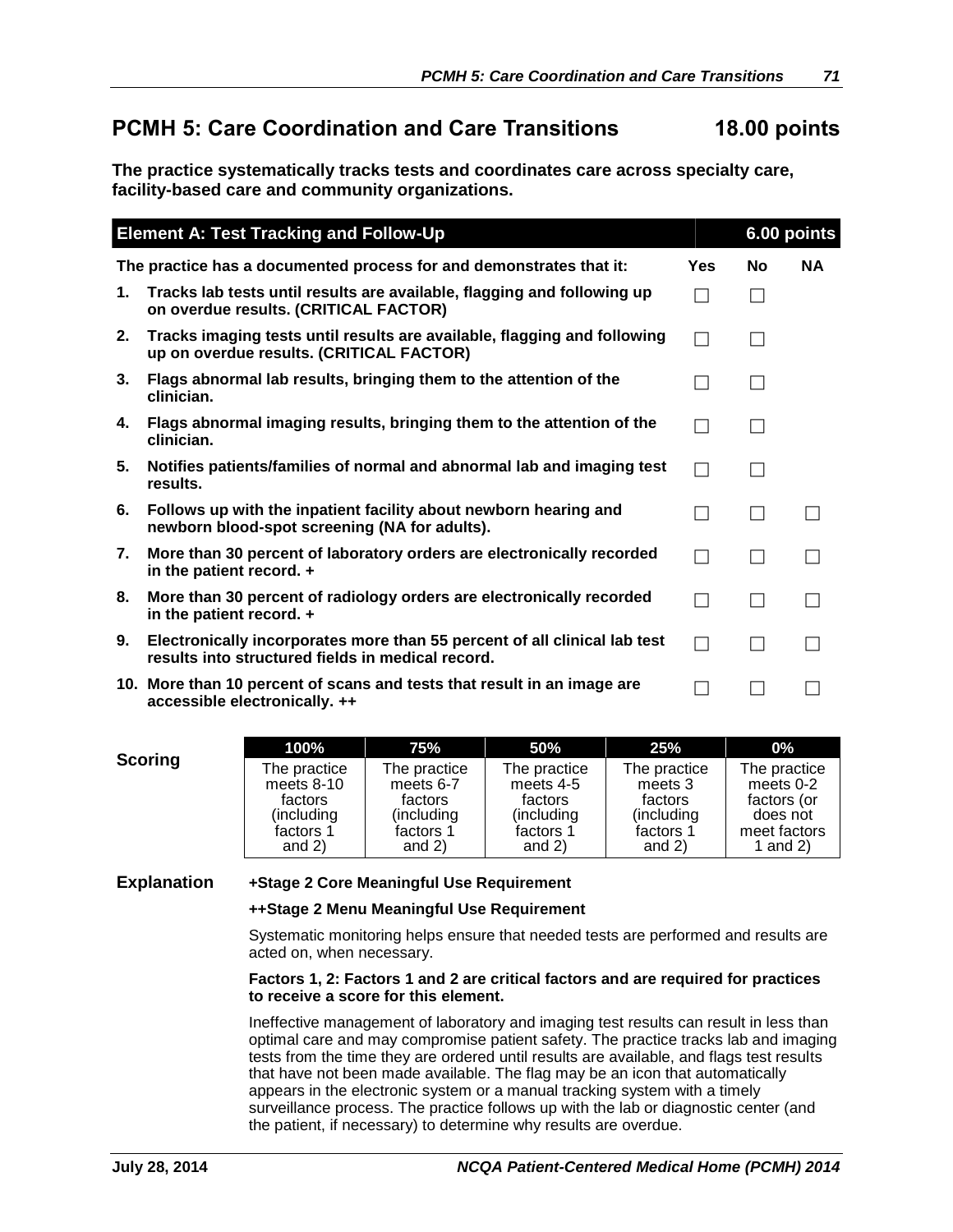**Factors 3, 4:** Abnormal results of lab or imaging tests are flagged or highlighted and brought to the attention of the clinician, to ensure timely follow-up with the patient/family.

**Factor 5:** The practice is proactive in notifying patients about test results (normal and abnormal). Filing the report in the medical record for discussion during a scheduled office visit does not meet the requirement.

If frequent lab tests are ordered for a patient, the practice provides the patient/family/ caregiver (as appropriate) with all initial results, clear expectations of follow-up results and a plan for handling abnormal results.

**Factor 6:** The practice follows up with the hospital or state health department if it does not receive screening results.

Most states mandate that birthing facilities perform a newborn blood-spot screening for a number of conditions (based on recommendations by the American Academy of Pediatrics and the American College of Medical Genetics) and a hearing screening on all newborns.

Adult-only practices may enter an NA response and must provide a written explanation in the Support Text/Notes box in the Survey Tool.

**Factors 7, 8:** Lab and imaging test orders are recorded in the patient medical record electronically. CMS provides the following additional information: "If the practice writes fewer than 100 laboratory or radiology orders during the reporting period," it may enter an NA response and must provide a written explanation in the Support Text/Notes box in the Survey Tool.

**Factor 9:** The practice electronically incorporates more than 55 percent of all clinical lab test results into structured fields in medical records. Looking up the information in a separate system and manual data entry into the electronic medical record does not meet the requirement.

CMS provides the following additional information: "If the practice orders no lab tests whose results are in a positive or negative affirmation or numeric format during the reporting period," it may enter an NA response and must provide a written explanation in the Support Text/Notes box in the Survey Tool.

**Factor 10:** Imaging results that include a written report and may include images are integrated into the medial record electronically. Looking up information in a separate system and manual data entry into the electronic medical record does not meet the requirement.

A scanned PDF of the image (not of the report) in the medical record that can be retrieved and reviewed by the practice meets the requirement.

CMS states:

- "Imaging results consisting of the image itself and any explanation or other accompanying information are accessible through Certified EHR Technology (CEHRT)."
- A link to where the image and accompanying information is stored is available in CEHRT."
- Images and imaging results that are scanned into the CEHRT may be counted in the numerator."

CMS provides exclusions "for clinicians who order less than 100 tests during the reporting period whose result is an image or any clinician who has no access to electronic imaging results at the start of the reporting period." Practices may enter an NA response and must provide a written explanation in the Support Text/Notes box in the Survey Tool.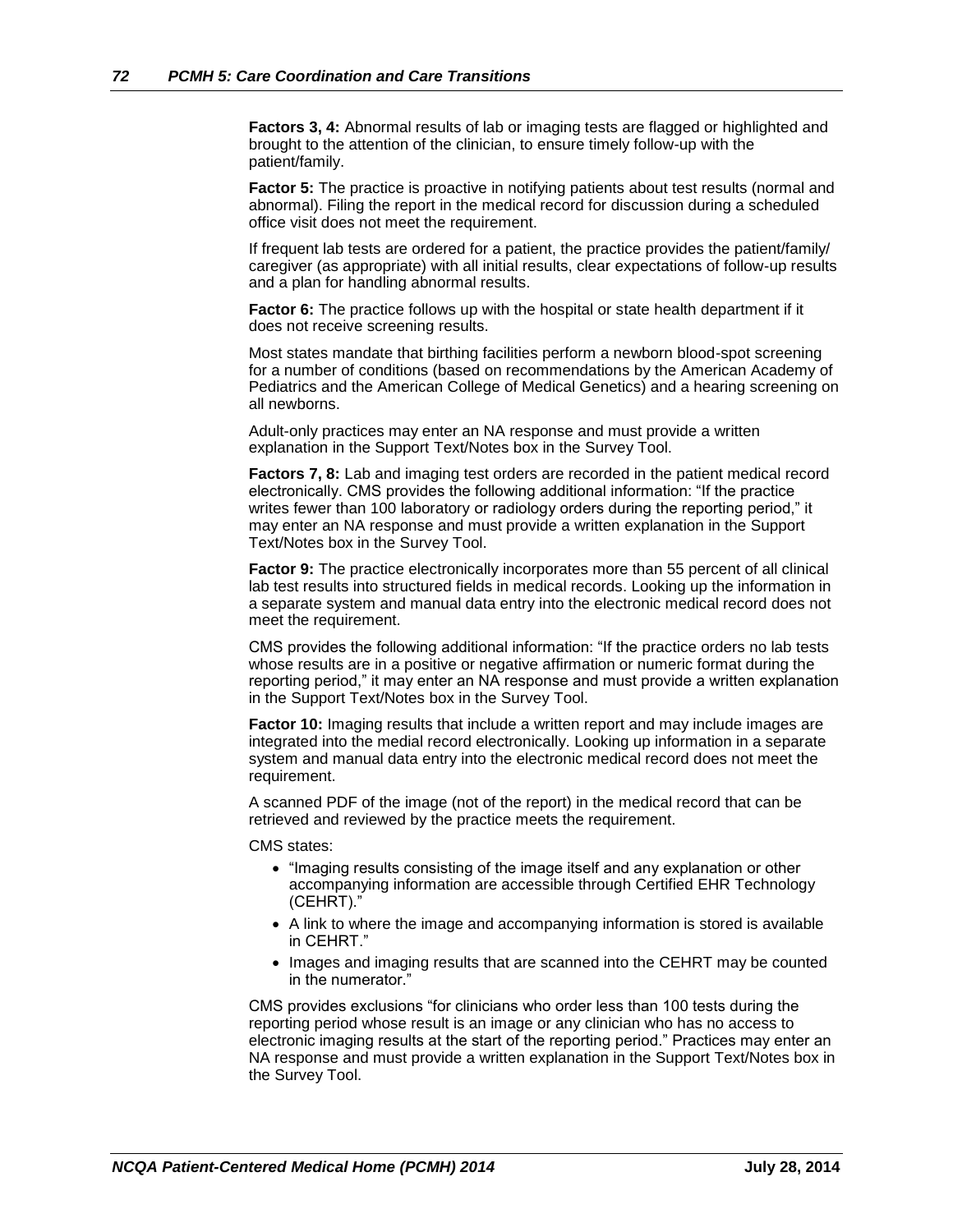### **Documentation**

*For all factors that require a documented process, the documented process includes a date of implementation or revision and has been in place for at least three months prior to submitting the PCMH 2014 Survey Tool.*

**Factors 1–6:** NCQA reviews:

- a documented process *and*
- a report or log showing the tracking *and*
- examples of how the process is met for each factor.

**Factor 7:** NCQA reviews reports from the practice's electronic system.

The practice calculates a percentage that requires a numerator and a denominator, based on a recent three-month period:

- *Denominator* = Number of lab tests ordered during the reporting period.
- Numerator = Number of lab tests ordered that are electronically recorded in the patient record.

**Factor 8:** NCQA reviews reports from the practice's electronic system.

The practice calculates a percentage that requires a numerator and a denominator, based on a recent period of at least three months:

- *Denominator* = Number of radiology tests ordered during the reporting period.
- Numerator = Number of radiology tests ordered that are electronically recorded in the patient record.

**Factor 9:** NCQA reviews reports from the practice's electronic system.

The practice calculates a percentage that requires a numerator and a denominator, based on a recent three-month period:

- *Denominator* = Number of lab tests ordered during the reporting period with results expressed in a positive or negative affirmation or as a number.
- *Numerator* = Number of lab tests whose results are expressed in a positive or negative affirmation or as a number which are incorporated as structured data.

**Factor 10:** NCQA reviews reports from the practice's electronic system.

The practice calculates a percentage that requires a numerator and a denominator, based on a recent three-month period:

- *Denominator* = Number of tests whose result is one or more images ordered during the reporting period.
- *Numerator* = Number of results in the denominator that are accessible in the practice electronic system.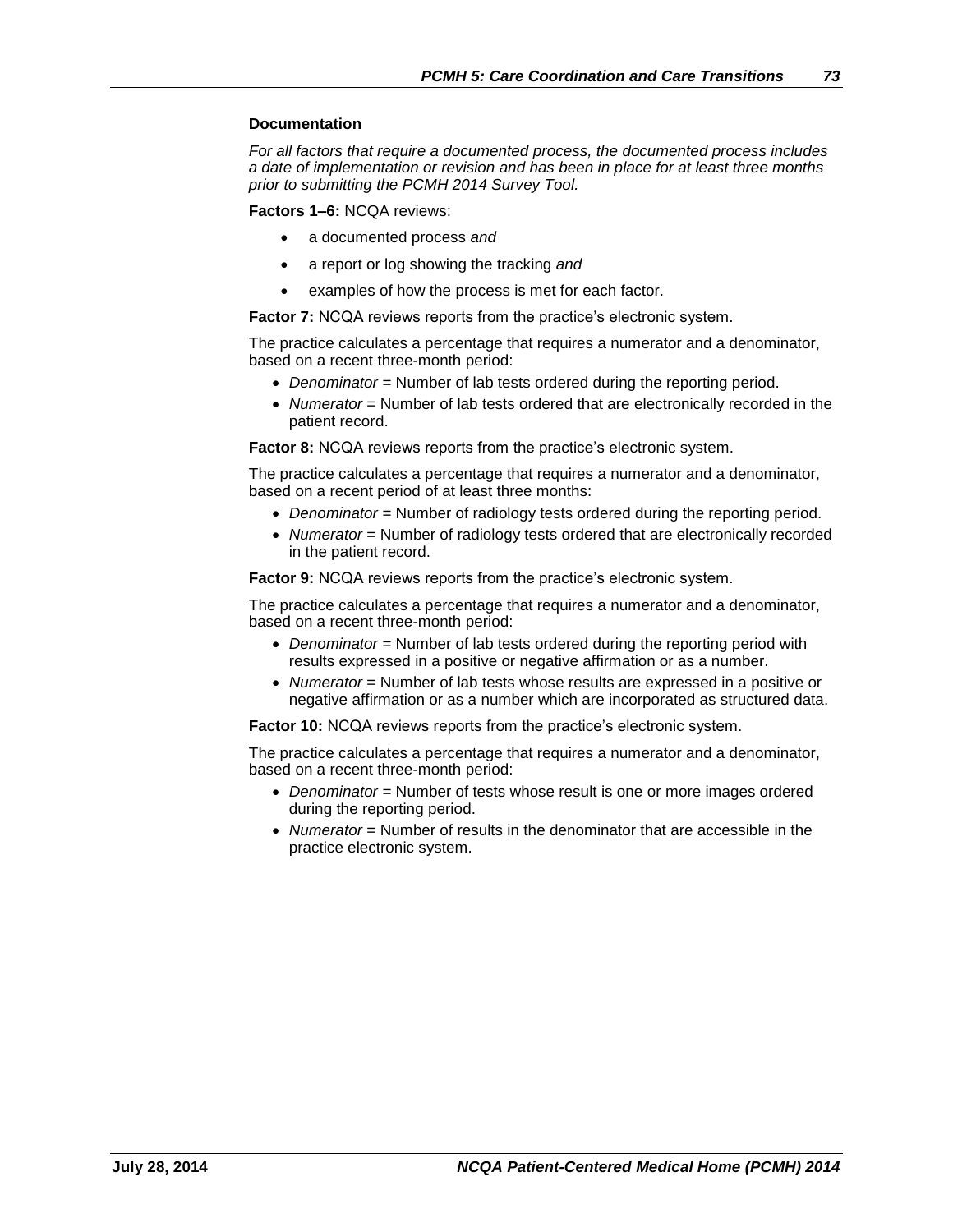|    | Element B: Referral Tracking and Follow-Up (MUST-PASS)                                                                                                                                     | 6.00 points     |    |
|----|--------------------------------------------------------------------------------------------------------------------------------------------------------------------------------------------|-----------------|----|
|    | The practice:                                                                                                                                                                              | Yes             | No |
| 1. | Considers available performance information on<br>consultants/specialists when making referral recommendations.                                                                            |                 |    |
| 2. | Maintains formal and informal agreements with a subset of specialists<br>based on established criteria.                                                                                    | <b>Contract</b> |    |
| 3. | Maintains agreements with behavioral healthcare providers.                                                                                                                                 |                 |    |
| 4. | Integrates behavioral healthcare providers within the practice site.                                                                                                                       |                 |    |
| 5. | Gives the consultant or specialist the clinical question, the required<br>timing and the type of referral.                                                                                 |                 |    |
| 6. | Gives the consultant or specialist pertinent demographic and clinical<br>data, including test results and the current care plan.                                                           |                 |    |
| 7. | Has the capacity for electronic exchange of key clinical information+<br>and provides an electronic summary of care record to another<br>provider for more than 50 percent of referrals. + |                 |    |
| 8. | Tracks referrals until the consultant or specialist's report is available,<br>flagging and following up on overdue reports. (CRITICAL FACTOR)                                              |                 |    |
| 9. | Documents co-management arrangements in the patient's medical<br>record.                                                                                                                   |                 |    |
|    | 10. Asks patients/families about self-referrals and requesting reports from<br>clinicians.                                                                                                 |                 |    |

|         | 100%         | 75%          | 50%          | 25%          | $0\%$          |
|---------|--------------|--------------|--------------|--------------|----------------|
| Scoring | The practice | The practice | The practice | The practice | The practice   |
|         | meets 9-10   | meets 7-8    | meets 4-6    | meets 2-3    | meets 0-1      |
|         | factors      | factors      | factors      | factors      | factors (or    |
|         | (including)  | (including   | (including)  | (including)  | does not       |
|         | factor 8)    | factor 8)    | factor 8)    | factor 8)    | meet factor 8) |

### **Explanation + Stage 2 Core Meaningful Use Requirement**

**MUST-PASS elements are considered the basic building blocks of a patientcentered medical home. Practices must earn a score of 50% or higher. All six must-pass elements are required for recognition.**

Referrals tracked by the practice using a log or electronic system are determined by the clinician to be important to a patient's treatment, or as indicated by **practice guidelines** (e.g., referral to a surgeon for examination of a potentially malignant tumor; referral to a mental health specialist, for a patient with depression; referral to a pediatric cardiologist, for an infant with a ventricular septal defect). This factor includes referrals to medical specialists, mental health and substance abuse specialists and other services.

**Factor 1:** The practice uses available data on the performance of clinicians and practices it refers its patients to. Examples include state physician report cards, health plan directories and the CMS website [http://www.medicare.gov/physiciancompare/.](http://www.medicare.gov/physiciancompare/)

**Factor 2:** Agreements between primary care and the specialist may be formal or informal and may describe the expectations or embed them in a tool such as a referral request form. The agreement is an articulation of the arrangements for the exchange of information. Agreements typically indicate the type of information that will be provided when referring a patient to a specialist and expectations regarding timeliness and content of response from the specialist.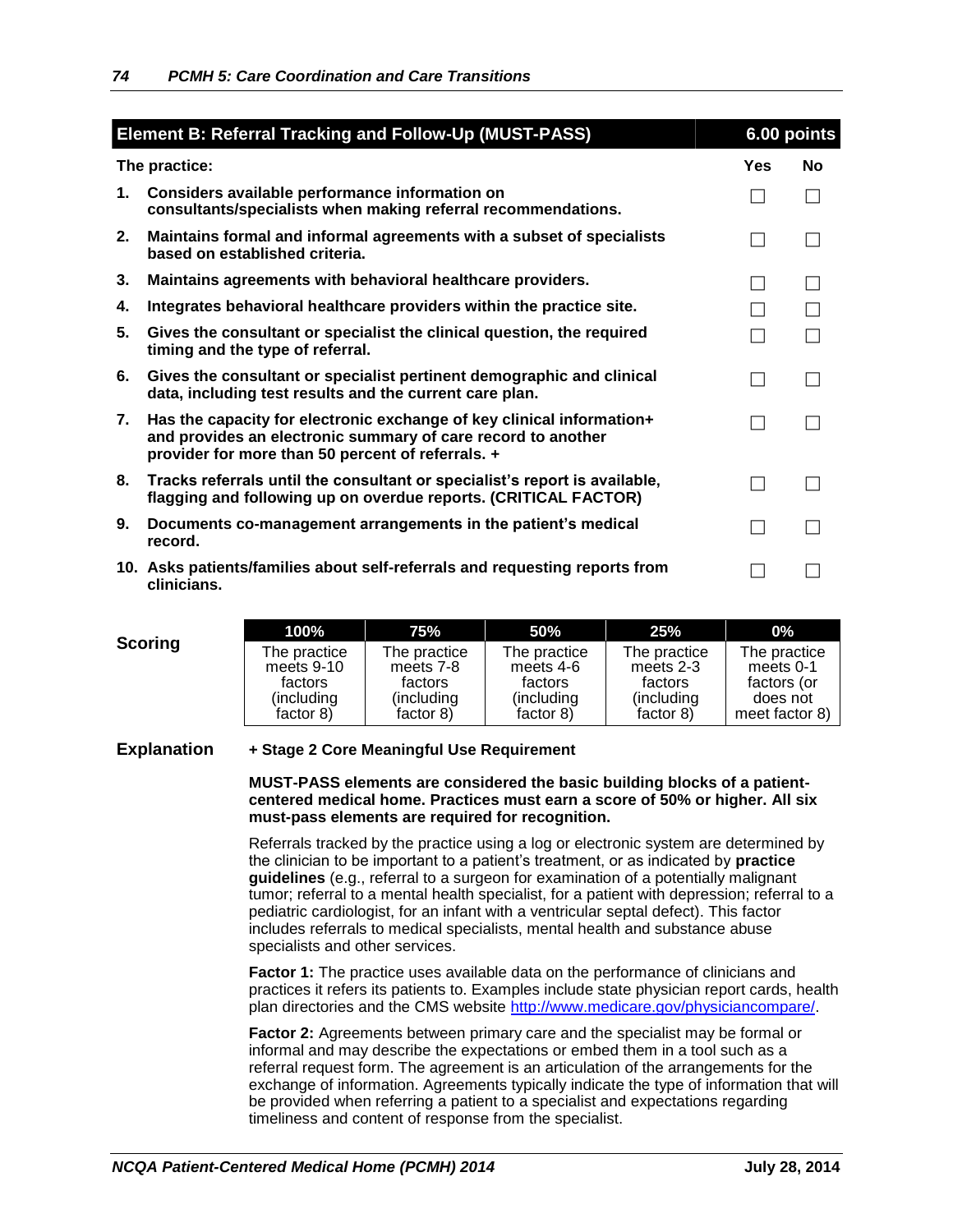**Factor 3:** The practice maintains at least one agreement with a behavioral health specialist.

- A practice needs an agreement if it shares the same facility or campus as mental health professionals, but has separate systems (basic collaboration onsite).
- A practice uses existing internal processes as its agreement if there is partial or full integration of behavioral health care services.

**Factor 4:** The practice integrates partially (i.e., co-location with some systems in common) or fully (i.e., co-location with all systems shared) with behavioral health care. Refer to *Evolving Models of Behavioral Health Integration in Primary Care* (Millbank Memorial Fund) for descriptions of arrangements.

**Factor 5:** The referring clinician provides a succinct reason for the referral, which may be stated as "the clinical question" (i.e., the general purpose of the referral) to be answered by the specialist. The practice includes follow-up communication or information in the referral.

The referring clinician indicates the urgency of the referral in concrete terms and includes details about the reasons for an urgent visit.

**Factor 6:** Referrals include relevant clinical information; for example:

- Current medications.
- Diagnoses, including mental health, allergies, medical and family history, substance abuse and behaviors affecting health.
- The reason for the referral and evaluation details.
- Clinical findings and current treatment.
- Follow-up communication or information.

**Patient demographic information** includes:

- Communication needs.
- Primary language.
- Relevant cultural or ethnic information, in addition to:
	- Date of birth.
	- Sex.
	- Contact information.
	- Health insurance information.

Including the referring primary care clinician's care and treatment plan in the referral, in addition to test results/procedures, can reduce duplication of services, tests or treatments. Having the primary care practice care plan can enable a specialist to develop a corresponding specialty plan of care. Ideally, there would be one care plan developed by primary care in collaboration with the patient/family/caregiver that would then be coordinated with the specialty plan of care, created in collaboration with the patient/family/caregiver and primary care.

**Factor 7:** The practice demonstrates the capability for electronic exchange of key clinical information with other clinicians and provides an electronic summary-of-care record for more than 50 percent of referrals to a referred specialist.

**Factor 8:** A tracking report includes the date when a referral was initiated and the timing indicated for receiving the report. If the specialist does not send a report, the practice contacts the specialist's office and documents its effort to retrieve the report in a log or an electronic system.

**Factor 9:** For patients who are regularly treated by a specific specialist, the primary care clinician and the specialist enter into an agreement that enables co-management of the patient's care and includes timely sharing of changes in patient status and the treatment plan, as well as information to be entered in the medical record, within a period agreed to by both parties.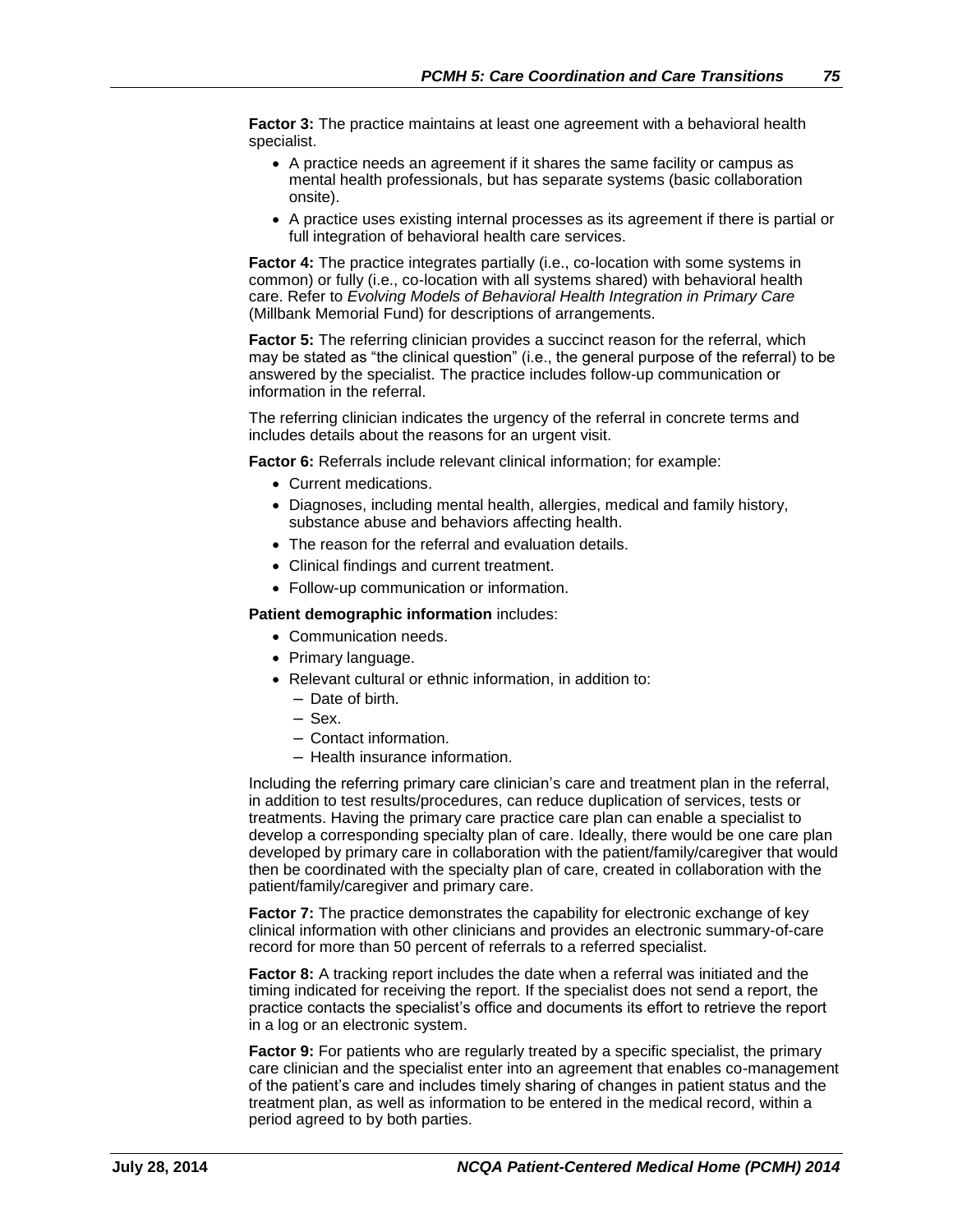**Factor 10:** Patients might see specialists without a referral from the medical home and without the knowledge of the medical home or clinician. Clinicians routinely ask patients if they have seen a specialist or are receiving care from a specialist and, if so, request a report from the specialist, to be documented in the medical record.

#### **Documentation**

*For all factors that require a documented process, the documented process includes a date of implementation or revision and has been in place for at least three months prior to submitting the PCMH 2014 Survey Tool.*

**Factor 1:** NCQA reviews examples of the type of information the practice team has available on specialist performance.

**Factor 2, 3:** For each factor, the practice provides at least one example.

**Factor 4:** The practice provides materials that explain how behavioral health is integrated with physical health.

**Factor 5, 6, 8, 10:** For each factor, NCQA reviews a documented process and a report, log, or other means of demonstrating that its process is followed. A paper log or screen shot showing electronic capabilities is acceptable. The report may be system generated or may be based on at least one week of referrals, with deidentified patient data..

**Factor 7:** The practice provides a report from the electronic system.

The practice calculates a percentage that requires a numerator and a denominator, based on a recent period of at least three months. The practice may use the following methodology to calculate the percentage:

- *Denominator* = Number of transitions of care and referrals.
- *Numerator* = Number of transitions of care and referrals in the denominator where a summary care record was provided electronically.

**Factor 9:** NCQA reviews at least three examples.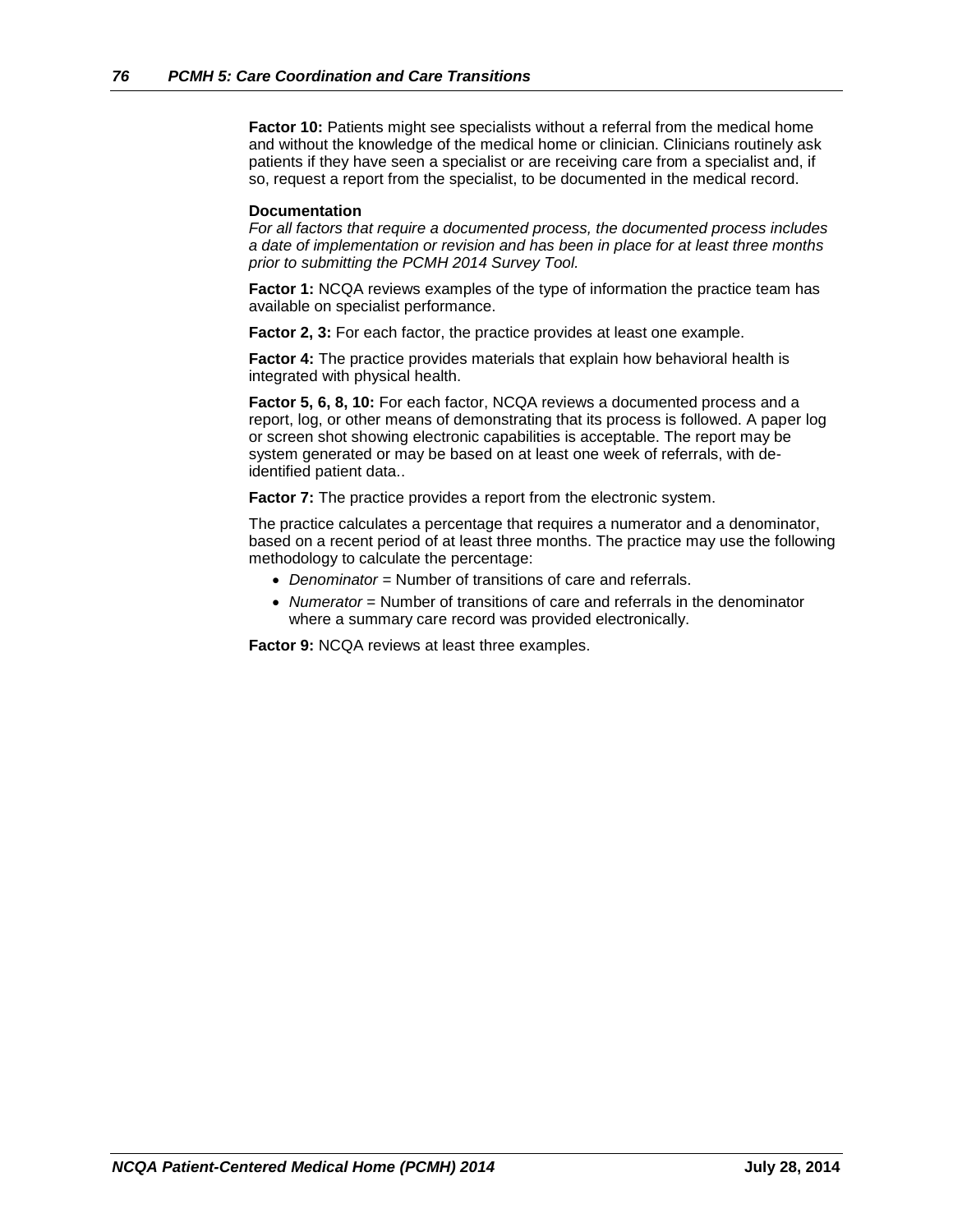| <b>Element C: Coordinate Care Transitions</b>                                                                                                                                                     |            | 6.00 points |           |
|---------------------------------------------------------------------------------------------------------------------------------------------------------------------------------------------------|------------|-------------|-----------|
| The practice:                                                                                                                                                                                     | <b>Yes</b> | <b>No</b>   | <b>NA</b> |
| 1. Proactively identifies patients with unplanned hospital admissions and<br>emergency department visits.                                                                                         |            |             |           |
| 2. Shares clinical information with admitting hospitals and emergency<br>departments.                                                                                                             |            |             |           |
| 3. Consistently obtains patient discharge summaries from the hospital<br>and other facilities.                                                                                                    |            |             |           |
| 4. Proactively contacts patients/families for appropriate follow-up care<br>within an appropriate period following a hospital admission or<br>emergency department visit.                         |            |             |           |
| 5. Exchanges patient information with the hospital during a patient's<br>hospitalization.                                                                                                         |            |             |           |
| 6. Obtains proper consent for release of information and has a process<br>for secure exchange of information and for coordination of care with<br>community partners.                             |            |             |           |
| 7. Exchanges key clinical information with facilities and provides an<br>electronic summary-of-care record to another care facility for more<br>than 50 percent of patient transitions of care. + |            |             |           |

|         | 100%         | 75%          | 50%          | 25%          | $0\%$        |
|---------|--------------|--------------|--------------|--------------|--------------|
| Scoring | The practice | The practice | The practice | The practice | The practice |
|         | meets all 7  | meets 5-6    | meets 3-4    | meets 1-2    | meets 0      |
|         | factors      | factors      | factors      | factors      | factors      |

#### **Explanation + Stage 2 Core Meaningful Use Requirement**

Effective transitions of care—between primary care and specialist providers, between facilities, between physicians and institutional settings—ensure that patient needs and preferences for health services and sharing information across people, functions and sites are met over time. Enhancing care transitions across providers can improve coordination of care and its effect on quality and efficiency (Greiner/ABIM Fdn 2007).

**Factor 1:** The practice works with local hospitals, ERs and health plans to identify patients who were hospitalized and patients who had ER visits.

**Factor 2:** The practice provides facilities with appropriate and timely information about patients.

**Factor 3:** The practice or external organization has a process for obtaining patient discharge summaries from hospitals, ERs, skilled nursing facilities, surgical centers and other facilities.

**Factor 4:** The practice contacts patients to evaluate their status after discharge from an ER or hospital and to make a follow-up appointment, if appropriate. Proactive contact includes offering patients appropriate care to prevent worsening of their condition and encouraging follow-up care. In addition to scheduling an appointment, follow-up care includes, but is not limited to, physician counseling; referrals to community resources; and disease or case management or self-management support programs. The practice's policies define the appropriate contact period.

**Factor 5:** The practice has a two-way communication plan with hospitals to exchange information about hospitalized patients, enabling well-coordinated care during and after hospitalization.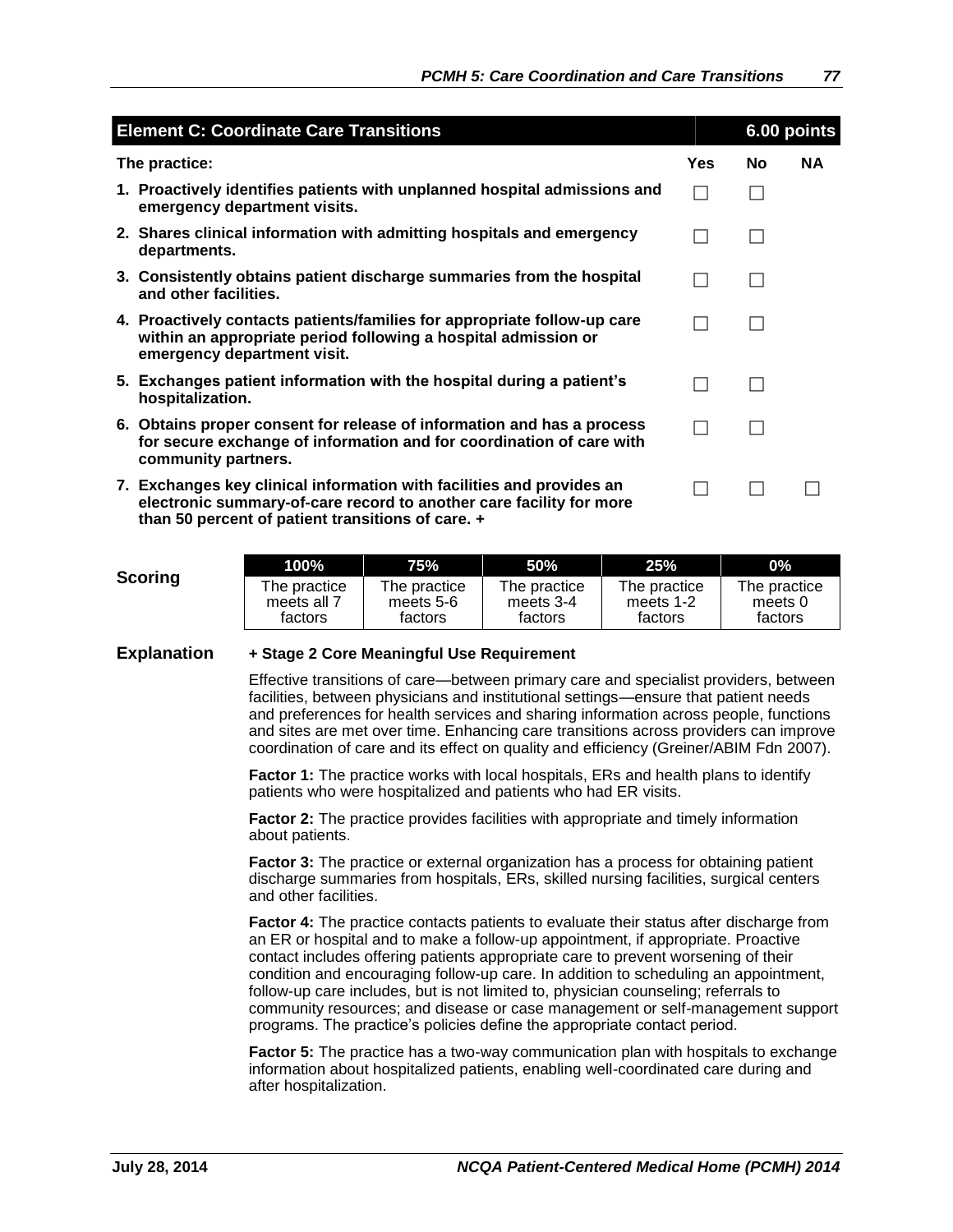**Factor 6:** The practice has a process for working with community partners, such as detention centers, halfway houses, juvenile justice facilities, foster care, child or adult protective services or others, to obtain appropriate consent for release of information to treat and coordinate care with those partners who have legal responsibility for certain patients.

**Factor 7:** The practice can send and receive key clinical information (e.g., problem list, medication list, medication allergies, diagnostic test results) electronically and via secure e-mail with other providers of care, with patient-authorized entities and with facilities (e.g., hospitals, ERs, extended care facilities, nursing homes).

#### **Documentation**

*For all factors that require a documented process, the documented process includes a date of implementation or revision and has been in place for at least three months prior to submitting the PCMH 2014 Survey Tool.*

**Factor 1:** NCQA reviews the practice's documented process for identifying patients who have been hospitalized or have had an ER visit and reviews a log of patients receiving care from different types of facilities or a report listing patients seen in the ER or hospital.

**Factor 2:** NCQA reviews the practice's documented process for providing hospitals and ERs with clinical information, and reviews at least three de-identified examples of patient information sent to the hospital or ER.

**Factor 3:** NCQA reviews the practice's documented process for obtaining hospital discharge summaries, and reviews at least three examples of a discharge summary.

**Factor 4:** NCQA reviews the practice's documented process for patient follow-up after a hospital admission or ER visit, and reviews at least three de-identified examples of documented patient follow-up in the medical record, or a log documenting systematic follow-up.

**Factor 5:** NCQA reviews the practice's documented process for two-way communication with hospitals, and reviews an example of two-way communication.

**Factor 6:** NCQA reviews the practice's documented process for obtaining proper consent for release of information.

**Factor 7:** NCQA reviews a report illustrating information exchange or a screen shot showing a test of capability, and reviews a report with numerator, denominator and percentage from at least three months of transitions.

- *Denominator* = Number of transitions of care and referrals.
- *Numerator* = Number of transitions of care and referrals in the denominator where a summary care record was provided electronically.

If the practice does not transfer patients to another care setting they may respond NA to this factor. The practice must provide a written explanation for an NA response in the Support Text/Notes box in the Survey Tool.

CMS provides the following additional information: "The transferring party must provide the summary of care record to the receiving part. If the provider to whom the referral is made or to whom the patient is transitioned has access to the medical record maintained by the referring provider, the summary of care record would not need to be provided and that patient should not be included in the denominator for transitions of care."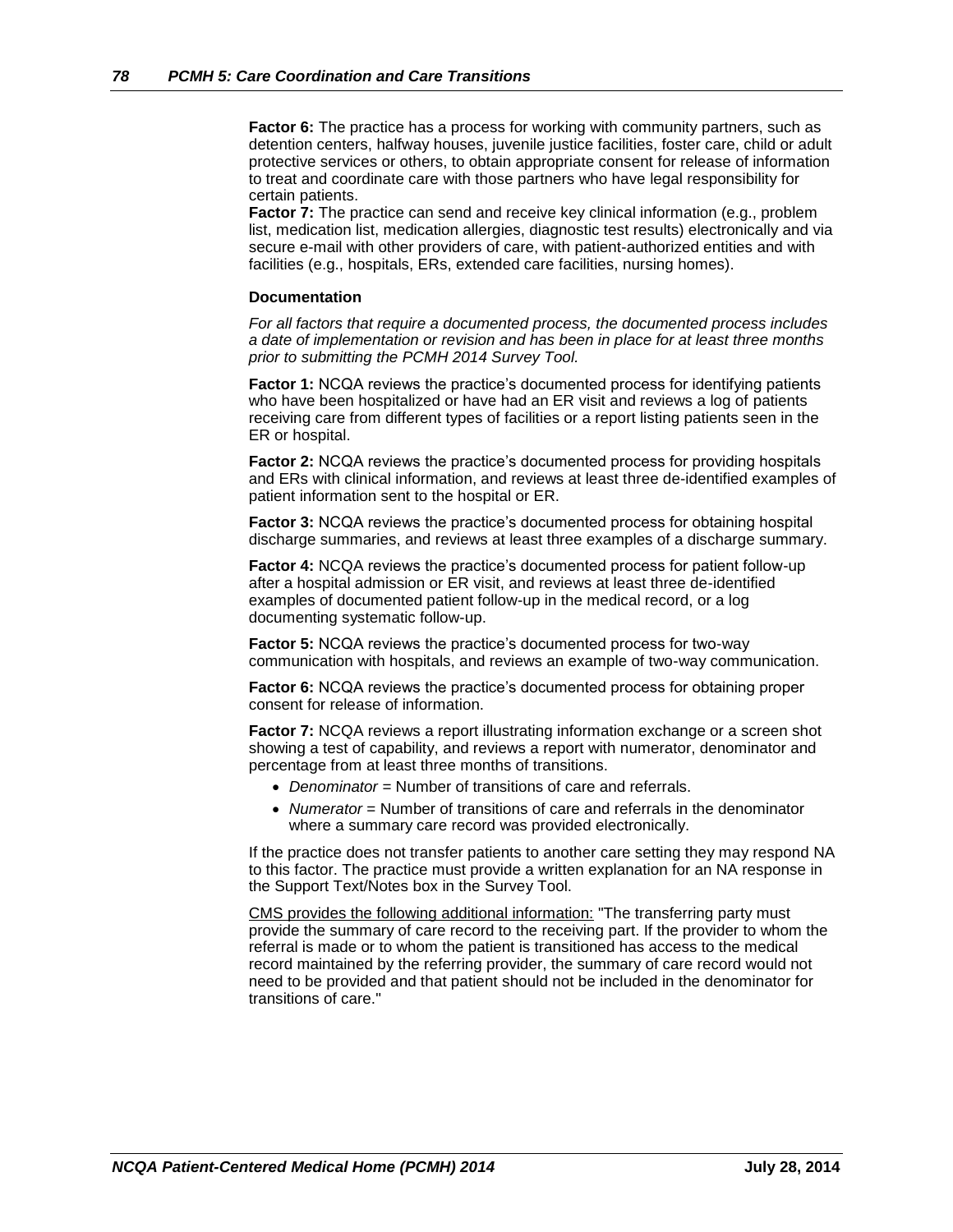# **PCMH 6: Performance Measurement and Quality Improvement**

# **The practice uses performance data to identify opportunities for improvement and acts to improve clinical quality, efficiency and patient experience.**

| <b>Element A: Measure Clinical Quality Performance</b>                                        |     | 3.00 points |  |
|-----------------------------------------------------------------------------------------------|-----|-------------|--|
| At least annually, the practice measures or receives data on:                                 | Yes | No          |  |
| 1. At least two immunization measures.                                                        |     |             |  |
| 2. At least two other preventive care measures.                                               |     |             |  |
| 3. At least three chronic or acute care clinical measures.                                    |     |             |  |
| 4. Performance data stratified for vulnerable populations (to assess<br>disparities in care). |     |             |  |

|         | 100%                                   | 75%                                | <b>50%</b>                         | 25%                            | $0\%$                              |
|---------|----------------------------------------|------------------------------------|------------------------------------|--------------------------------|------------------------------------|
| Scoring | The practice<br>meets all 4<br>factors | The practice<br>meets 3<br>factors | The practice<br>meets 2<br>factors | The practice<br>meets 1 factor | The practice<br>meets 0<br>factors |

**Explanation** The practice reviews its performance on a range of measures to help it understand its care delivery system's strengths and opportunities for improvement. Data may be from internal or external sources. If an external source (such as a health plan) provides the data, the practice must state that the information represents 75 percent of its eligible population. Although some measures may fit into multiple categories appropriately, each measure may be used only once for this element.

> The practice documents the period of measurement, the number of patients represented by the data and the patient selection process. When possible, the practice uses measures from existing sources and other reporting activities it is involved in (e.g., PQRS, Meaningful Use, UDS, HEDIS). The following are examples of broadly used, widely accepted measures:

- NQF-endorsed measures: Find information on the full set of NQF-endorsed measures at [http://www.qualityforum.org.](http://www.qualityforum.org/) The complete specifications for NQF measures are available from the organization that developed and submitted the measures to NQF.
- Other standardized measures:
	- Measures developed by national accreditors (e.g., NCQA, JCAHO).
	- Measures developed by the AMA PCPI. Find the complete list of AMA PCPI measures at [http://www.ama-assn.org/ama/pub/category/4837.html.](http://www.ama-assn.org/ama/pub/category/4837.html)
	- Measures developed by government agencies (e.g., CMS, AHRQ) or state agencies.

When selecting measurement activities, the practice considers the criteria and systematic process used in PCMH 4, Element A, to identify patients who may benefit from care management.

**Factor 1:** The practice measures rates of immunization appropriate to the populations it manages.

The practice uses measures that monitor for immunizations recommended by the Advisory Committee on Immunization Practices (ACIP) of the Centers for Disease Control and Prevention (CDC) or United States Preventative Services Task Force (USPSTF).

# **20.00 points**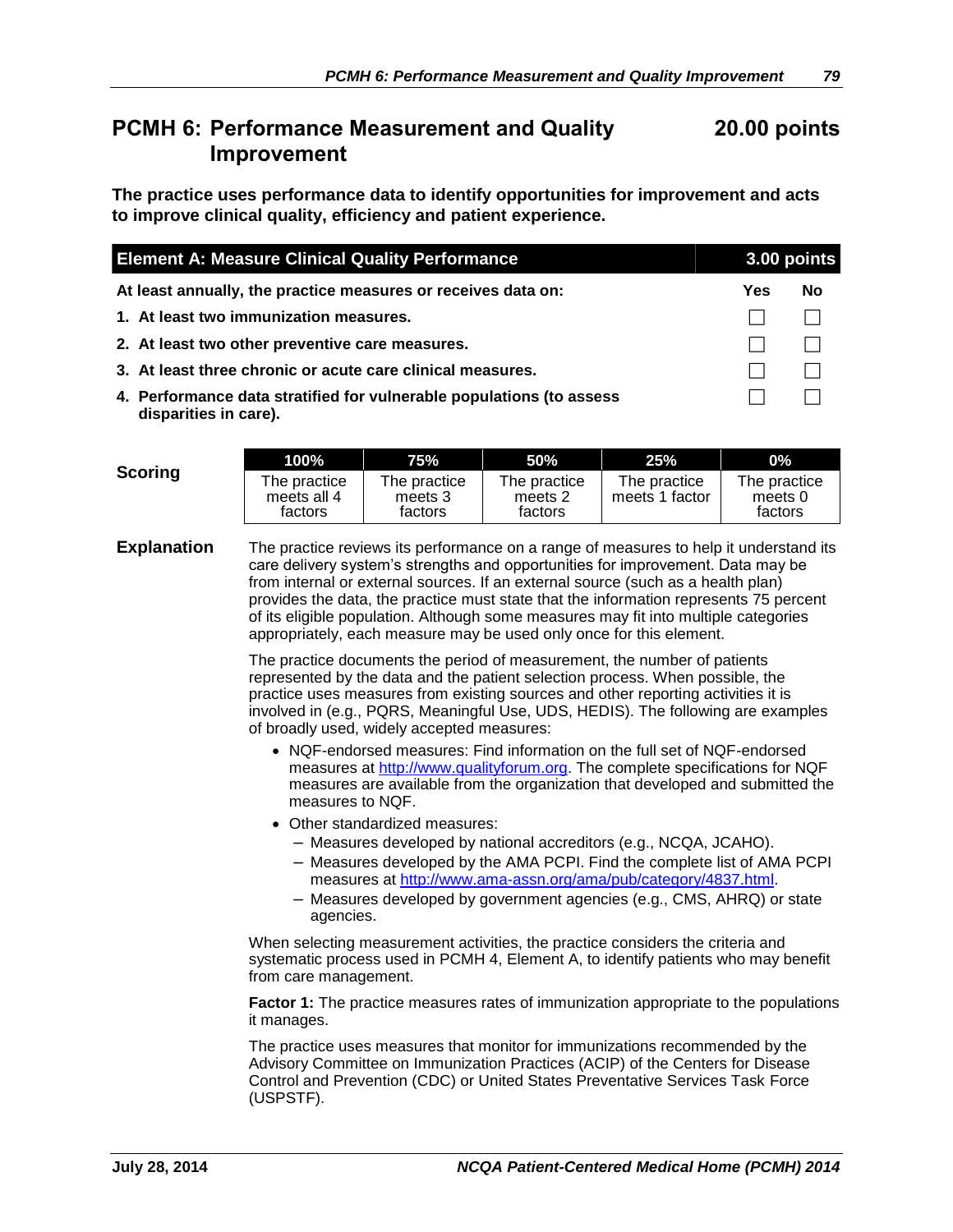**Factor 2:** The CMS definition of preventive services is, "routine health care that includes screenings, checkups and patient counseling to prevent illnesses, diseases or other health problems."

[\(http://www.healthcare.gov/law/about/provisions/services/lists.html\)](http://www.healthcare.gov/law/about/provisions/services/lists.html)

Preventive measures encompass a practice's entire population and are not limited to specific measures for a patient population with chronic conditions. The intent is that the practice develops activities to improve quality of care for all patients. Preventive measures include:

- Services recommended by the U.S. Preventive Services Task Force (USPSTF).
- Preventive care and screenings for children and for women, as recommended by the Health Resources and Services Administration (HRSA).
- Other standardized preventive measures, including those identified in Bright Futures for pediatric patients.

Additional immunizations do not meet the requirement. Examples of acceptable measures include:

- Cancer screening, including age- and sex-appropriate screenings, such as colorectal screening for men and mammograms for women.
- Developmental screening for pediatric patients.
- Osteoporosis screening for appropriate populations.
- Depression screening in adults or adolescents, or in patients with chronic conditions or co-morbidities.
- ADHD screening.
- Assessment of behaviors affecting health, such as smoking status, BMI, alcohol use and substance use disorders.

**Factor 3:** Chronic or acute care clinical measures may be associated with the conditions that are tracked by the practice (e.g., diabetes, heart disease, asthma, depression, chronic back pain, otitis media), based on evidence-based guidelines. The practice may choose one measure from each of three or more different conditions. Three or more measures related to a specific condition meet the requirement.

Practices where 75 percent or more of clinicians have earned recognition in the NCQA Heart/Stroke Recognition Program (HSRP) or the Diabetes Recognition Program (DRP) receive automatic credit for factor 3 (for recognitions that are current when the practice submits its PCMH Survey Tool).

The practice includes a statement about the recognized clinicians, the name of the recognition program and the number or percentage of recognized clinicians in the practice in the Organization Background section of the PCMH ISS Survey Tool.

**Factor 4:** Data collected by the practice for one or more measures from factors 1–3 are stratified by race and ethnicity or by other indicators of vulnerable groups that reflect the practice's population demographics, such as age, gender, language needs, education, income, type of insurance (i.e., Medicare, Medicaid, commercial), disability or health status.

Vulnerable populations are, "those who are made vulnerable by their financial circumstances or place of residence, health, age, personal characteristics, functional or developmental status, ability to communicate effectively, and presence of chronic illness or disability," (AHRQ) and include people with multiple co-morbid conditions or who are at high risk for frequent hospitalization or ER visits.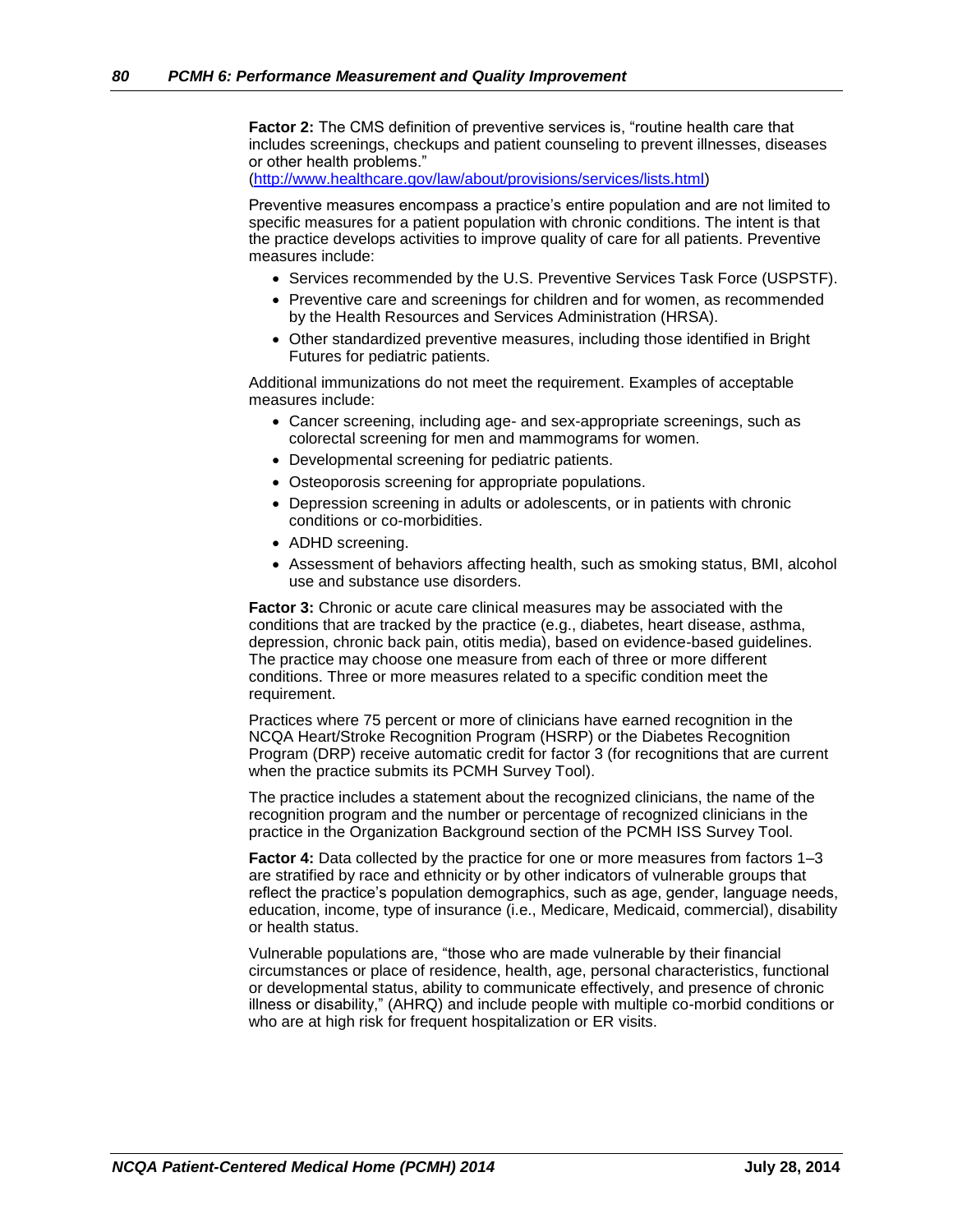### **Documentation**

**Factors 1-4:** NCQA reviews reports or recognition results showing performance measures.

*For Renewal Surveys:* NCQA reviews reports showing that the practice has measured at least annually for two years.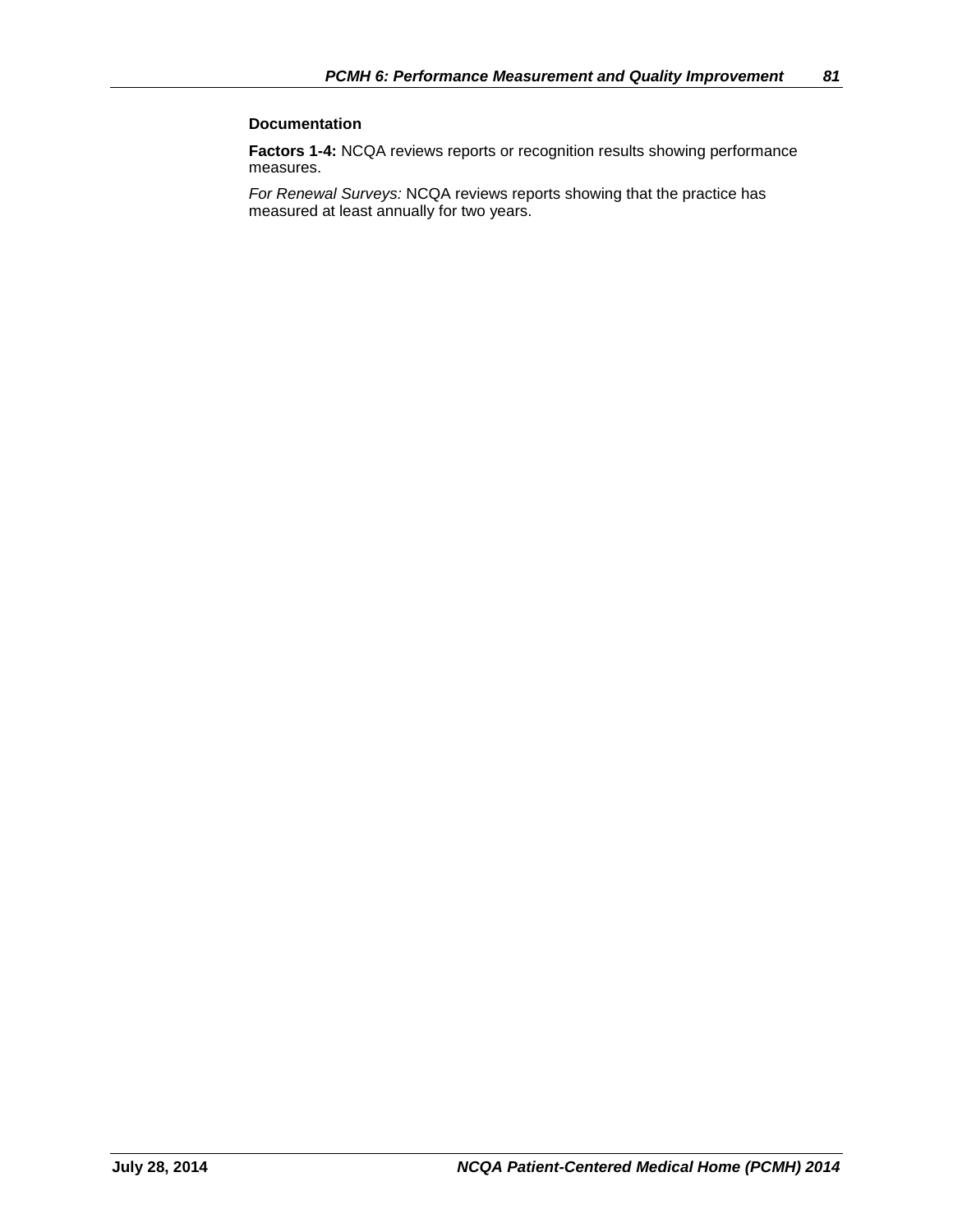| <b>Element B: Measure Resource Use and Care Coordination</b>               |        | 3.00 points |
|----------------------------------------------------------------------------|--------|-------------|
| At least annually, the practice measures or receives quantitative data on: | Yes    | <b>No</b>   |
| 1. At least two measures related to care coordination.                     |        |             |
| 2. At least two utilization measures affecting health care costs.          | $\Box$ | $\perp$     |

|         | $100\%$                                | 75% | 50%                            | 25% | $0\%$                              |
|---------|----------------------------------------|-----|--------------------------------|-----|------------------------------------|
| Scoring | The practice<br>meets all 2<br>factors |     | The practice<br>meets 1 factor |     | The practice<br>meets 0<br>factors |

**Explanation** The practice reviews its performance on a range of measures to help it understand its care delivery system's strengths and opportunities for improvement. Performance data may be from internal or external sources. Data provided by an external source (such as a health plan) represent 75 percent of the practice's eligible population. Although some measures may fit into multiple categories appropriately, each measure may be used only once for this element.

> The practice documents the period of measurement, the number of patients represented by the data and the patient selection process.

**Factor 1:** A **care coordination measure** assesses "the deliberate organization of patient care activities between two or more participants (including the patient) involved in a patient's care to facilitate the appropriate delivery of health care services. Organizing care involves the marshaling of personnel and other resources needed to carry out all required patient care activities, and is often managed by the exchange of information among participants responsible for different aspects of care." (AHRQ).

The NQF provides the following examples of care coordination performance measures:

- Cardiac rehabilitation patient referral from inpatient and outpatient settings.
- Patients with a transient ischemic event ER visit who had a follow-up office visit.
- Biopsy follow-up.
- Reconciled medication list received by discharged patients (inpatient discharge to home/self-care or any other site of care).
- Transition record, with specified elements received by discharged patients (inpatient discharge to home/self-care or any other site of care).
- Timely transmission of transition record (inpatient discharge to home/self-care or any other site of care).
- Transition record, with specified elements received by discharged patients (emergency department discharges to ambulatory care [home/self-care]).
- Melanoma continuity of care-recall system.
- Three-Item Care Transitions Measure (CTM-3).

Measuring adherence to agreements (see PCMH 5 Element B) may be used to meet the factor.

**Factor 2:** The practice uses resources judiciously to help patients receive appropriate care. The types of measures monitored for this factor are intended to help practices understand how efficiently they provide care, and may include ER visits, potentially avoidable hospitalizations and hospital readmissions, redundant imaging or lab tests, prescribing generic medications vs. brand name medications and number of specialist referrals. Practices may use data from one or more payers that cover at least 75 percent of patients, or may collect data over time.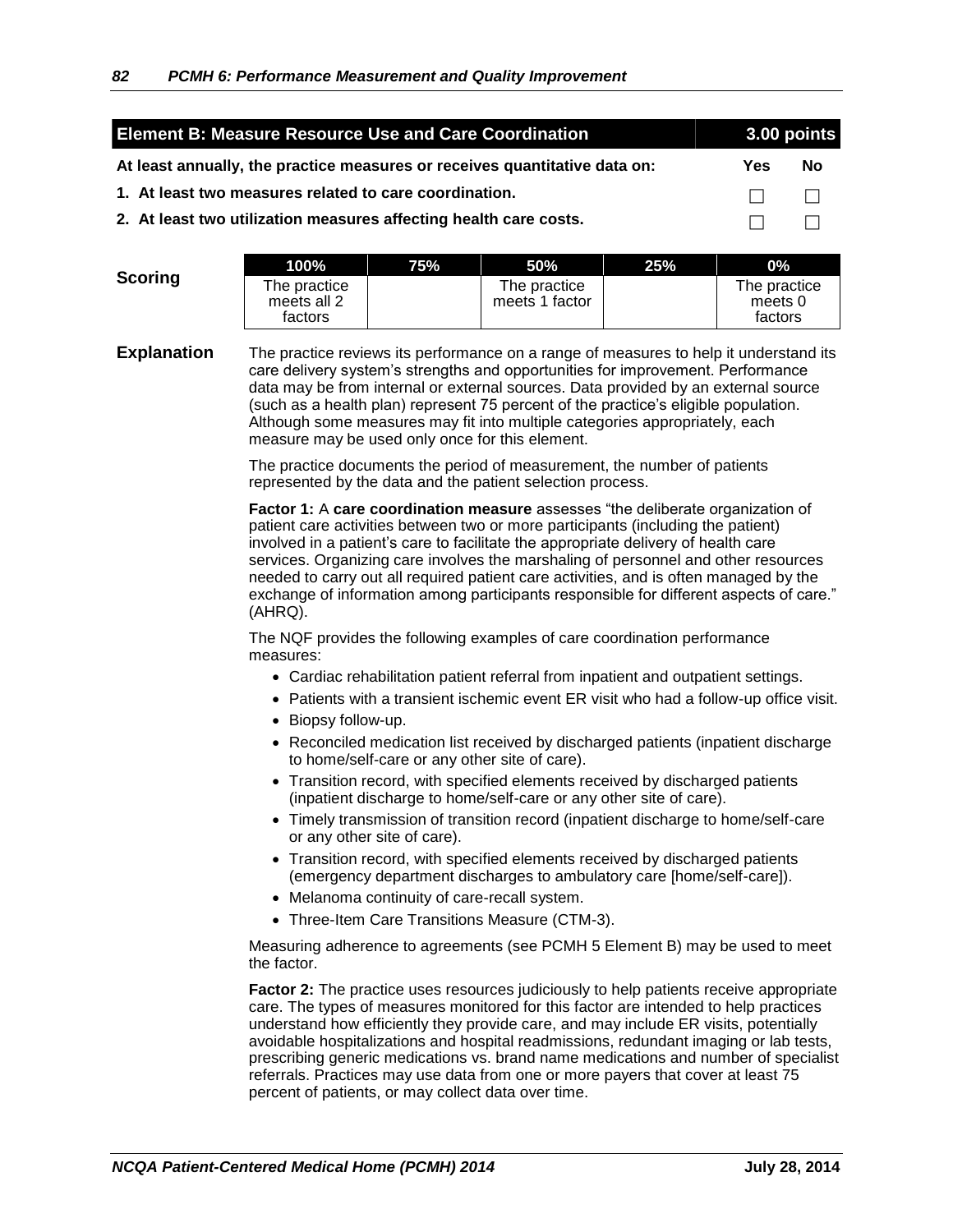#### **Documentation**

**Factors 1, 2:** NCQA reviews reports showing practice performance. Reports compare "better" or "worse" results on specific metrics and may include aggregated information.

*For Renewal Surveys:* For factor 2, NCQA reviews reports showing that the practice has measured at least annually for two years.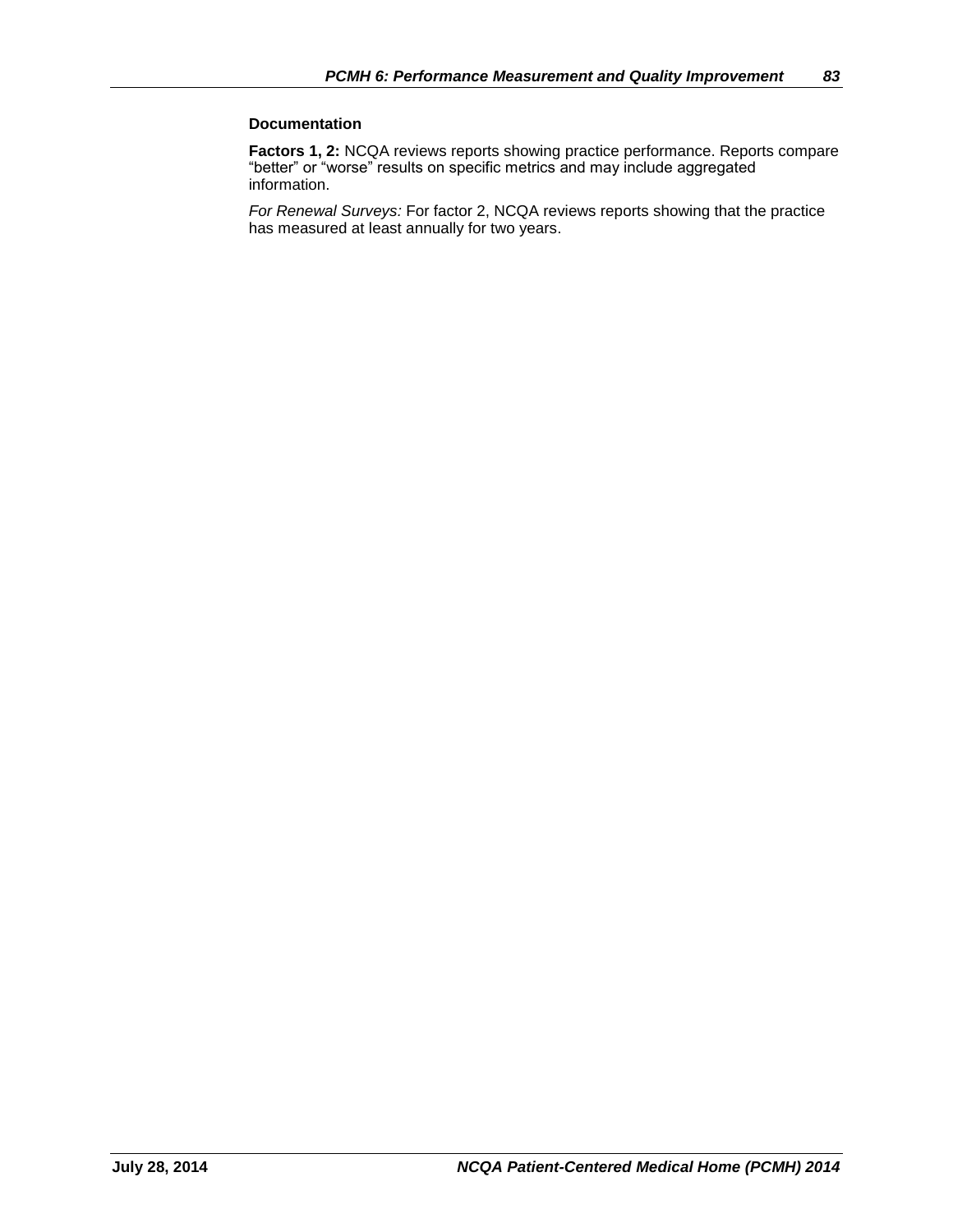| <b>Element C: Measure Patient/Family Experience</b>                                                                                               | $4.00$ points |    |
|---------------------------------------------------------------------------------------------------------------------------------------------------|---------------|----|
| At least annually, the practice obtains feedback from patients/families on<br>their experiences with the practice and their care.                 | Yes           | No |
| 1. The practice conducts a survey (using any instrument) to evaluate<br>patient/family experiences on at least three of the following categories: |               |    |
| • Access.                                                                                                                                         |               |    |
| • Communication.                                                                                                                                  |               |    |
| • Coordination.                                                                                                                                   |               |    |
| • Whole person care/self-management support.                                                                                                      |               |    |
| 2. The practice uses the PCMH version of the CAHPS Clinician & Group<br><b>Survey Tool.</b>                                                       |               |    |
| 3. The practice obtains feedback on experiences of vulnerable patient<br>groups.                                                                  |               |    |
| 4. The practice obtains feedback from patients/families through<br>qualitative means.                                                             |               |    |

|         | 100%                                   | 75%                                | 50%                                | 25%                            | $0\%$                              |
|---------|----------------------------------------|------------------------------------|------------------------------------|--------------------------------|------------------------------------|
| Scoring | The practice<br>meets all 4<br>factors | The practice<br>meets 3<br>factors | The practice<br>meets 2<br>factors | The practice<br>meets 1 factor | The practice<br>meets 0<br>factors |

**Explanation** The practice uses survey feedback to inform its quality improvement activities. The patient survey may be telephone, paper or electronic, and must represent the practice population (including all relevant subpopulations). It may not be limited to patients of only one (of several) clinician or to data from one payer (of multiple payers).

> **Factor 1:** The practice or practice designee surveys patients to assess patient/family experience. The survey includes questions related to at least three of the following categories:

- Access (may include routine, urgent and after-hours care).
- Communication with the practice, clinicians and staff (may include "feeling respected and listened to" and "able to get answers to questions").
- Coordination of care may include being informed and up-to-date on referrals to specialists, changes in medications and lab or imaging results
- Whole-person care/self-management support may include the provision of comprehensive care and self-management support and emphasizing the spectrum of care needs such as mental health; routine and urgent care; advice, assistance and support for making changes in health habits and making health care decisions.

**Factor 2:** The practice uses the standardized CAHPS PCMH Survey Tool to collect patient experience data, and is not required to use a vendor to meet this factor.

*Note: Practices can earn Distinction from NCQA for using the CAHPS PCMH survey to collect patient experience data and for:* 

- *Using a specific methodology to collect the data.*
- *Using a certified vendor to collect the data.*
- *Reporting results to NCQA, to be used to benchmark patient-experience data.*

**Factor 3:** Vulnerable populations are "those who are made vulnerable by their financial circumstances or place of residence, health, age, personal characteristics, functional or developmental status, ability to communicate effectively, and presence of chronic illness or disability," (AHRQ) and include people with multiple co-morbid conditions or who are at high risk for frequent hospitalization or ER visits.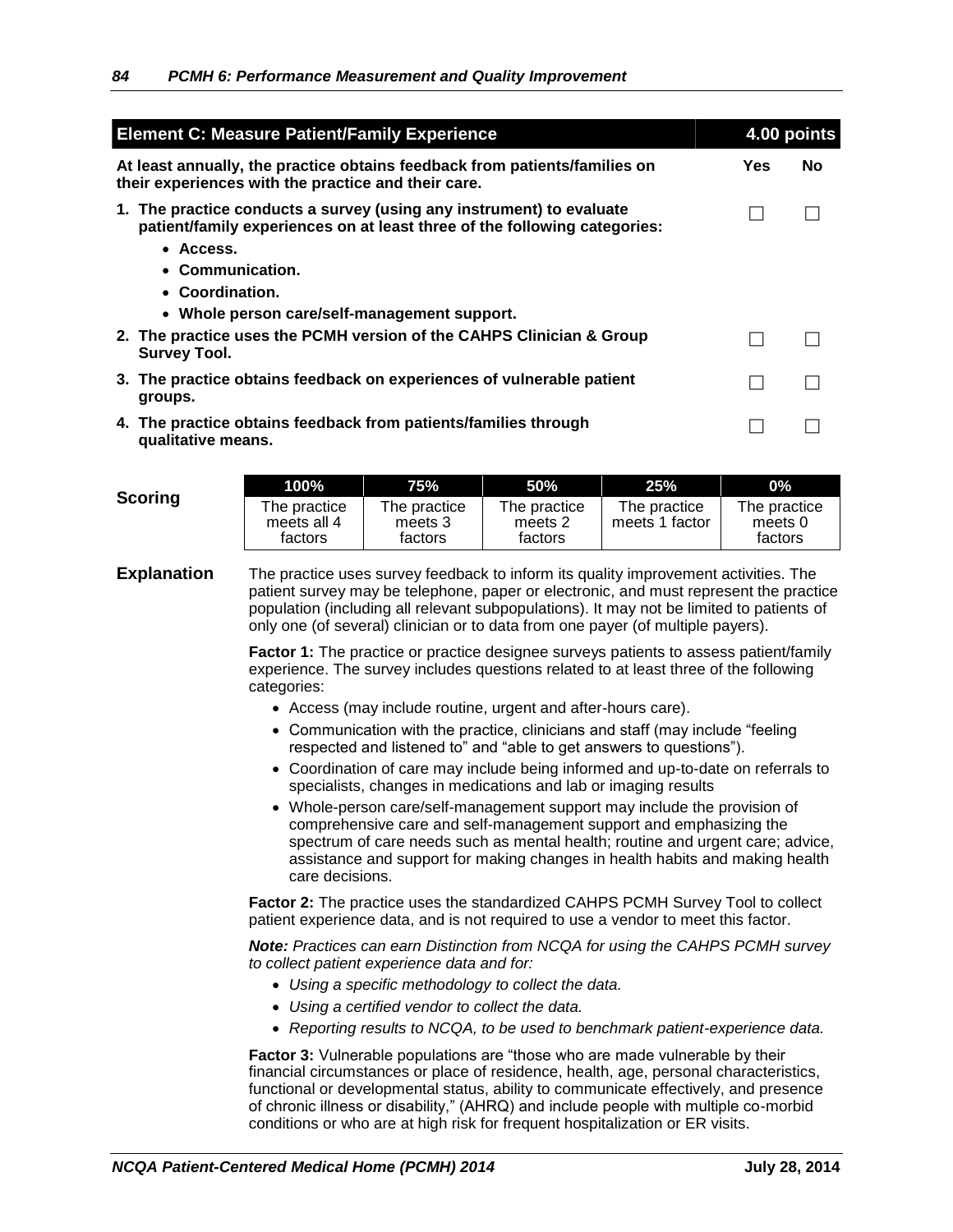The practice uses a survey or another method to assess quality of care for its vulnerable subgroups. Patient self-identification in the survey may provide the basis for the subgroups.

**Factor 4:** Qualitative feedback methods may include focus groups, individual interviews, patient walkthrough and suggestion boxes. Practices may use a feedback methodology conducive to its population of patients/families or parents, such as "virtual" participation (e.g., by phone or videoconference). Comments from surveys used to satisfy factors 1 and 2 do not meet this requirement.

#### **Documentation**

**Factors 1–4:** NCQA reviews reports with summarized results of patient feedback.

*For Renewal Surveys:* NCQA reviews reports showing that the practice has measured at least annually for two years.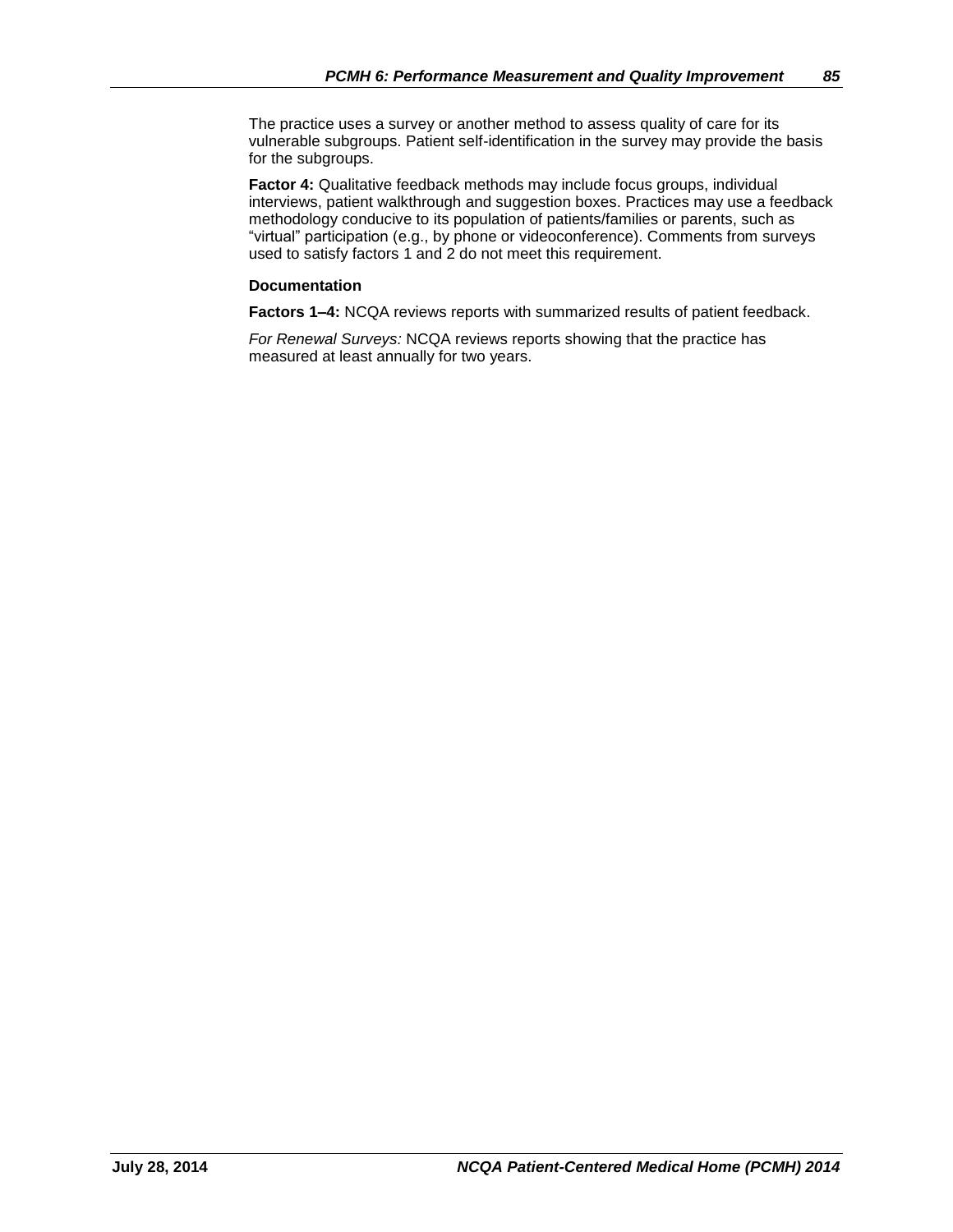| <b>Element D: Implement Continuous Quality Improvement (MUST-PASS)</b>                                               |     | $4.00$ points |
|----------------------------------------------------------------------------------------------------------------------|-----|---------------|
| The practice uses an ongoing quality improvement process to:                                                         | Yes | <b>No</b>     |
| 1. Set goals and analyze at least three clinical quality measures from<br>Element A.                                 |     |               |
| 2. Act to improve at least three clinical quality measures from Element A.                                           |     |               |
| 3. Set goals and analyze at least one measure from Element B.                                                        |     |               |
| 4. Act to improve at least one measure from Element B.                                                               |     |               |
| 5. Set goals and analyze at least one patient experience measure from<br>Element C.                                  |     |               |
| 6. Act to improve at least one patient experience measure from Element<br>С.                                         |     |               |
| 7. Set goals and address at least one identified disparity in care/service<br>for identified vulnerable populations. |     |               |

| <b>Scoring</b> |  |
|----------------|--|
|                |  |
|                |  |

|         | 100%         | 75%          | .50%         | 25%          | $0\%$        |
|---------|--------------|--------------|--------------|--------------|--------------|
| Scoring | The practice | The practice | The practice | The practice | The practice |
|         | meets all 7  | meets 6      | meets 5      | meets 1-4    | meets 0      |
|         | factors      | factors      | factors      | factors      | factors      |

#### **Explanation MUST-PASS elements are considered the basic building blocks of a patientcentered medical home. Practices must earn a score of 50% or higher. All six must-pass elements are required for recognition.**

The practice has an ongoing quality improvement strategy and process that includes regular review of performance data and evaluation of performance against goals or benchmarks. Review and evaluation offer an opportunity to identify and prioritize areas for improvement, analyze potential barriers to meeting goals and plan methods for addressing the barriers.

The practice may participate in or implement a rapid-cycle improvement process, such as Plan-Do-Study-Act (PDSA), that represents a commitment to ongoing quality improvement and goes beyond setting goals and taking action. The Institute for Healthcare Improvement (IHI) is a resource for the PDSA cycle [\(http://www.ihi.org/IHI/Topics/Improvement/ImprovementMethods/HowToImprove/\)](http://www.ihi.org/IHI/Topics/Improvement/ImprovementMethods/HowToImprove/).

**Factors 1-6:** The practice sets goals and acts to improve performance, based on clinical quality measures (Element A), resource measures (Element B) and patient experience measures (Element C). The goal is for the practice to reach a desired level of achievement based on its self-identified standard of care.

**Factor 7:** Vulnerable populations are "those who are made vulnerable by their financial circumstances or place of residence, health, age, personal characteristics, functional or developmental status, ability to communicate effectively, and presence of chronic illness or disability," (AHRQ) and include people with multiple comorbid conditions or who are at high risk for frequent hospitalization or ER visits.

The practice identifies areas of disparity among vulnerable populations, sets goals and acts to improve performance in these areas. Vulnerable groups reflect the practice's population demographics (e.g., age, gender, race, ethnicity, language needs, education, income, type of insurance [i.e., Medicare, Medicaid, commercial], disability or health status).

### **Documentation**

**Factors 1–7:** NCQA reviews a report showing how the practice meets each factor, or reviews the PCMH Quality Measurement and Improvement Worksheet.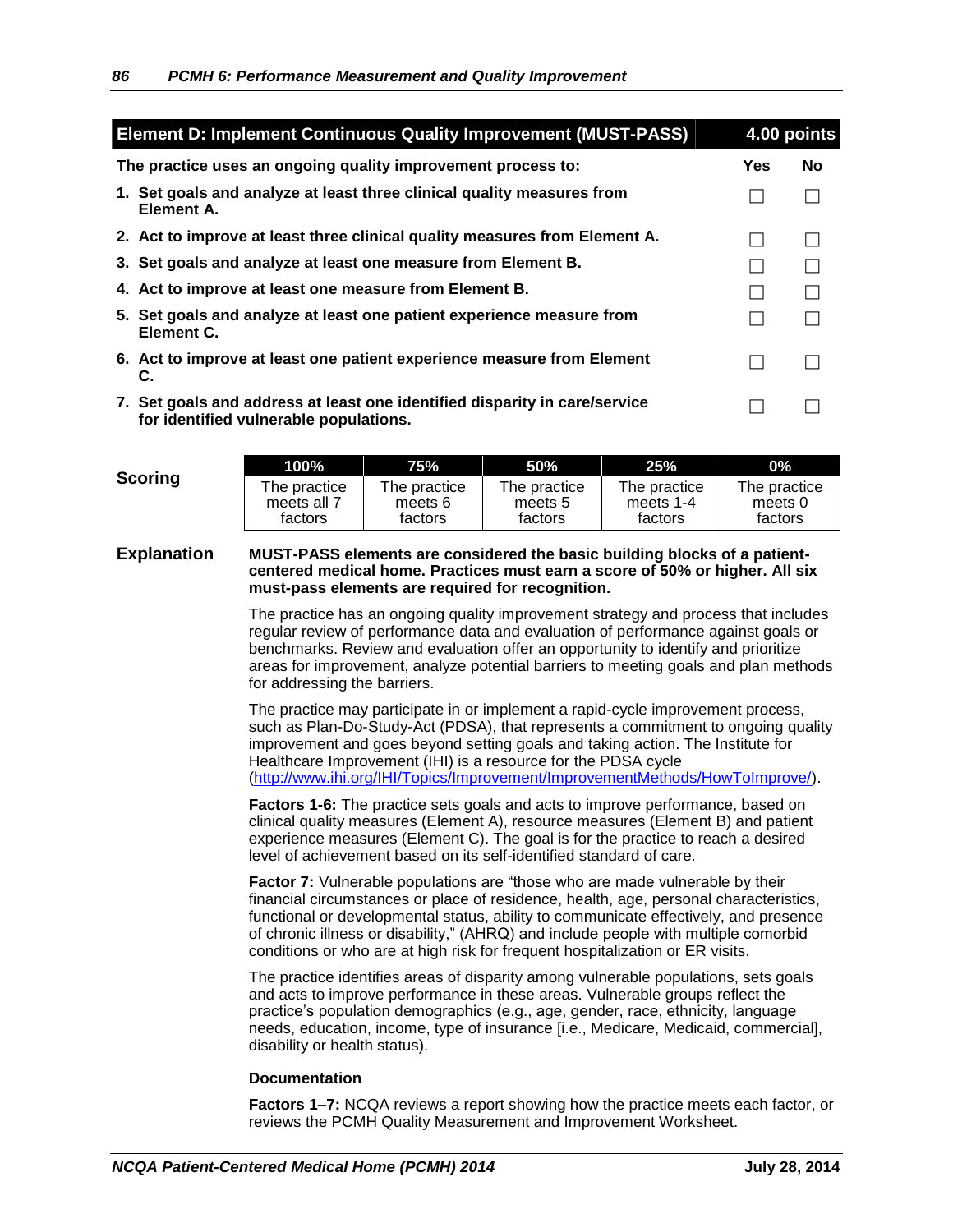| <b>Element E: Demonstrate Continuous Quality Improvement</b>                                             |     |    |
|----------------------------------------------------------------------------------------------------------|-----|----|
| The practice demonstrates continuous quality improvement by:                                             | Yes | No |
| 1. Measuring the effectiveness of the actions it takes to improve the<br>measures selected in Element D. |     |    |
| 2. Achieving improved performance on at least two clinical quality<br>measures.                          |     |    |
| 3. Achieving improved performance on one utilization or care<br>coordination measure.                    |     |    |
| 4. Achieving improved performance on at least one patient experience<br>measure.                         |     |    |

| Scoring | 100% '                                 | 75% i                              | 50%                                | 25%                            | <b>O%</b>                          |
|---------|----------------------------------------|------------------------------------|------------------------------------|--------------------------------|------------------------------------|
|         | The practice<br>meets all 4<br>factors | The practice<br>meets 3<br>factors | The practice<br>meets 2<br>factors | The practice<br>meets 1 factor | The practice<br>meets 0<br>factors |

**Explanation** Quality improvement is a continual process that is built into the practice's daily operations and requires an ongoing effort of assessing, improving and reassessing. This element emphasizes ongoing quality improvement through comparison of performance results to demonstrate that the practice has gone beyond setting goals and taking action.

> **Factor 1:** The practice demonstrates that it collects clinical quality (Element A), resource use (Element B) or patient experience (Element C) performance data and assesses the results over time. The practice establishes the number and frequency of comparative data collection points (e.g., monthly, quarterly, biannually, annually).

In factor 1, the practice identifies the steps it has taken in Element D and evaluates these steps to improve performance. The practice is not required to demonstrate improvement in this factor.

**Factors 2–4:** The practice demonstrates that its performance on the measures has improved over time, based on its assessment.

### **Documentation**

**Factors 1-4:** NCQA reviews reports or a completed PCMH Quality Measurement and Improvement Worksheet that shows how the practice meets the requirements.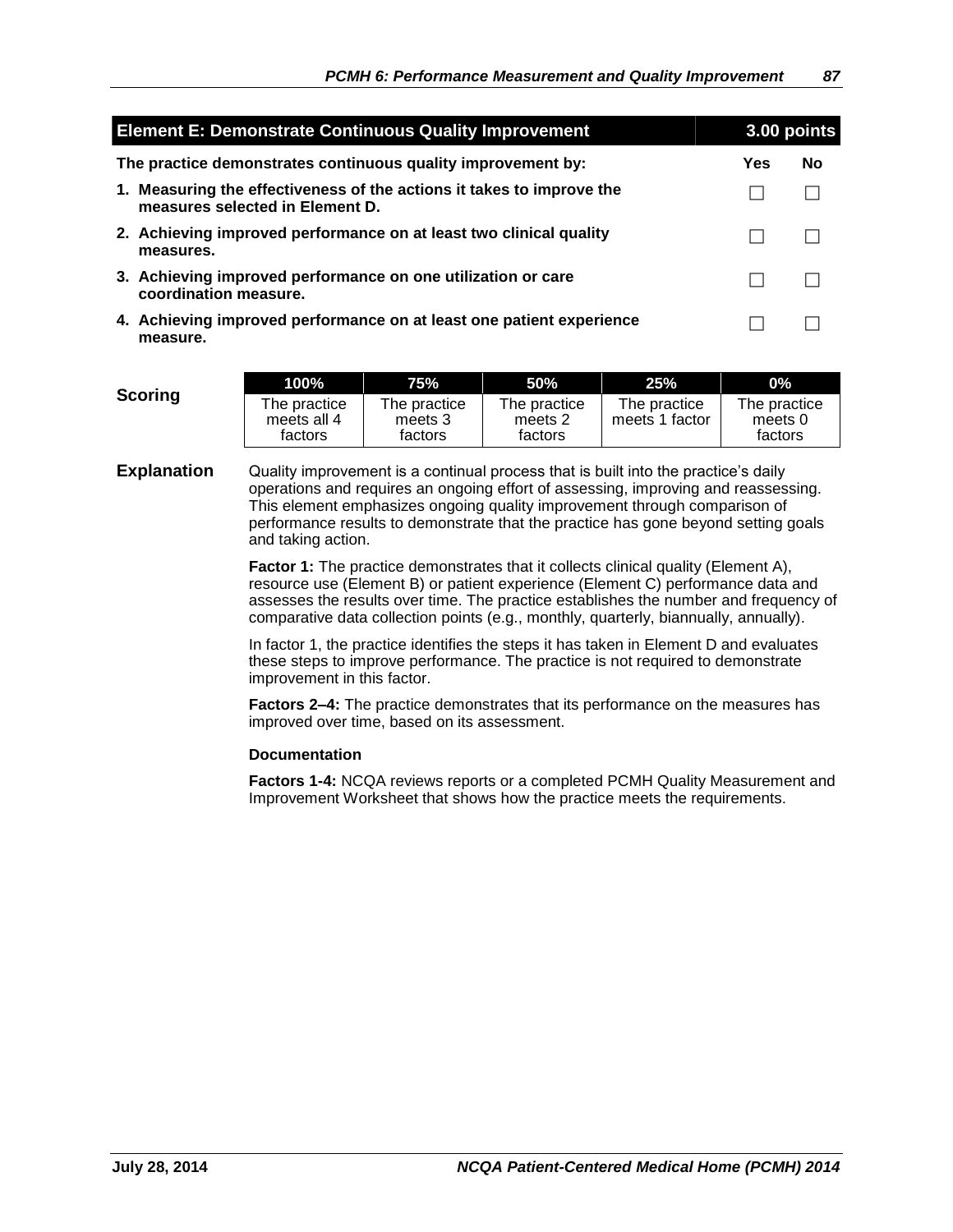| <b>Element F: Report Performance</b>                                                                  |     | 3.00 points |
|-------------------------------------------------------------------------------------------------------|-----|-------------|
| The practice produces performance data reports using measures from<br>Elements A, B and C and shares: | Yes | No          |
| 1. Individual clinician performance results with the practice.                                        |     |             |
| 2. Practice-level performance results with the practice.                                              |     |             |
| 3. Individual clinician or practice-level performance results publicly.                               |     |             |
| 4. Individual clinician or practice-level performance results with patients.                          |     |             |
|                                                                                                       |     |             |

| <b>Scoring</b> |  |  |
|----------------|--|--|
|                |  |  |

| Scoring | $100\%$                              | 75% l                              | 50%                            | 25%                  | $0\%$                              |
|---------|--------------------------------------|------------------------------------|--------------------------------|----------------------|------------------------------------|
|         | The practice<br>meets 3-4<br>factors | The practice<br>meets 2<br>factors | The practice<br>meets 1 factor | No scoring<br>option | The practice<br>meets 0<br>factors |

**Explanation** The practice may use data that it produces or may use data provided by affiliated organizations, such as a larger medical group, individual practice association or health plan. Performance results reflect care provided to all patients in the practice (relevant to the measure), not only patients covered by a specific payer. Data are:

- Reported to clinicians and practice staff (e.g., via memos, staff meeting agendas, minutes).
- Reported publicly.
- Made available to patients.

For each factor, the practice must report performance data using at least one measure from each of Elements A, B and C. Practices are not required to report all measures from each to meet requirements.

Practices where 75 percent or more of the eligible clinicians have earned recognition in the NCQA Heart/Stroke Recognition Program (HSRP), Diabetes Recognition Program (DRP) automatically receive credit for Element A performance data for recognitions that are current when the practice submits its PCMH Survey Tool. The practice should include a statement about the recognized clinicians, the name of the recognition program and the number or percentage of recognized clinicians in the practice in the Organization Background section of the PCMH ISS Survey Tool.

**Factor 1:** The practice provides individual clinician reports to clinicians and practice staff. Reports reflect the care provided by the care team. Measure results not available at the individual clinician level do not need to be included.

**Factor 2:** The practice provides practice-level performance results to all clinicians and practice staff.

**Factor 3:** The practice reports site-specific data on its Web site, or data are made public by a health plan or other entity.

**Factor 4:** The practice reports site-specific performance results to patients, or makes results available to patients. The practice may use patient communications (e.g., letter, e-mail, mass mailing) to notify patients that the information is available publicly.

#### **Documentation**

**Factors 1:** NCQA reviews reports provided to clinicians and practice staff showing individual clinician performance and explaining how results are disseminated.

**Factor 2:** NCQA reviews reports showing practice-level performance results and explaining how results are disseminated.

**Factor 3:** NCQA reviews an example of a performance report provided to the public.

**Factor 4:** NCQA reviews an example of a performance report provided to patients.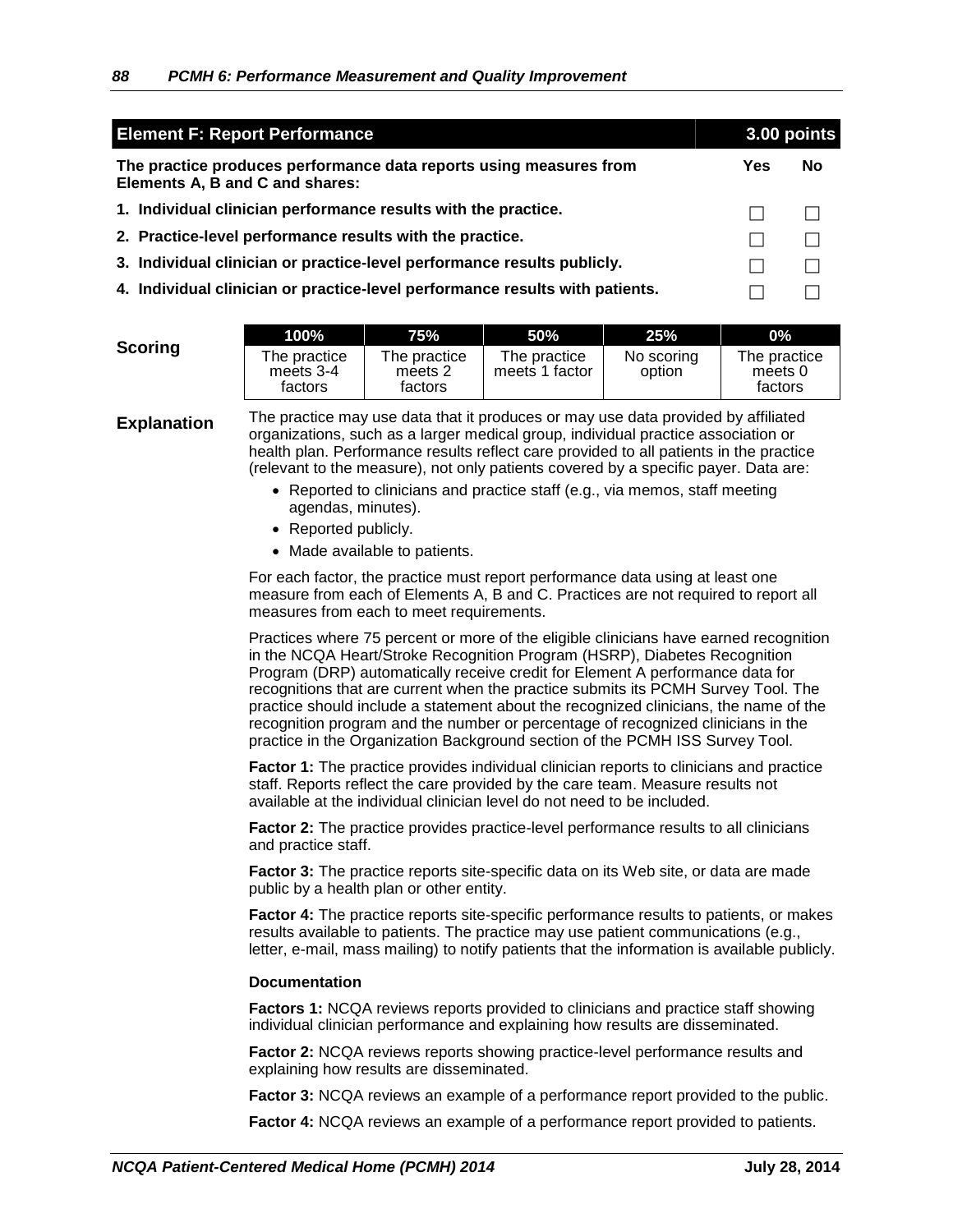|     | <b>Element G: Use Certified EHR Technology</b>                                                                                                                                                                              |              | 0.00 points |           |
|-----|-----------------------------------------------------------------------------------------------------------------------------------------------------------------------------------------------------------------------------|--------------|-------------|-----------|
|     | The practice uses a certified EHR system.                                                                                                                                                                                   | <b>Yes</b>   | No          | <b>NA</b> |
| 1.  | The practice uses an EHR system (or modules) that has been certified<br>and issued a CMS certification ID. +++                                                                                                              | $\mathsf{L}$ |             |           |
| 2.  | The practice conducts a security risk analysis of its EHR system (or<br>modules), implements security updates as necessary and corrects<br>identified security deficiencies. +                                              |              |             |           |
| 3.  | The practice demonstrates the capability to submit electronic<br>syndromic surveillance data to public health agencies electronically.<br>$++$                                                                              |              |             |           |
| 4.  | The practice demonstrates the capability to identify and report cancer<br>cases to a public health central cancer registry electronically. ++                                                                               |              |             |           |
| 5.  | The practice demonstrates the capability to identify and report specific<br>cases to a specialized registry (other than a cancer registry)<br>electronically. ++                                                            | $\Box$       |             |           |
| 6.  | The practice reports clinical quality measures to Medicare or Medicaid<br>agency, as required for Meaningful Use. +++                                                                                                       | $\Box$       |             |           |
| 7.  | The practice demonstrates the capability to submit data to<br>immunization registries or immunization information systems<br>electronically. +                                                                              |              |             |           |
| 8.  | The practice has access to a health information exchange.                                                                                                                                                                   |              |             |           |
| 9.  | The practice has bidirectional exchange with a health information<br>exchange.                                                                                                                                              | $\Box$       |             |           |
| 10. | The practice generates lists of patients, and based on their preferred<br>method of communication, proactively reminds more than 10 percent<br>of patients/families/caregivers about needed preventive/follow-up care<br>÷. | $\Box$       |             |           |

|         | $100\%$    | 75%        | 50%        | 25%        | $ 0\% $    |
|---------|------------|------------|------------|------------|------------|
| Scoring | No scoring | No scoring | No scoring | No scoring | No scoring |
|         | option     | option     | option     | option     | option     |

**Explanation + Stage 2 Core Meaningful Use Requirement** 

**++ Stage 2 Menu Meaningful Use Requirement** 

**+++ Meaningful Use Requirement**

**Factors 1, 8 and 9 require comments in the Support Text/Notes box of the Survey Tool.**

**Factors 4, 5, and 7 require comments in the Support Text/Notes box of the Survey Tool if NA is selected.**

**This element is for data collection purposes only and will not be scored.**

*Note: The CMS EHR certification ID: [http://www.healthit.gov/policy-researchers](http://www.healthit.gov/policy-researchers-implementers/certified-health-it-product-list-chpl#cms_ehr_certification_id)[implementers/certified-health-it-product-list-chpl#cms\\_ehr\\_certification\\_id.](http://www.healthit.gov/policy-researchers-implementers/certified-health-it-product-list-chpl#cms_ehr_certification_id)*

The practice protects the privacy and security of the electronic health information within its certified EHR system (or modules). To meet the federal Core and Menu Meaningful Use requirements, practices must meet the designated factors (+ Core, ++ Menu) using a certified EHR that has undergone a security risk analysis, had necessary security updates and had identified security deficiencies corrected.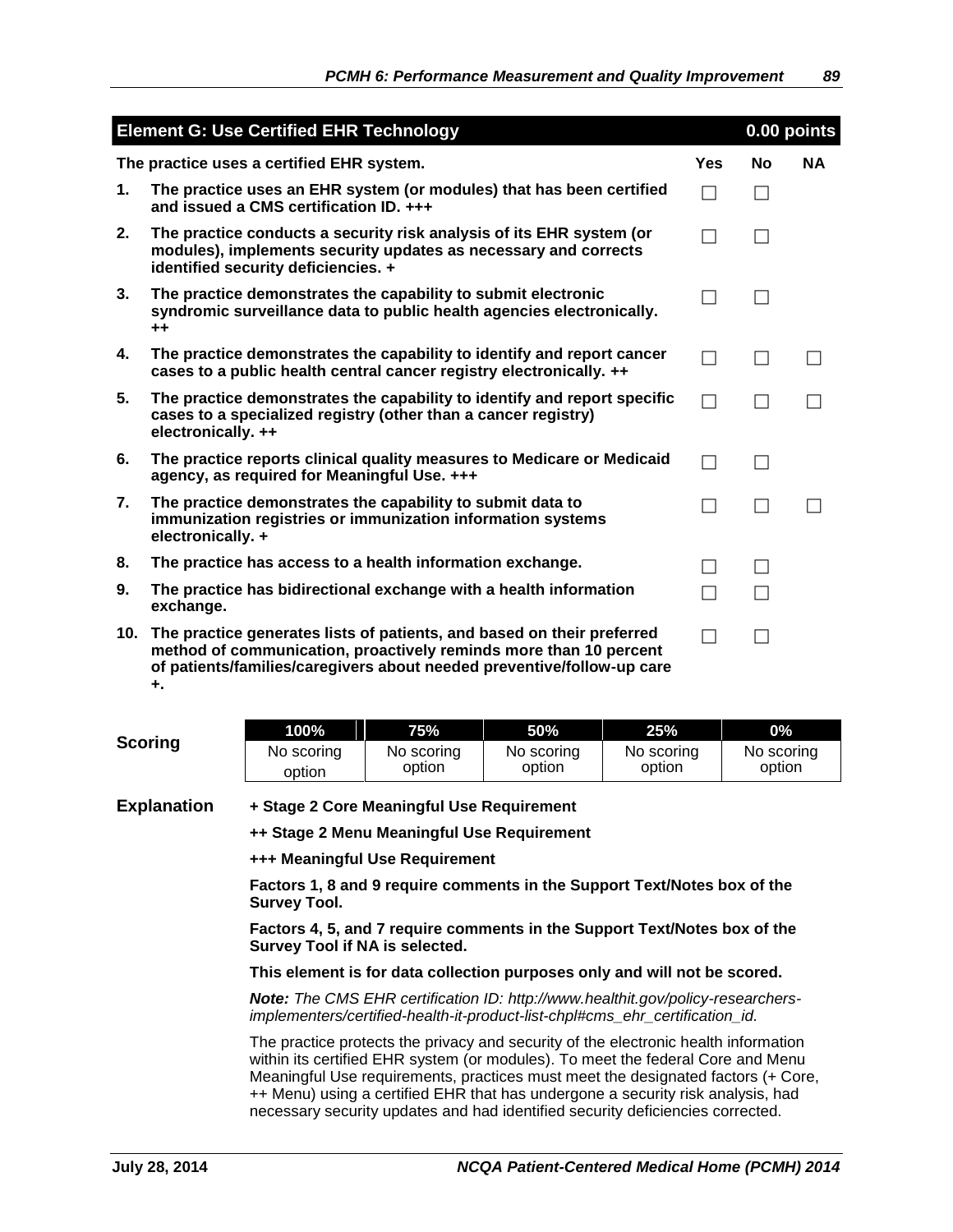CMS states that objectives are as follows:

- "To protect electronic health information created or maintained by the certified EHR technology through the implementation of appropriate technical capabilities."
- "All of these capabilities could be part of the certified EHR technology or outside systems and programs that support the privacy and security of certified EHR technology."

The following links provide additional information:

- U.S. Department of Health & Human Services, Health Information Privacy Web site: [http://www.hhs.gov/ocr/privacy/hipaa/administrative/securityrule/index.html.](http://www.hhs.gov/ocr/privacy/hipaa/administrative/securityrule/index.html)
- Stage 1 Core Meaningful Use requirement #15, Protect Electronic Health Information: [http://www.cms.gov/EHRIncentivePrograms/Downloads/15ProtectElectronicHe](http://www.cms.gov/EHRIncentivePrograms/Downloads/15ProtectElectronicHealthInformation.pdf) [althInformation.pdf.](http://www.cms.gov/EHRIncentivePrograms/Downloads/15ProtectElectronicHealthInformation.pdf)
- Stage 2 Core Meaningful Use requirement #17, Protect Electronic Health Information: [http://www.cms.gov/Regulations-and-](http://www.cms.gov/Regulations-and-Guidance/Legislation/EHRIncentivePrograms/downloads/14_Protect_Electronic_Health_Information.pdf)[Guidance/Legislation/EHRIncentivePrograms/downloads/14\\_Protect\\_Electronic](http://www.cms.gov/Regulations-and-Guidance/Legislation/EHRIncentivePrograms/downloads/14_Protect_Electronic_Health_Information.pdf) Health Information.pdf.

**Factor 1:** The practice attests to using a certified EHR system and provides the CMS Certification ID number(s) of the software system (or modules) used by the practice. Since the practice may use more than one software system, **all** must be listed. CMS provides information on obtaining a Certification ID on their Web site at [http://www.healthit.gov/policy-researchers-implementers/certified-health-it-product](http://www.healthit.gov/policy-researchers-implementers/certified-health-it-product-list-chpl#cms_ehr_certification_id)[list-chpl#cms\\_ehr\\_certification\\_id.](http://www.healthit.gov/policy-researchers-implementers/certified-health-it-product-list-chpl#cms_ehr_certification_id) A list of Certified Health IT Products can be found at [http://oncchpl.force.com/ehrcert?q=chpl.](http://oncchpl.force.com/ehrcert?q=chpl)

**Factor 2:** The practice attests to conducting the required security risk analysis of its certified EHR system (or modules), implementing security updates as necessary and correcting identified security deficiencies.

CMS requires eligible professionals to "conduct or review a security risk analysis in accordance with the requirements under 45 CFR 164.308(a)(1) and implement security analysis updates as necessary and correct identified security deficiencies prior to or during the EHR reporting period."

**Factor 3:** The practice attests that it has fulfilled the *CMS Meaningful Use Stage 2 Menu Measure 4* and it performs "successful ongoing submission of electronic syndromic surveillance data from Certified EHR Technology to a public health agency for the entire EHR reporting period."

**Factor 4:** The practice attests that it has fulfilled the *CMS Meaningful Use Stage 2 Menu Set Measure 5*, indicating it has "successful ongoing submission of cancer case information from CEHRT to a public health central cancer registry for the entire EHR reporting period.

Factor is NA for any practice that:

"(1) Does not diagnose or directly treat cancer;

(2) Operates in a jurisdiction for which no public health agency is capable of receiving electronic cancer case information in the specific standards required for CEHRT at the beginning of their EHR reporting period;

(3) Operates in a jurisdiction where no PHA provides information timely on capability to receive electronic cancer case information; or

(4) Operates in a jurisdiction for which no public health agency that is capable of receiving electronic cancer case information in the specific standards required for CEHRT at the beginning of their EHR reporting period."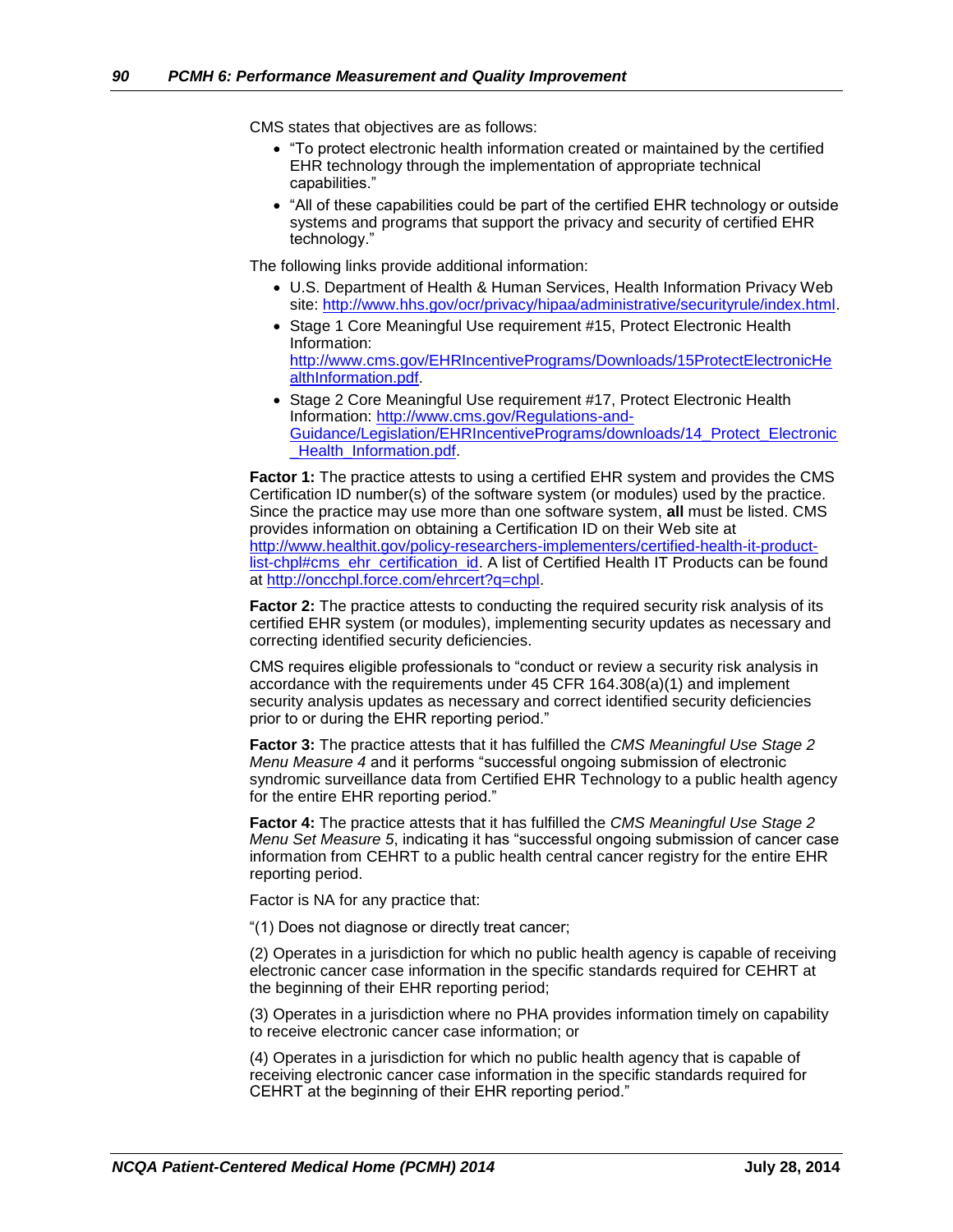**Factor 5:** The practice attests that it has fulfilled the CMS Meaningful Use Stage 2 Menu Set Measure 6, indicating it has "successful ongoing submission of specific case information from CEHRT to a specialized registry for the entire EHR reporting period."

Factor 5 is NA for any practice that:

"(1) Does not diagnose or directly treat any disease associated with a specialized registry sponsored by a national specialty society for which [any of the clinicians coming forward for recognition] are eligible, or the public health agencies in their jurisdiction;

(2) Operates in a jurisdiction for which no specialized registry sponsored by a public health agency or by a national specialty society for which [any of the clinicians coming forward for recognition] are eligible is capable of receiving electronic specific case information in the specific standards required by CEHRT at the beginning of their EHR reporting period;

(3) Operates in a jurisdiction where no public health agency or nation specialty society for which [any of the clinicians coming forward for recognition] is eligible provides information timely on capability to receive information into their specialized registries; or

(4) Operates in a jurisdiction for which no specialized registry sponsored by a public health agency or by a national specialty society for which [any of the clinicians coming forward for recognition] is eligible that is capable of receiving electronic specific case information in the specific standards required by CEHRT at the beginning of their EHR reporting period can enroll additional [clinicians coming forward for recognition]."

**Factor 6:** The practice reports clinical quality measures to Medicare or a state (Medicaid program), as required for Meaningful Use by CMS Meaningful Use Stage 2 guidelines.

**Factor 7:** The practice attests that it has fulfilled the CMS Meaningful Use Stage 1 Menu Set Measure 9, indicating it has "performed at least one test of certified EHR technology's capacity to submit electronic data to immunization registries and follow up submission if the test is successful."

Factor 7 is NA for practices that "[administer] no immunizations during the EHR reporting period or where no immunization registry has the capacity to receive the information electronically."

**Factor 8:** The practice attests that it has access to and can view information in a health information exchange (HIE).

**Factor 9:** The practice attests that it has bidirectional communication (i.e., can send and receive information) with an HIE.

**Factor 10:** The practice attests that it has fulfilled the CMS Meaningful Use Stage 2 Core Set Measure 12, indicating it can "[use] clinically relevant information to identify patients who should receive reminders for preventive/follow-up care and send these patients the reminders, per patient preference… for [more] than 10 percent of all unique patients."

### **Documentation**

**Factor 1:** By entering a "yes" response in the PCMH Survey Tool, the practice attests to using a Certified Electronic Health Record and that it has been issued a CMS certification ID to perform the designated CMS Meaningful Use Core and Menu requirements.